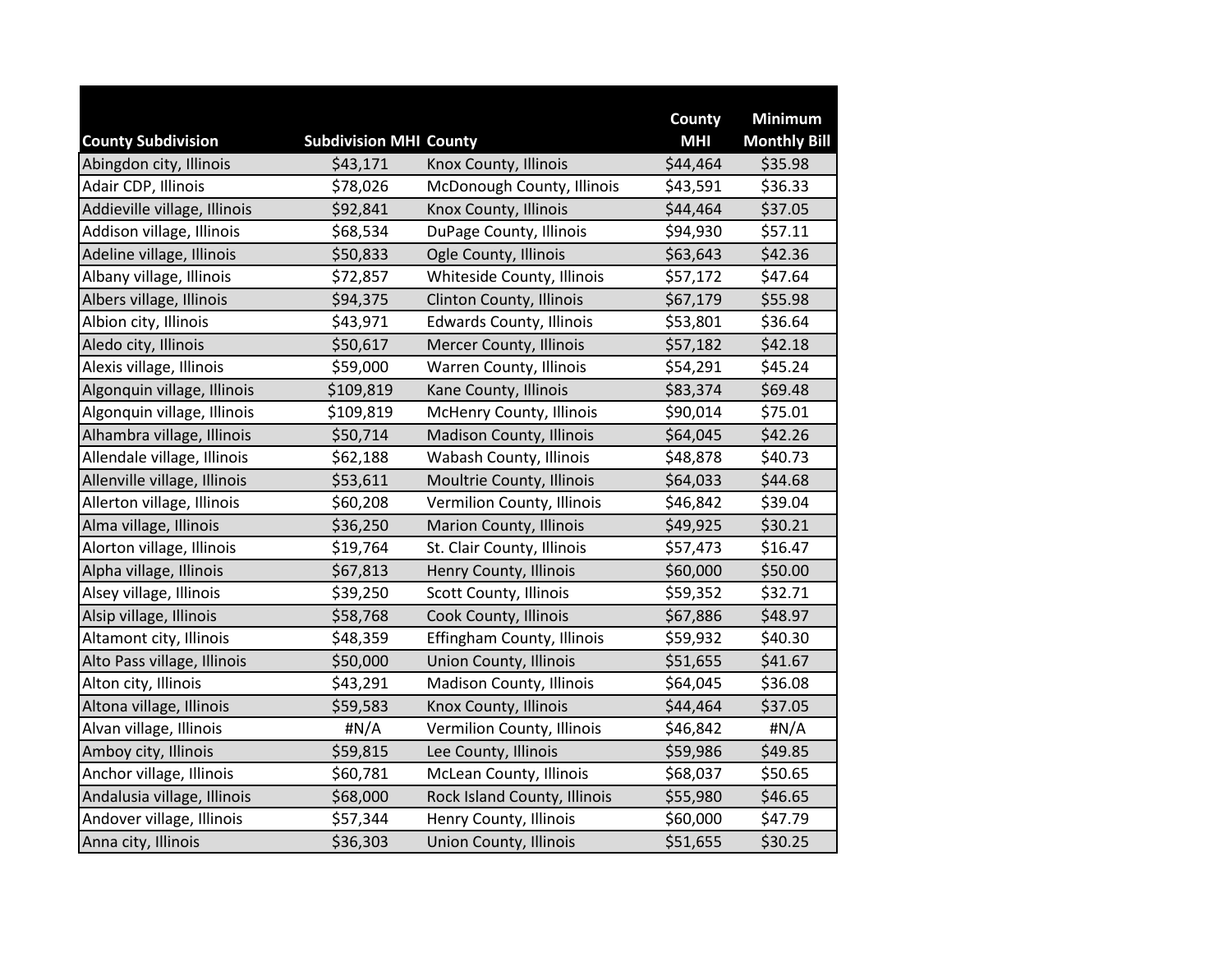|                                     |                               |                                  | County     | <b>Minimum</b>      |
|-------------------------------------|-------------------------------|----------------------------------|------------|---------------------|
| <b>County Subdivision</b>           | <b>Subdivision MHI County</b> |                                  | <b>MHI</b> | <b>Monthly Bill</b> |
| Annapolis CDP, Illinois             | \$45,625                      | Crawford County, Illinois        | \$50,968   | \$38.02             |
| Annawan town, Illinois              | \$51,250                      | Henry County, Illinois           | \$60,000   | \$42.71             |
| Antioch village, Illinois           | \$103,659                     | Lake County, Illinois            | \$92,654   | \$77.21             |
| Apple Canyon Lake CDP, Illinois     | \$79,844                      | Jo Daviess County, Illinois      | \$59,223   | \$49.35             |
| Apple River village, Illinois       | \$42,778                      | Jo Daviess County, Illinois      | \$59,223   | \$35.65             |
| Arcola city, Illinois               | \$60,720                      | Douglas County, Illinois         | \$59,620   | \$49.68             |
| Arenzville village, Illinois        | \$81,250                      | Cass County, Illinois            | \$53,899   | \$44.92             |
| Argenta village, Illinois           | \$61,905                      | Macon County, Illinois           | \$53,725   | \$44.77             |
| Arlington Heights village, Illinois | \$100,221                     | Cook County, Illinois            | \$67,886   | \$56.57             |
| Arlington Heights village, Illinois | \$100,221                     | Lake County, Illinois            | \$92,654   | \$77.21             |
| Arlington village, Illinois         | \$73,750                      | <b>Bureau County, Illinois</b>   | \$55,549   | \$46.29             |
| Armington village, Illinois         | \$41,250                      | <b>Tazewell County, Illinois</b> | \$66,220   | \$34.38             |
| Aroma Park village, Illinois        | \$48,750                      | Kankakee County, Illinois        | \$59,370   | \$40.63             |
| Arrowsmith village, Illinois        | \$68,750                      | McLean County, Illinois          | \$68,037   | \$56.70             |
| Arthur village, Illinois            | \$62,250                      | Douglas County, Illinois         | \$59,620   | \$49.68             |
| Arthur village, Illinois            | \$62,250                      | Moultrie County, Illinois        | \$64,033   | \$51.88             |
| Ashkum village, Illinois            | \$55,625                      | Iroquois County, Illinois        | \$54,445   | \$45.37             |
| Ashland village, Illinois           | \$60,104                      | Cass County, Illinois            | \$53,899   | \$44.92             |
| Ashley city, Illinois               | \$40,125                      | Washington County, Illinois      | \$64,390   | \$33.44             |
| Ashmore village, Illinois           | \$46,307                      | Coles County, Illinois           | \$46,411   | \$38.59             |
| Ashton village, Illinois            | \$53,125                      | Lee County, Illinois             | \$59,986   | \$44.27             |
| Assumption city, Illinois           | \$46,563                      | Christian County, Illinois       | \$52,120   | \$38.80             |
| Astoria town, Illinois              | \$38,068                      | <b>Fulton County, Illinois</b>   | \$52,243   | \$31.72             |
| Athens city, Illinois               | \$78,194                      | <b>Menard County, Illinois</b>   | \$77,550   | \$64.63             |
| Atkinson town, Illinois             | \$47,833                      | Henry County, Illinois           | \$60,000   | \$39.86             |
| Atlanta city, Illinois              | \$55,694                      | Logan County, Illinois           | \$58,122   | \$46.41             |
| Atwood village, Illinois            | \$48,750                      | Douglas County, Illinois         | \$59,620   | \$40.63             |
| Auburn city, Illinois               | \$71,537                      | Sangamon County, Illinois        | \$61,743   | \$51.45             |
| Augusta village, Illinois           | \$36,921                      | Hancock County, Illinois         | \$55,818   | \$30.77             |
| Aurora city, Illinois               | \$74,659                      | DuPage County, Illinois          | \$94,930   | \$62.22             |
| Aurora city, Illinois               | \$74,659                      | Kane County, Illinois            | \$83,374   | \$62.22             |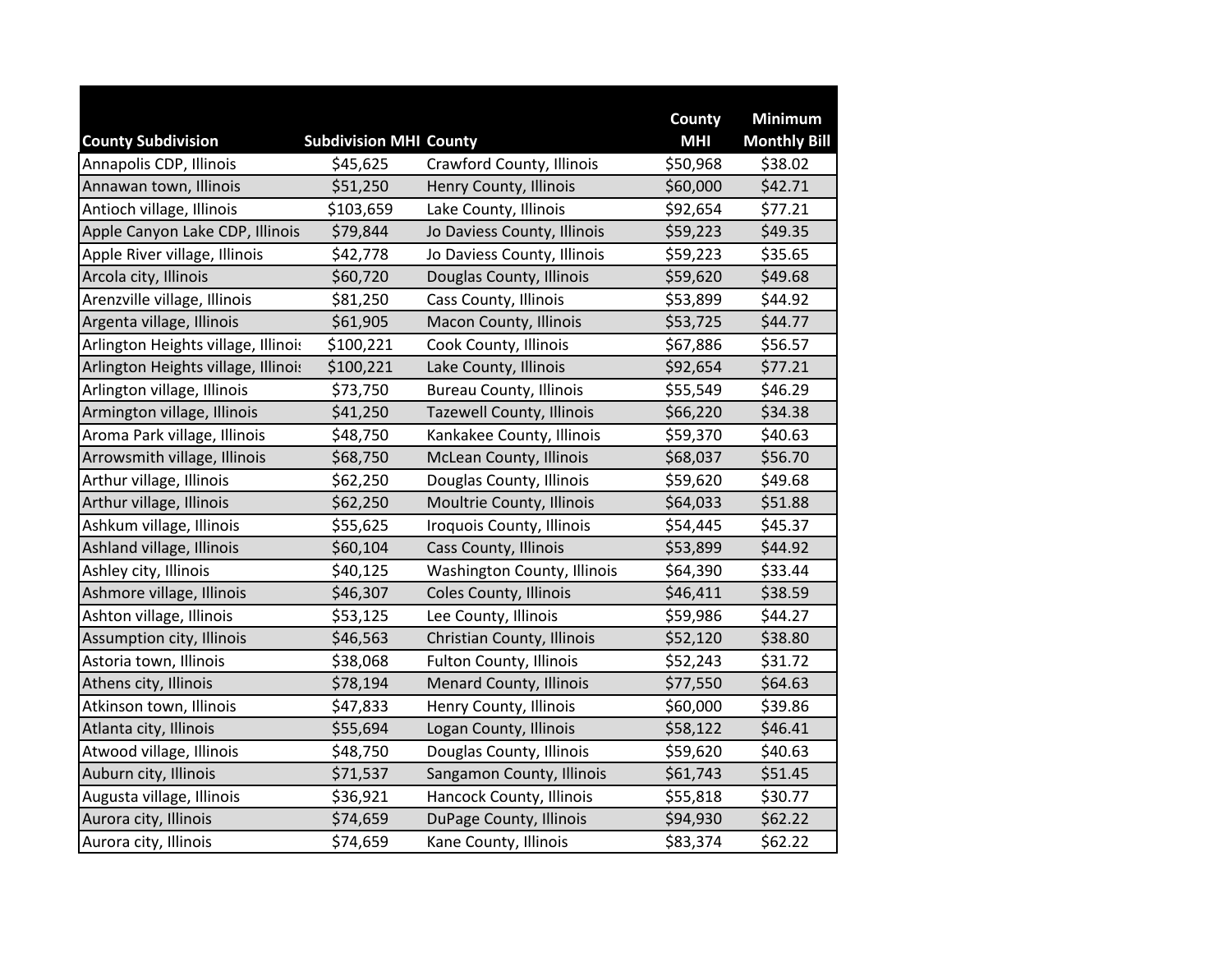|                                   |                               |                                  | County     | <b>Minimum</b>      |
|-----------------------------------|-------------------------------|----------------------------------|------------|---------------------|
| <b>County Subdivision</b>         | <b>Subdivision MHI County</b> |                                  | <b>MHI</b> | <b>Monthly Bill</b> |
| Aurora city, Illinois             | \$74,659                      | Kendall County, Illinois         | \$96,854   | \$62.22             |
| Aurora city, Illinois             | \$74,659                      | Will County, Illinois            | \$90,800   | \$62.22             |
| Ava city, Illinois                | \$47,262                      | Jackson County, Illinois         | \$39,689   | \$33.07             |
| Aviston village, Illinois         | \$81,198                      | Clinton County, Illinois         | \$67,179   | \$55.98             |
| Avon village, Illinois            | \$35,833                      | <b>Fulton County, Illinois</b>   | \$52,243   | \$29.86             |
| Baldwin village, Illinois         | \$39,904                      | Randolph County, Illinois        | \$55,319   | \$33.25             |
| Banner village, Illinois          | \$47,188                      | <b>Fulton County, Illinois</b>   | \$52,243   | \$39.32             |
| Bardolph village, Illinois        | \$21,750                      | McDonough County, Illinois       | \$43,591   | \$18.13             |
| Barry city, Illinois              | \$45,139                      | Pike County, Illinois            | \$46,605   | \$37.62             |
| Bartelso village, Illinois        | \$82,361                      | Clinton County, Illinois         | \$67,179   | \$55.98             |
| Bartonville village, Illinois     | \$56,515                      | Peoria County, Illinois          | \$55,729   | \$46.44             |
| Basco village, Illinois           | \$40,313                      | Hancock County, Illinois         | \$55,818   | \$33.59             |
| Batavia city, Illinois            | \$97,995                      | DuPage County, Illinois          | \$94,930   | \$79.11             |
| Batavia city, Illinois            | \$97,995                      | Kane County, Illinois            | \$83,374   | \$69.48             |
| Batchtown village, Illinois       | \$67,917                      | Calhoun County, Illinois         | \$66,602   | \$55.50             |
| Bath village, Illinois            | \$42,813                      | Mason County, Illinois           | \$50,883   | \$35.68             |
| Bay View Gardens village, Illinoi | \$36,080                      | <b>Woodford County, Illinois</b> | \$74,777   | \$30.07             |
| Baylis village, Illinois          | \$53,750                      | Pike County, Illinois            | \$46,605   | \$38.84             |
| Beach Park village, Illinois      | \$71,250                      | Lake County, Illinois            | \$92,654   | \$59.38             |
| Beardstown city, Illinois         | \$43,425                      | Cass County, Illinois            | \$53,899   | \$36.19             |
| Beason CDP, Illinois              | \$39,583                      | Logan County, Illinois           | \$58,122   | \$32.99             |
| Beaverville village, Illinois     | \$49,464                      | Iroquois County, Illinois        | \$54,445   | \$41.22             |
| Beckemeyer village, Illinois      | \$51,719                      | Clinton County, Illinois         | \$67,179   | \$43.10             |
| Bedford Park village, Illinois    | \$99,375                      | Cook County, Illinois            | \$67,886   | \$56.57             |
| Beecher City village, Illinois    | \$42,679                      | Effingham County, Illinois       | \$59,932   | \$35.57             |
| Beecher village, Illinois         | \$86,576                      | Will County, Illinois            | \$90,800   | \$72.15             |
| Belgium village, Illinois         | \$41,667                      | Vermilion County, Illinois       | \$46,842   | \$34.72             |
| Belle Prairie City town, Illinois |                               | Hamilton County, Illinois        | \$55,977   | \$46.65             |
| Belle Rive village, Illinois      | \$45,192                      | Jefferson County, Illinois       | \$51,662   | \$37.66             |
| Belleville city, Illinois         | \$52,843                      | St. Clair County, Illinois       | \$57,473   | \$44.04             |
| Bellevue village, Illinois        | \$50,550                      | Peoria County, Illinois          | \$55,729   | \$42.13             |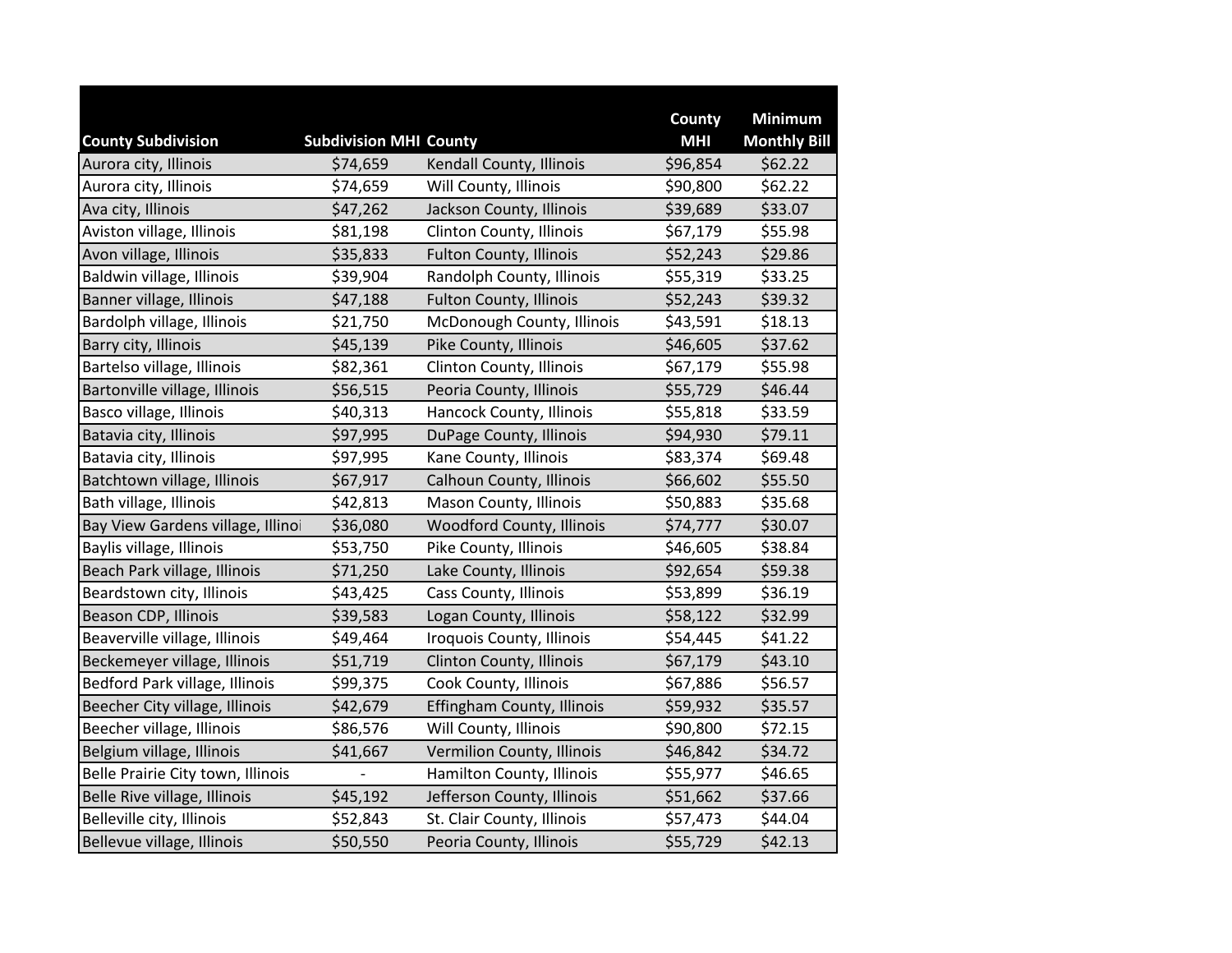|                                 |                               |                                 | County     | <b>Minimum</b>      |
|---------------------------------|-------------------------------|---------------------------------|------------|---------------------|
| <b>County Subdivision</b>       | <b>Subdivision MHI County</b> |                                 | <b>MHI</b> | <b>Monthly Bill</b> |
| Bellflower village, Illinois    | \$57,083                      | McLean County, Illinois         | \$68,037   | \$47.57             |
| Bellmont village, Illinois      | \$42,083                      | Wabash County, Illinois         | \$48,878   | \$35.07             |
| Bellwood village, Illinois      | \$63,006                      | Cook County, Illinois           | \$67,886   | \$52.51             |
| Belvidere city, Illinois        | \$52,609                      | <b>Boone County, Illinois</b>   | \$70,396   | \$43.84             |
| Bement village, Illinois        | \$47,917                      | Piatt County, Illinois          | \$73,668   | \$39.93             |
| Benld city, Illinois            | \$41,786                      | Macoupin County, Illinois       | \$56,264   | \$34.82             |
| Bensenville village, Illinois   | \$64,401                      | DuPage County, Illinois         | \$94,930   | \$53.67             |
| Benson village, Illinois        | \$66,100                      | Woodford County, Illinois       | \$74,777   | \$55.08             |
| Bentley town, Illinois          | \$74,375                      | Hancock County, Illinois        | \$55,818   | \$46.52             |
| Benton city, Illinois           | \$44,795                      | Franklin County, Illinois       | \$43,671   | \$36.39             |
| Berkeley village, Illinois      | \$71,025                      | Cook County, Illinois           | \$67,886   | \$56.57             |
| Berlin village, Illinois        | \$63,125                      | Sangamon County, Illinois       | \$61,743   | \$51.45             |
| Berwyn city, Illinois           | \$61,915                      | Cook County, Illinois           | \$67,886   | \$51.60             |
| Bethalto village, Illinois      | \$66,834                      | <b>Madison County, Illinois</b> | \$64,045   | \$53.37             |
| Bethany village, Illinois       | \$44,924                      | Moultrie County, Illinois       | \$64,033   | \$37.44             |
| Big Rock village, Illinois      | \$106,375                     | Kane County, Illinois           | \$83,374   | \$69.48             |
| Biggsville village, Illinois    | \$87,143                      | Henderson County, Illinois      | \$55,759   | \$46.47             |
| Bingham village, Illinois       | \$44,583                      | Fayette County, Illinois        | \$45,634   | \$37.15             |
| Bishop Hill village, Illinois   |                               | Henry County, Illinois          | \$60,000   | \$50.00             |
| Bismarck village, Illinois      | \$58,393                      | Vermilion County, Illinois      | \$46,842   | \$39.04             |
| Blandinsville village, Illinois | \$41,667                      | McDonough County, Illinois      | \$43,591   | \$34.72             |
| Bloomingdale village, Illinois  | \$87,397                      | DuPage County, Illinois         | \$94,930   | \$72.83             |
| Bloomington city, Illinois      | \$66,861                      | McLean County, Illinois         | \$68,037   | \$55.72             |
| Blue Island city, Illinois      | \$51,859                      | Cook County, Illinois           | \$67,886   | \$43.22             |
| Blue Mound village, Illinois    | \$49,877                      | Macon County, Illinois          | \$53,725   | \$41.56             |
| Bluffs village, Illinois        | \$62,656                      | Scott County, Illinois          | \$59,352   | \$49.46             |
| Bluford village, Illinois       | \$49,911                      | Jefferson County, Illinois      | \$51,662   | \$41.59             |
| Bolingbrook village, Illinois   | \$92,184                      | DuPage County, Illinois         | \$94,930   | \$76.82             |
| Bolingbrook village, Illinois   | \$92,184                      | Will County, Illinois           | \$90,800   | \$75.67             |
| Bondville village, Illinois     | \$53,750                      | Champaign County, Illinois      | \$53,936   | \$44.79             |
| Bone Gap village, Illinois      | \$41,250                      | <b>Edwards County, Illinois</b> | \$53,801   | \$34.38             |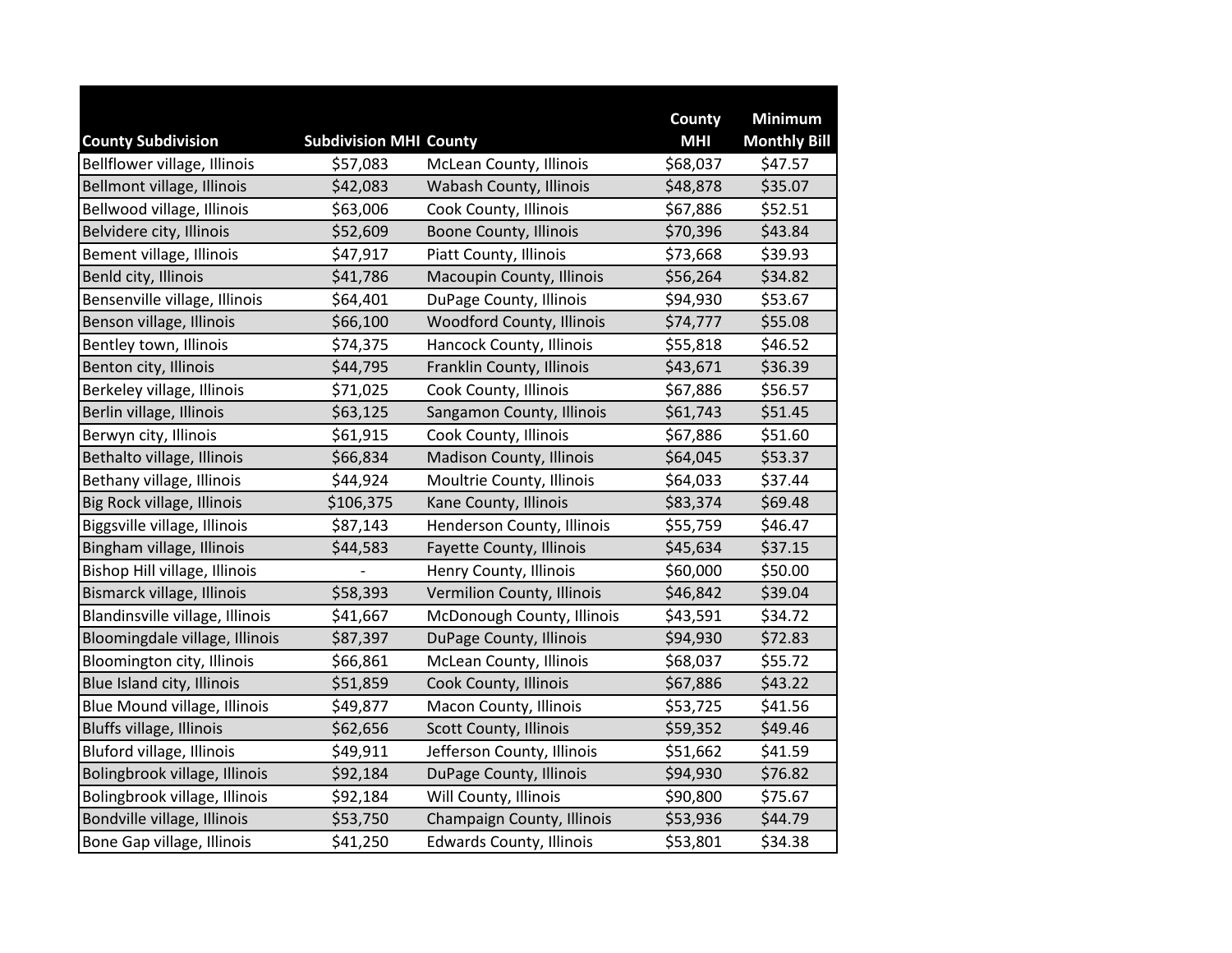|                               |                               |                                 | County     | <b>Minimum</b>      |
|-------------------------------|-------------------------------|---------------------------------|------------|---------------------|
| <b>County Subdivision</b>     | <b>Subdivision MHI County</b> |                                 | <b>MHI</b> | <b>Monthly Bill</b> |
| Bonfield village, Illinois    | \$68,750                      | Kankakee County, Illinois       | \$59,370   | \$49.48             |
| Bonnie village, Illinois      | \$59,000                      | Jefferson County, Illinois      | \$51,662   | \$43.05             |
| Boody CDP, Illinois           | \$51,417                      | Macon County, Illinois          | \$53,725   | \$42.85             |
| Boulder Hill CDP, Illinois    | \$69,227                      | Kendall County, Illinois        | \$96,854   | \$57.69             |
| Bourbonnais village, Illinois | \$76,920                      | Kankakee County, Illinois       | \$59,370   | \$49.48             |
| Bowen village, Illinois       | \$58,929                      | Hancock County, Illinois        | \$55,818   | \$46.52             |
| Braceville village, Illinois  | \$76,667                      | <b>Grundy County, Illinois</b>  | \$75,767   | \$63.14             |
| Bradford village, Illinois    | \$53,333                      | <b>Stark County, Illinois</b>   | \$53,828   | \$44.44             |
| Bradley village, Illinois     | \$54,824                      | Kankakee County, Illinois       | \$59,370   | \$45.69             |
| Braidwood city, Illinois      | \$67,057                      | Will County, Illinois           | \$90,800   | \$55.88             |
| Breese city, Illinois         | \$70,411                      | <b>Clinton County, Illinois</b> | \$67,179   | \$55.98             |
| Bridgeport city, Illinois     | \$58,085                      | Lawrence County, Illinois       | \$53,087   | \$44.24             |
| Bridgeview village, Illinois  | \$55,102                      | Cook County, Illinois           | \$67,886   | \$45.92             |
| Brighton village, Illinois    | \$61,167                      | Macoupin County, Illinois       | \$56,264   | \$46.89             |
| Brimfield village, Illinois   | \$54,821                      | Peoria County, Illinois         | \$55,729   | \$45.68             |
| Broadlands village, Illinois  | \$53,500                      | Champaign County, Illinois      | \$53,936   | \$44.58             |
| Broadview village, Illinois   | \$54,537                      | Cook County, Illinois           | \$67,886   | \$45.45             |
| Broadwell village, Illinois   | \$56,607                      | Logan County, Illinois          | \$58,122   | \$47.17             |
| Brocton village, Illinois     | \$51,591                      | <b>Edgar County, Illinois</b>   | \$48,543   | \$40.45             |
| Brookfield village, Illinois  | \$84,891                      | Cook County, Illinois           | \$67,886   | \$56.57             |
| Brooklyn village, Illinois    | \$19,188                      | St. Clair County, Illinois      | \$57,473   | \$15.99             |
| Brookport city, Illinois      | \$32,961                      | Massac County, Illinois         | \$51,195   | \$27.47             |
| Broughton village, Illinois   | \$23,571                      | Hamilton County, Illinois       | \$55,977   | \$19.64             |
| Browning village, Illinois    | \$57,500                      | Schuyler County, Illinois       | \$51,376   | \$42.81             |
| Browns village, Illinois      | \$63,125                      | <b>Edwards County, Illinois</b> | \$53,801   | \$44.83             |
| Brownstown village, Illinois  | \$47,171                      | Fayette County, Illinois        | \$45,634   | \$38.03             |
| Brussels village, Illinois    |                               | Calhoun County, Illinois        | \$66,602   | \$55.50             |
| Bryant village, Illinois      | \$47,188                      | Fulton County, Illinois         | \$52,243   | \$39.32             |
| Buckingham village, Illinois  | \$63,750                      | Kankakee County, Illinois       | \$59,370   | \$49.48             |
| Buckley village, Illinois     | \$57,750                      | Iroquois County, Illinois       | \$54,445   | \$45.37             |
| Buckner village, Illinois     | \$38,542                      | Franklin County, Illinois       | \$43,671   | \$32.12             |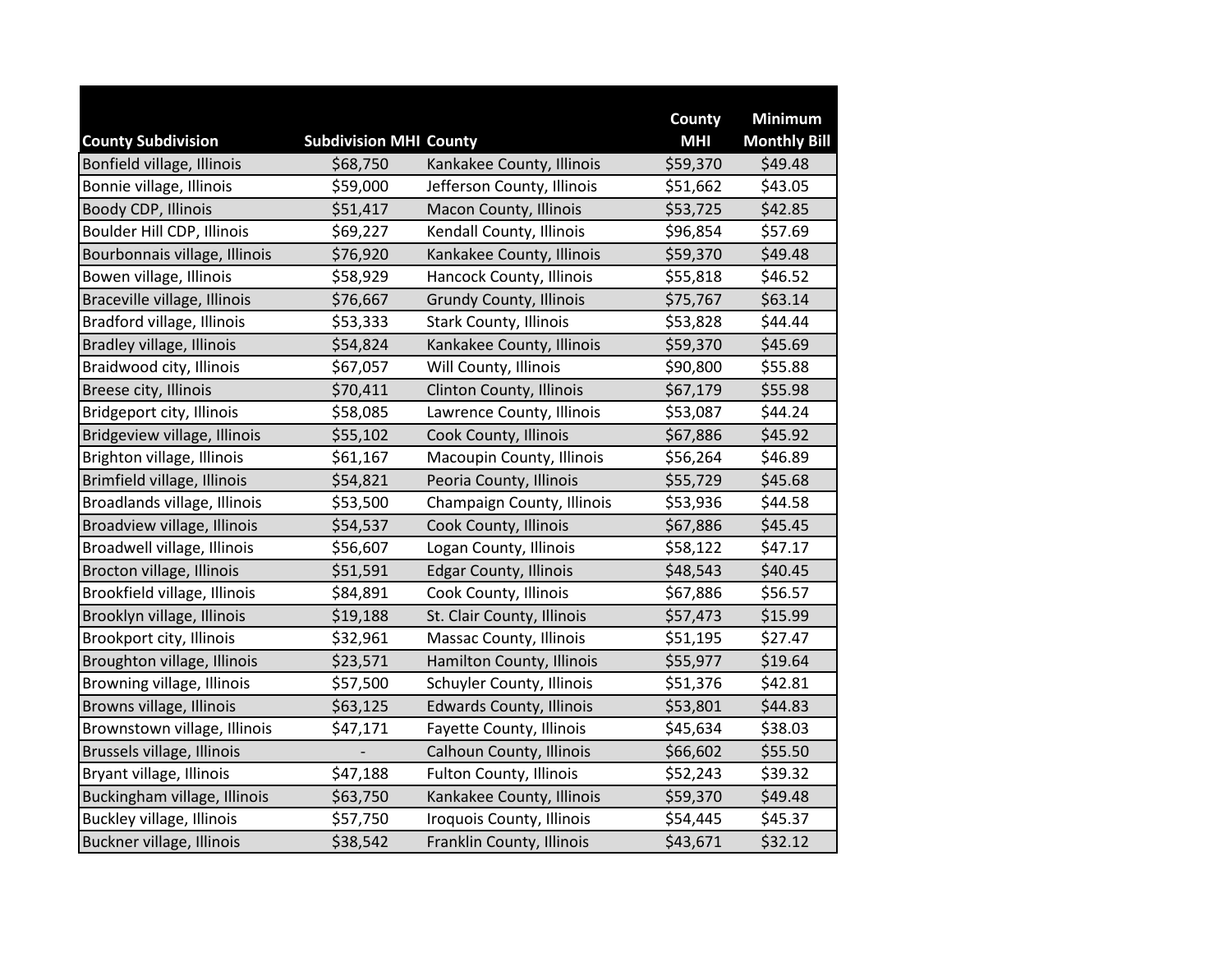|                                   |                               |                                  | County     | <b>Minimum</b>      |
|-----------------------------------|-------------------------------|----------------------------------|------------|---------------------|
| <b>County Subdivision</b>         | <b>Subdivision MHI County</b> |                                  | <b>MHI</b> | <b>Monthly Bill</b> |
| Buda village, Illinois            | \$42,250                      | <b>Bureau County, Illinois</b>   | \$55,549   | \$35.21             |
| Buffalo village, Illinois         | \$52,750                      | Sangamon County, Illinois        | \$61,743   | \$43.96             |
| Bulpitt village, Illinois         | \$59,250                      | Christian County, Illinois       | \$52,120   | \$43.43             |
| Buncombe village, Illinois        | \$45,000                      | Johnson County, Illinois         | \$55,363   | \$37.50             |
| Bunker Hill city, Illinois        | \$53,606                      | Macoupin County, Illinois        | \$56,264   | \$44.67             |
| Burbank city, Illinois            | \$70,052                      | Cook County, Illinois            | \$67,886   | \$56.57             |
| Bureau Junction village, Illinois | \$67,500                      | <b>Bureau County, Illinois</b>   | \$55,549   | \$46.29             |
| Burlington village, Illinois      | \$80,833                      | Kane County, Illinois            | \$83,374   | \$67.36             |
| Burnham village, Illinois         | \$46,382                      | Cook County, Illinois            | \$67,886   | \$38.65             |
| Burnt Prairie village, Illinois   | \$58,438                      | White County, Illinois           | \$48,303   | \$40.25             |
| Bush village, Illinois            | \$67,639                      | Williamson County, Illinois      | \$52,076   | \$43.40             |
| <b>Bushnell city, Illinois</b>    | \$46,667                      | McDonough County, Illinois       | \$43,591   | \$36.33             |
| Butler village, Illinois          | \$44,091                      | Montgomery County, Illinois      | \$54,886   | \$36.74             |
| Byron city, Illinois              | \$66,607                      | Ogle County, Illinois            | \$63,643   | \$53.04             |
| Cabery village, Illinois          | \$52,344                      | Ford County, Illinois            | \$50,582   | \$42.15             |
| Cahokia village, Illinois         | \$30,299                      | St. Clair County, Illinois       | \$57,473   | \$25.25             |
| Cairo city, Illinois              | \$27,661                      | Alexander County, Illinois       | \$34,709   | \$23.05             |
| Caledonia village, Illinois       | \$73,958                      | <b>Boone County, Illinois</b>    | \$70,396   | \$58.66             |
| Calhoun village, Illinois         | \$40,625                      | <b>Richland County, Illinois</b> | \$55,032   | \$33.85             |
| Calumet City city, Illinois       | \$50,640                      | Cook County, Illinois            | \$67,886   | \$42.20             |
| Calumet Park village, Illinois    | \$50,049                      | Cook County, Illinois            | \$67,886   | \$41.71             |
| Camargo village, Illinois         | \$60,469                      | Douglas County, Illinois         | \$59,620   | \$49.68             |
| Cambria village, Illinois         | \$44,375                      | Williamson County, Illinois      | \$52,076   | \$36.98             |
| Cambridge village, Illinois       | \$66,250                      | Henry County, Illinois           | \$60,000   | \$50.00             |
| Camden village, Illinois          |                               | Schuyler County, Illinois        | \$51,376   | \$42.81             |
| Camp Point village, Illinois      | \$52,794                      | Adams County, Illinois           | \$55,052   | \$44.00             |
| Campbell Hill village, Illinois   | \$58,125                      | Jackson County, Illinois         | \$39,689   | \$33.07             |
| Campus village, Illinois          | \$81,250                      | Livingston County, Illinois      | \$58,676   | \$48.90             |
| Candlewick Lake CDP, Illinois     | \$78,744                      | <b>Boone County, Illinois</b>    | \$70,396   | \$58.66             |
| Canton city, Illinois             | \$46,362                      | <b>Fulton County, Illinois</b>   | \$52,243   | \$38.64             |
| Capron village, Illinois          | \$67,316                      | Boone County, Illinois           | \$70,396   | \$56.10             |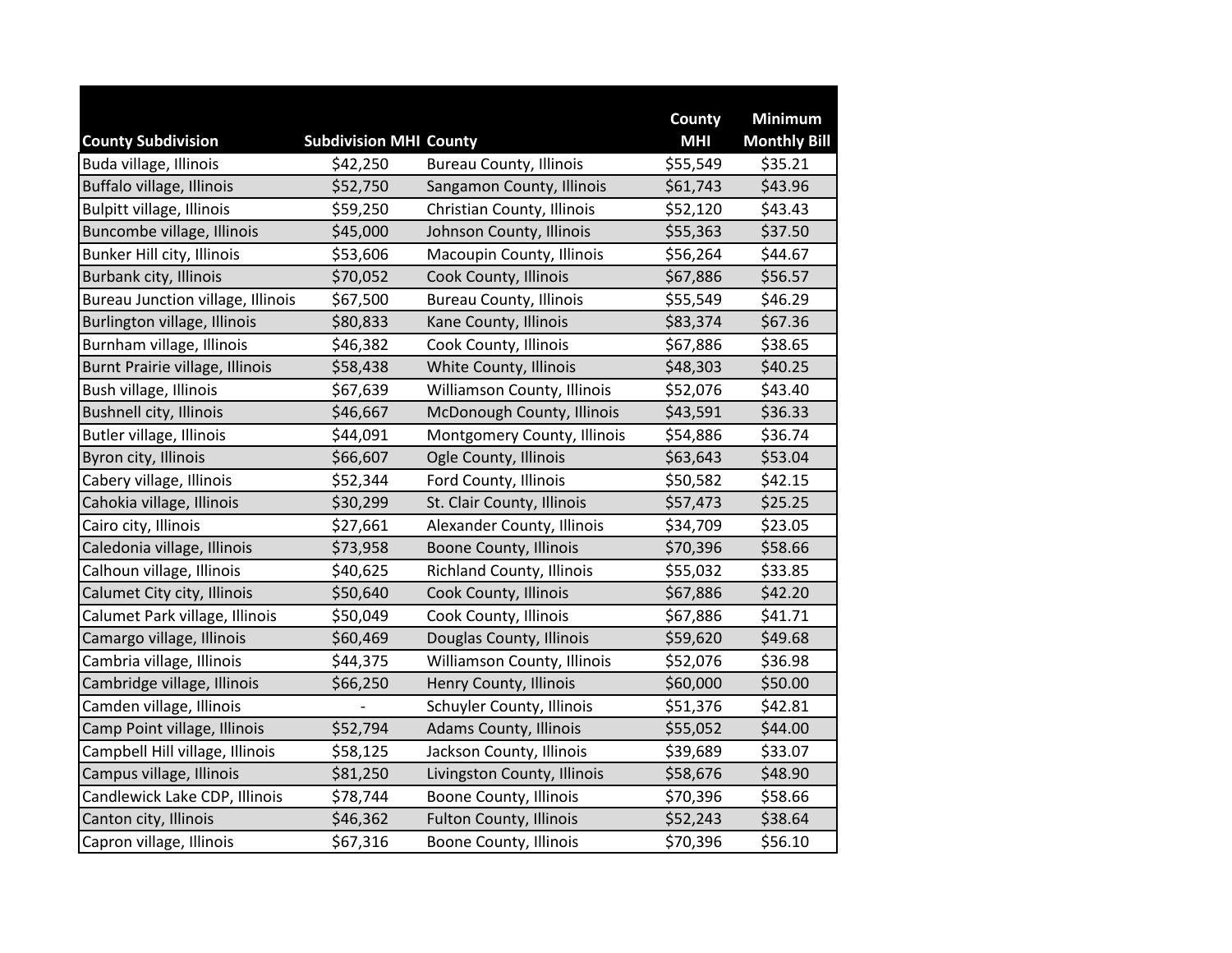|                                                             |                                           |                                    | County                 | <b>Minimum</b>                 |
|-------------------------------------------------------------|-------------------------------------------|------------------------------------|------------------------|--------------------------------|
| <b>County Subdivision</b><br>Carbon Cliff village, Illinois | <b>Subdivision MHI County</b><br>\$37,500 | Rock Island County, Illinois       | <b>MHI</b><br>\$55,980 | <b>Monthly Bill</b><br>\$31.25 |
| Carbon Hill village, Illinois                               | \$66,250                                  | Grundy County, Illinois            | \$75,767               | \$55.21                        |
| Carbondale city, Illinois                                   | \$24,093                                  | Jackson County, Illinois           | \$39,689               | \$20.08                        |
|                                                             |                                           |                                    |                        |                                |
| Carlinville city, Illinois                                  | \$46,754                                  | Macoupin County, Illinois          | \$56,264               | \$38.96                        |
| Carlock village, Illinois                                   | \$69,167                                  | McLean County, Illinois            | \$68,037               | \$56.70                        |
| Carlyle city, Illinois                                      | \$54,750                                  | Clinton County, Illinois           | \$67,179               | \$45.63                        |
| Carmi city, Illinois                                        | \$43,587                                  | White County, Illinois             | \$48,303               | \$36.32                        |
| Carol Stream village, Illinois                              | \$89,820                                  | DuPage County, Illinois            | \$94,930               | \$74.85                        |
| Carpentersville village, Illinois                           | \$73,105                                  | Kane County, Illinois              | \$83,374               | \$60.92                        |
| Carrier Mills village, Illinois                             | \$42,711                                  | Saline County, Illinois            | \$43,928               | \$35.59                        |
| Carrollton city, Illinois                                   | \$60,280                                  | <b>Greene County, Illinois</b>     | \$51,746               | \$43.12                        |
| Carterville city, Illinois                                  | \$58,362                                  | Williamson County, Illinois        | \$52,076               | \$43.40                        |
| Carthage city, Illinois                                     | \$70,563                                  | Hancock County, Illinois           | \$55,818               | \$46.52                        |
| Cary village, Illinois                                      | \$105,344                                 | <b>McHenry County, Illinois</b>    | \$90,014               | \$75.01                        |
| Casey city, Illinois                                        | \$45,784                                  | Clark County, Illinois             | \$59,481               | \$38.15                        |
| Casey city, Illinois                                        | \$45,784                                  | <b>Cumberland County, Illinois</b> | \$59,271               | \$38.15                        |
| Caseyville village, Illinois                                | \$51,610                                  | St. Clair County, Illinois         | \$57,473               | \$43.01                        |
| Catlin village, Illinois                                    | \$49,861                                  | Vermilion County, Illinois         | \$46,842               | \$39.04                        |
| Cave-In-Rock village, Illinois                              | \$24,583                                  | Hardin County, Illinois            | \$50,847               | \$20.49                        |
| Cedar Point village, Illinois                               | \$51,250                                  | LaSalle County, Illinois           | \$60,069               | \$42.71                        |
| Cedarville village, Illinois                                | \$61,154                                  | Stephenson County, Illinois        | \$50,466               | \$42.06                        |
| Central City village, Illinois                              | \$42,455                                  | Marion County, Illinois            | \$49,925               | \$35.38                        |
| Centralia city, Illinois                                    | \$39,117                                  | Clinton County, Illinois           | \$67,179               | \$32.60                        |
| Centralia city, Illinois                                    | \$39,117                                  | Jefferson County, Illinois         | \$51,662               | \$32.60                        |
| Centralia city, Illinois                                    | \$39,117                                  | <b>Marion County, Illinois</b>     | \$49,925               | \$32.60                        |
| Centralia city, Illinois                                    | \$39,117                                  | Washington County, Illinois        | \$64,390               | \$32.60                        |
| Centreville city, Illinois                                  | \$22,098                                  | St. Clair County, Illinois         | \$57,473               | \$18.42                        |
| Cerro Gordo village, Illinois                               | \$57,750                                  | Piatt County, Illinois             | \$73,668               | \$48.13                        |
| Chadwick village, Illinois                                  | \$50,000                                  | <b>Carroll County, Illinois</b>    | \$52,813               | \$41.67                        |
| Champaign city, Illinois                                    | \$49,467                                  | Champaign County, Illinois         | \$53,936               | \$41.22                        |
| Chandlerville village, Illinois                             | \$38,750                                  | Cass County, Illinois              | \$53,899               | \$32.29                        |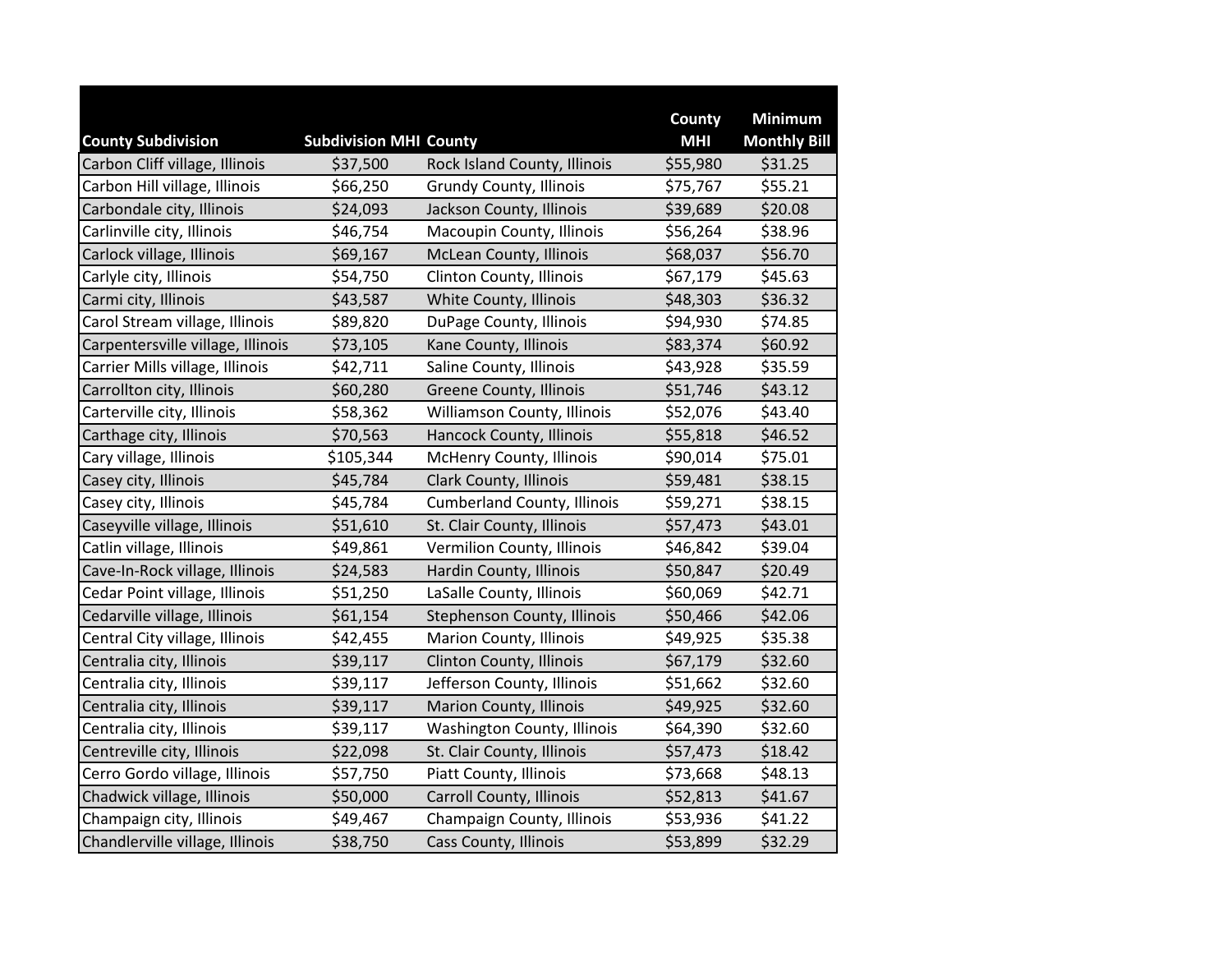|                                 |                               |                                | County     | <b>Minimum</b>      |
|---------------------------------|-------------------------------|--------------------------------|------------|---------------------|
| <b>County Subdivision</b>       | <b>Subdivision MHI County</b> |                                | <b>MHI</b> | <b>Monthly Bill</b> |
| Channahon village, Illinois     | \$99,429                      | Will County, Illinois          | \$90,800   | \$75.67             |
| Channel Lake CDP, Illinois      | \$51,875                      | Lake County, Illinois          | \$92,654   | \$43.23             |
| Chapin village, Illinois        | \$58,450                      | Morgan County, Illinois        | \$53,002   | \$44.17             |
| Charleston city, Illinois       | \$41,436                      | Coles County, Illinois         | \$46,411   | \$34.53             |
| Chatham village, Illinois       | \$96,655                      | Sangamon County, Illinois      | \$61,743   | \$51.45             |
| Chatsworth town, Illinois       | \$50,417                      | Livingston County, Illinois    | \$58,676   | \$42.01             |
| Chebanse village, Illinois      | \$73,239                      | Iroquois County, Illinois      | \$54,445   | \$45.37             |
| Chenoa city, Illinois           | \$59,904                      | McLean County, Illinois        | \$68,037   | \$49.92             |
| Cherry Valley village, Illinois | \$68,397                      | Winnebago County, Illinois     | \$55,310   | \$46.09             |
| Cherry village, Illinois        | \$49,583                      | <b>Bureau County, Illinois</b> | \$55,549   | \$41.32             |
| Chester city, Illinois          | \$51,830                      | Randolph County, Illinois      | \$55,319   | \$43.19             |
| Chesterfield village, Illinois  | \$53,977                      | Macoupin County, Illinois      | \$56,264   | \$44.98             |
| Chestnut CDP, Illinois          | \$33,977                      | Logan County, Illinois         | \$58,122   | \$28.31             |
| Chicago city, Illinois          | \$62,097                      | Cook County, Illinois          | \$67,886   | \$51.75             |
| Chicago city, Illinois          | \$62,097                      | DuPage County, Illinois        | \$94,930   | \$51.75             |
| Chicago Heights city, Illinois  | \$49,880                      | Cook County, Illinois          | \$67,886   | \$41.57             |
| Chicago Ridge village, Illinois | \$51,555                      | Cook County, Illinois          | \$67,886   | \$42.96             |
| Chillicothe city, Illinois      | \$51,998                      | Peoria County, Illinois        | \$55,729   | \$43.33             |
| Chrisman city, Illinois         | \$51,042                      | <b>Edgar County, Illinois</b>  | \$48,543   | \$40.45             |
| Christopher city, Illinois      | \$33,184                      | Franklin County, Illinois      | \$43,671   | \$27.65             |
| Cicero town, Illinois           | \$53,726                      | Cook County, Illinois          | \$67,886   | \$44.77             |
| Cisco village, Illinois         | \$56,250                      | Piatt County, Illinois         | \$73,668   | \$46.88             |
| Cisne village, Illinois         | \$36,500                      | Wayne County, Illinois         | \$50,205   | \$30.42             |
| Cissna Park village, Illinois   | \$42,750                      | Iroquois County, Illinois      | \$54,445   | \$35.63             |
| Claremont village, Illinois     | \$38,125                      | Richland County, Illinois      | \$55,032   | \$31.77             |
| Clay City village, Illinois     | \$45,104                      | Clay County, Illinois          | \$52,167   | \$37.59             |
| Clayton village, Illinois       | \$44,583                      | Adams County, Illinois         | \$55,052   | \$37.15             |
| Clear Lake village, Illinois    | \$52,788                      | Sangamon County, Illinois      | \$61,743   | \$43.99             |
| Cleveland village, Illinois     | \$54,250                      | Henry County, Illinois         | \$60,000   | \$45.21             |
| Clifton village, Illinois       | \$72,188                      | Iroquois County, Illinois      | \$54,445   | \$45.37             |
| Clinton city, Illinois          | \$46,741                      | De Witt County, Illinois       | \$57,727   | \$38.95             |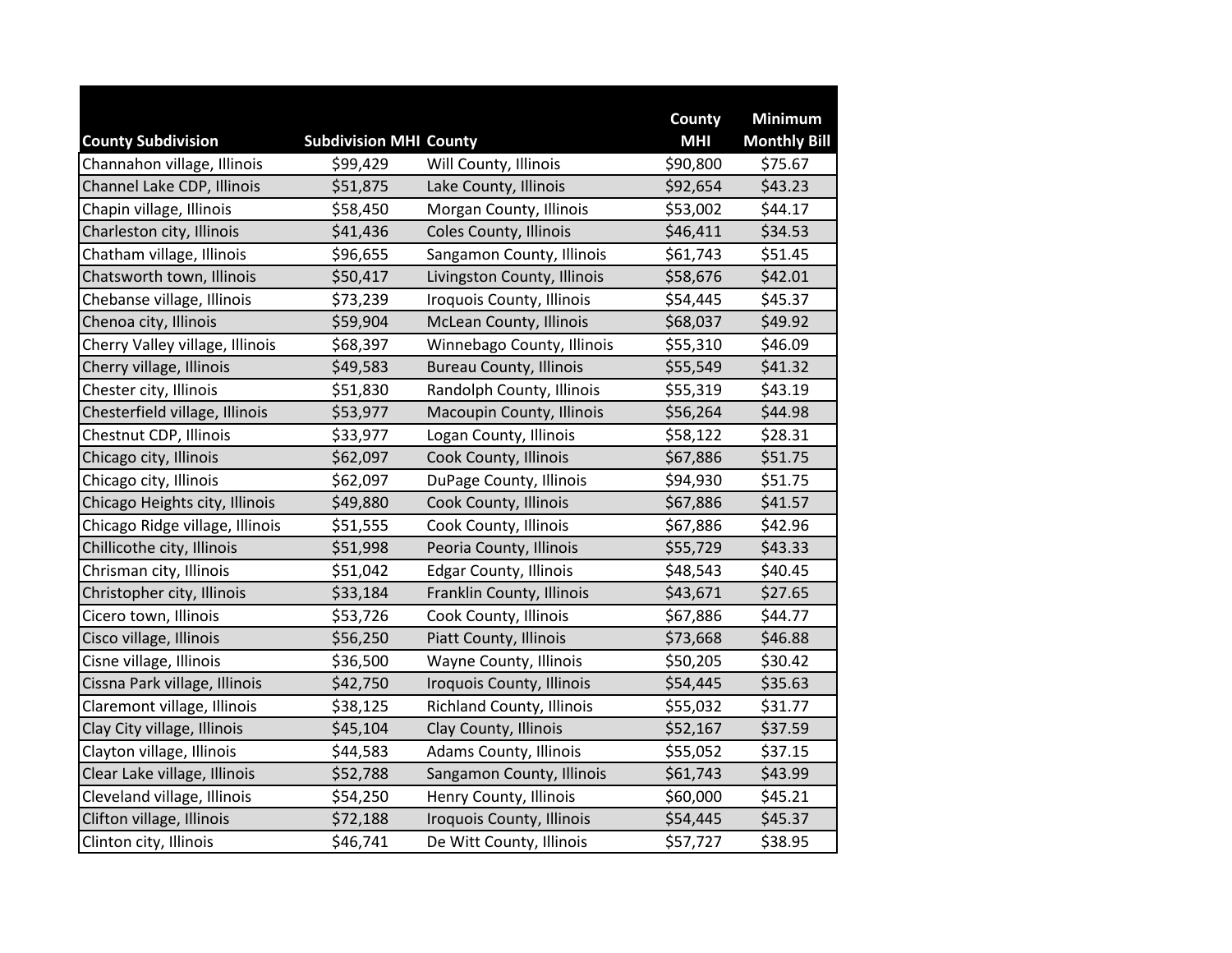|                                   |                               |                                | County     | <b>Minimum</b>      |
|-----------------------------------|-------------------------------|--------------------------------|------------|---------------------|
| <b>County Subdivision</b>         | <b>Subdivision MHI County</b> |                                | <b>MHI</b> | <b>Monthly Bill</b> |
| Coal City village, Illinois       | \$75,108                      | <b>Grundy County, Illinois</b> | \$75,767   | \$62.59             |
| Coal City village, Illinois       | \$75,108                      | Will County, Illinois          | \$90,800   | \$62.59             |
| Coal Valley village, Illinois     | \$73,472                      | Henry County, Illinois         | \$60,000   | \$50.00             |
| Coal Valley village, Illinois     | \$73,472                      | Rock Island County, Illinois   | \$55,980   | \$46.65             |
| Coalton village, Illinois         | \$63,750                      | Montgomery County, Illinois    | \$54,886   | \$45.74             |
| Coatsburg village, Illinois       | \$55,714                      | Adams County, Illinois         | \$55,052   | \$45.88             |
| Cobden village, Illinois          | \$38,750                      | <b>Union County, Illinois</b>  | \$51,655   | \$32.29             |
| Coffeen city, Illinois            | \$35,781                      | Montgomery County, Illinois    | \$54,886   | \$29.82             |
| Colchester city, Illinois         | \$43,942                      | McDonough County, Illinois     | \$43,591   | \$36.33             |
| Coleta village, Illinois          | \$56,875                      | Whiteside County, Illinois     | \$57,172   | \$47.40             |
| Colfax village, Illinois          | \$58,889                      | McLean County, Illinois        | \$68,037   | \$49.07             |
| Collinsville city, Illinois       | \$56,250                      | Madison County, Illinois       | \$64,045   | \$46.88             |
| Collinsville city, Illinois       | \$56,250                      | St. Clair County, Illinois     | \$57,473   | \$46.88             |
| Colona city, Illinois             | \$64,643                      | Henry County, Illinois         | \$60,000   | \$50.00             |
| Colp village, Illinois            | \$12,344                      | Williamson County, Illinois    | \$52,076   | \$10.29             |
| Columbia city, Illinois           | \$107,500                     | Monroe County, Illinois        | \$89,648   | \$74.71             |
| Columbia city, Illinois           | \$107,500                     | St. Clair County, Illinois     | \$57,473   | \$47.89             |
| Columbus village, Illinois        | \$63,750                      | Adams County, Illinois         | \$55,052   | \$45.88             |
| Como CDP, Illinois                | \$79,250                      | Whiteside County, Illinois     | \$57,172   | \$47.64             |
| Compton village, Illinois         | \$47,321                      | Lee County, Illinois           | \$59,986   | \$39.43             |
| Concord village, Illinois         | \$24,327                      | Morgan County, Illinois        | \$53,002   | \$20.27             |
| Congerville village, Illinois     | \$67,850                      | Woodford County, Illinois      | \$74,777   | \$56.54             |
| Cooksville village, Illinois      | \$63,750                      | <b>McLean County, Illinois</b> | \$68,037   | \$53.13             |
| Cordova village, Illinois         | \$63,810                      | Rock Island County, Illinois   | \$55,980   | \$46.65             |
| Cornell village, Illinois         | \$50,625                      | Livingston County, Illinois    | \$58,676   | \$42.19             |
| Cornland CDP, Illinois            |                               | Logan County, Illinois         | \$58,122   | \$48.44             |
| Cortland town, Illinois           | \$74,821                      | DeKalb County, Illinois        | \$62,353   | \$51.96             |
| Coulterville village, Illinois    | \$39,688                      | Randolph County, Illinois      | \$55,319   | \$33.07             |
| Country Club Hills city, Illinois | \$70,306                      | Cook County, Illinois          | \$67,886   | \$56.57             |
| Countryside city, Illinois        | \$67,201                      | Cook County, Illinois          | \$67,886   | \$56.00             |
| Cowden village, Illinois          | \$33,250                      | Shelby County, Illinois        | \$59,134   | \$27.71             |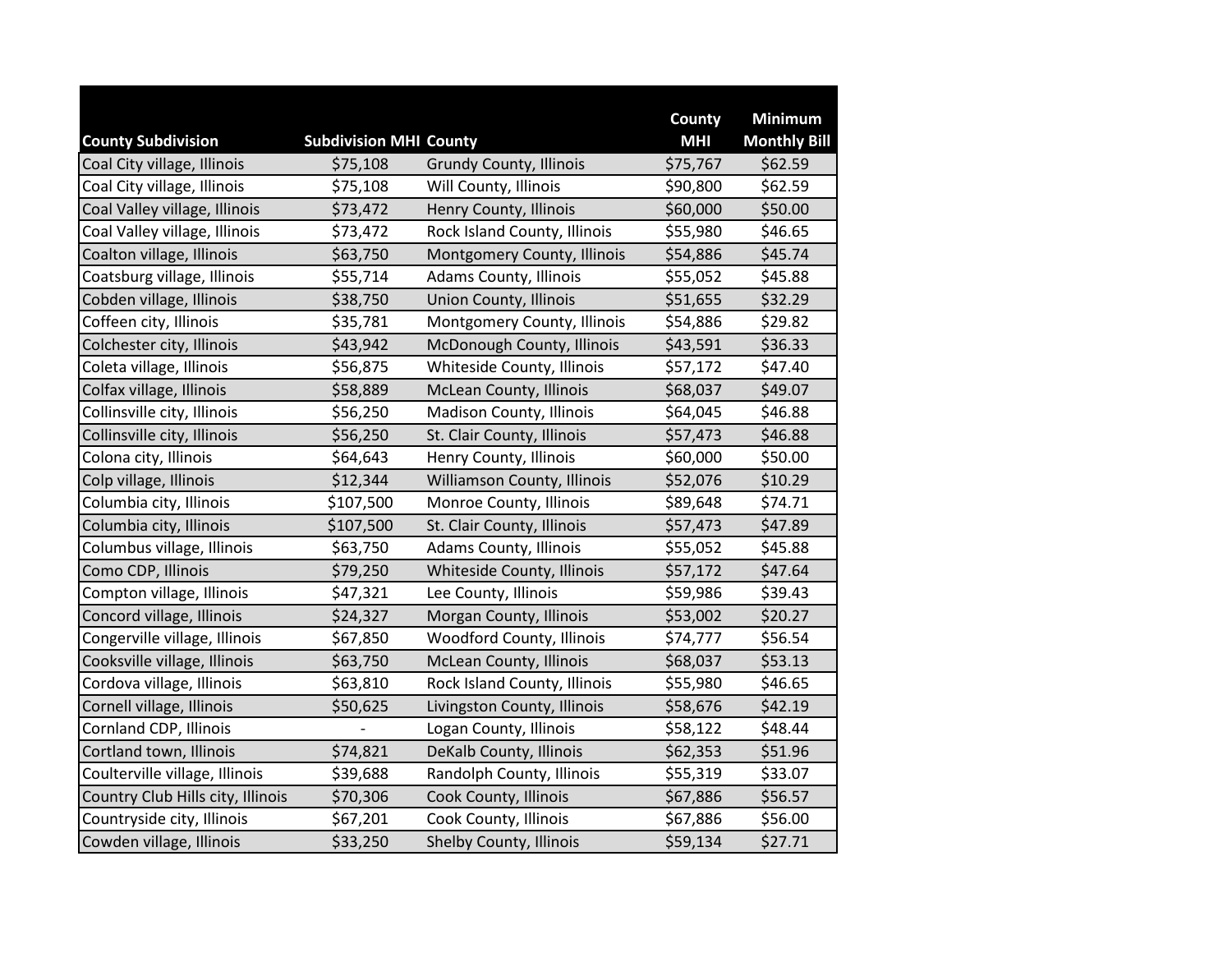|                                 |                               |                                  | County     | <b>Minimum</b>      |
|---------------------------------|-------------------------------|----------------------------------|------------|---------------------|
| <b>County Subdivision</b>       | <b>Subdivision MHI County</b> |                                  | <b>MHI</b> | <b>Monthly Bill</b> |
| Coyne Center CDP, Illinois      | \$116,116                     | Rock Island County, Illinois     | \$55,980   | \$46.65             |
| Crab Orchard CDP, Illinois      |                               | Williamson County, Illinois      | \$52,076   | \$43.40             |
| Crainville village, Illinois    | \$59,643                      | Williamson County, Illinois      | \$52,076   | \$43.40             |
| Creal Springs city, Illinois    | \$34,688                      | Williamson County, Illinois      | \$52,076   | \$28.91             |
| Crescent City village, Illinois | \$57,500                      | Iroquois County, Illinois        | \$54,445   | \$45.37             |
| Crest Hill city, Illinois       | \$58,462                      | Will County, Illinois            | \$90,800   | \$48.72             |
| Creston village, Illinois       | \$77,708                      | Ogle County, Illinois            | \$63,643   | \$53.04             |
| Crestwood village, Illinois     | \$60,541                      | Cook County, Illinois            | \$67,886   | \$50.45             |
| Crete village, Illinois         | \$75,403                      | Will County, Illinois            | \$90,800   | \$62.84             |
| Creve Coeur village, Illinois   | \$46,250                      | <b>Tazewell County, Illinois</b> | \$66,220   | \$38.54             |
| Crossville village, Illinois    | \$33,894                      | White County, Illinois           | \$48,303   | \$28.25             |
| Crystal Lake city, Illinois     | \$91,456                      | McHenry County, Illinois         | \$90,014   | \$75.01             |
| Crystal Lawns CDP, Illinois     | \$90,550                      | Will County, Illinois            | \$90,800   | \$75.46             |
| Cuba city, Illinois             | \$33,672                      | <b>Fulton County, Illinois</b>   | \$52,243   | \$28.06             |
| Cullom village, Illinois        | \$50,000                      | Livingston County, Illinois      | \$58,676   | \$41.67             |
| Curran village, Illinois        | \$49,063                      | Sangamon County, Illinois        | \$61,743   | \$40.89             |
| Cutler village, Illinois        | \$44,531                      | Perry County, Illinois           | \$51,616   | \$37.11             |
| Cypress village, Illinois       | \$37,500                      | Johnson County, Illinois         | \$55,363   | \$31.25             |
| Dahlgren village, Illinois      | \$50,038                      | Hamilton County, Illinois        | \$55,977   | \$41.70             |
| Dakota village, Illinois        | \$63,750                      | Stephenson County, Illinois      | \$50,466   | \$42.06             |
| Dallas City city, Illinois      | \$47,857                      | Hancock County, Illinois         | \$55,818   | \$39.88             |
| Dallas City city, Illinois      | \$47,857                      | Henderson County, Illinois       | \$55,759   | \$39.88             |
| Dalton City village, Illinois   | \$54,875                      | Moultrie County, Illinois        | \$64,033   | \$45.73             |
| Dalzell village, Illinois       | \$63,750                      | <b>Bureau County, Illinois</b>   | \$55,549   | \$46.29             |
| Dalzell village, Illinois       | \$63,750                      | LaSalle County, Illinois         | \$60,069   | \$50.06             |
| Damiansville village, Illinois  | \$70,375                      | Clinton County, Illinois         | \$67,179   | \$55.98             |
| Dana village, Illinois          | \$47,500                      | LaSalle County, Illinois         | \$60,069   | \$39.58             |
| Danforth village, Illinois      | \$40,278                      | Iroquois County, Illinois        | \$54,445   | \$33.57             |
| Danvers village, Illinois       | \$67,813                      | McLean County, Illinois          | \$68,037   | \$56.51             |
| Danville city, Illinois         | \$37,328                      | Vermilion County, Illinois       | \$46,842   | \$31.11             |
| Darien city, Illinois           | \$100,771                     | DuPage County, Illinois          | \$94,930   | \$79.11             |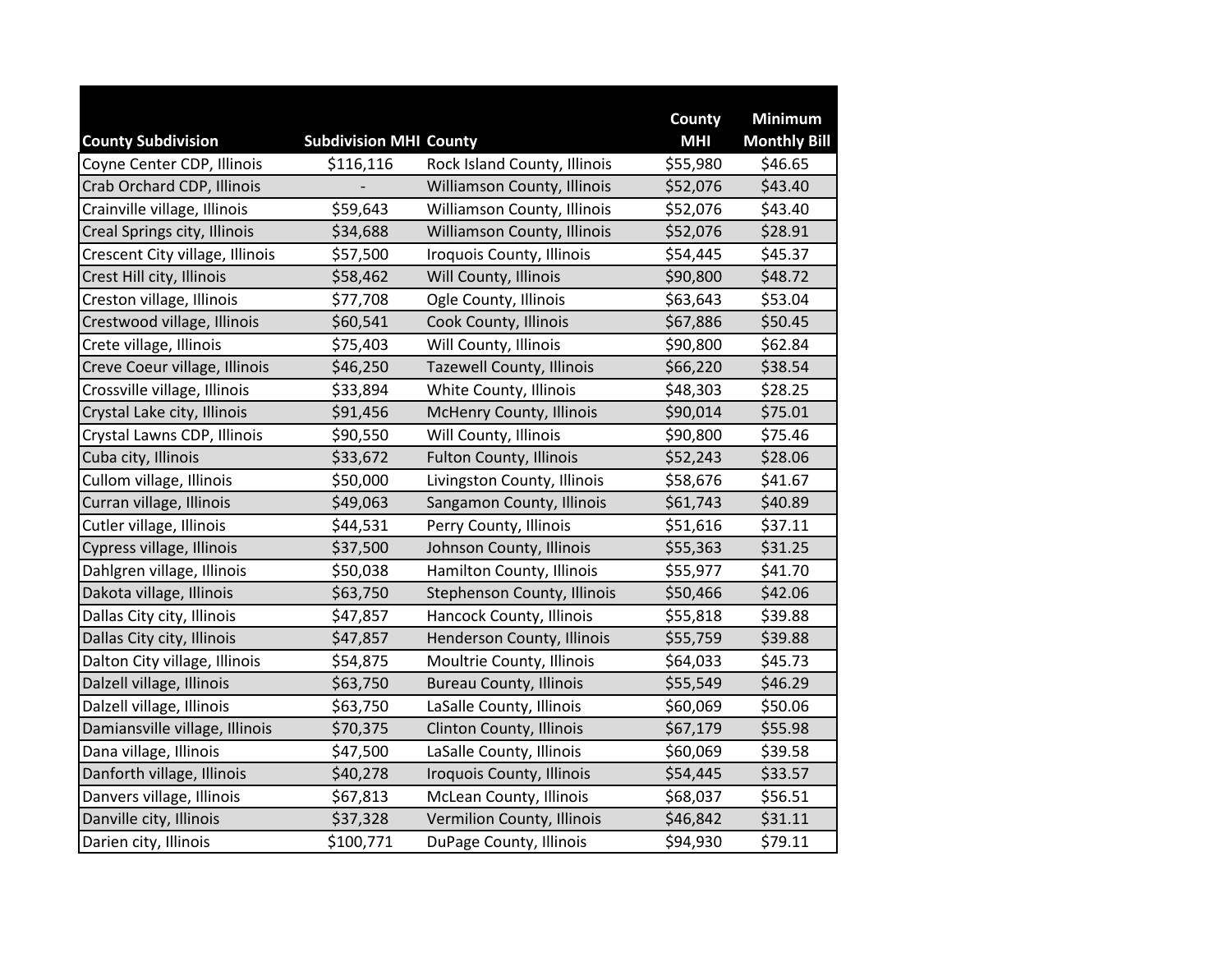|                                  |                               |                                  | County     | <b>Minimum</b>      |
|----------------------------------|-------------------------------|----------------------------------|------------|---------------------|
| <b>County Subdivision</b>        | <b>Subdivision MHI County</b> |                                  | <b>MHI</b> | <b>Monthly Bill</b> |
| Davis Junction village, Illinois | \$83,906                      | Ogle County, Illinois            | \$63,643   | \$53.04             |
| Davis village, Illinois          | \$51,000                      | Stephenson County, Illinois      | \$50,466   | \$42.06             |
| Dawson village, Illinois         | \$56,964                      | Sangamon County, Illinois        | \$61,743   | \$47.47             |
| Dayton CDP, Illinois             | \$86,125                      | LaSalle County, Illinois         | \$60,069   | \$50.06             |
| De Land village, Illinois        | \$49,167                      | Piatt County, Illinois           | \$73,668   | \$40.97             |
| De Pue village, Illinois         | \$61,553                      | <b>Bureau County, Illinois</b>   | \$55,549   | \$46.29             |
| De Soto village, Illinois        | \$44,744                      | Jackson County, Illinois         | \$39,689   | \$33.07             |
| Decatur city, Illinois           | \$45,404                      | Macon County, Illinois           | \$53,725   | \$37.84             |
| Deer Creek village, Illinois     | \$61,406                      | <b>Tazewell County, Illinois</b> | \$66,220   | \$51.17             |
| Deer Creek village, Illinois     | \$61,406                      | <b>Woodford County, Illinois</b> | \$74,777   | \$51.17             |
| Deer Grove village, Illinois     | \$56,250                      | Whiteside County, Illinois       | \$57,172   | \$46.88             |
| DeKalb city, Illinois            | \$44,223                      | DeKalb County, Illinois          | \$62,353   | \$36.85             |
| Delavan city, Illinois           | \$62,500                      | Tazewell County, Illinois        | \$66,220   | \$52.08             |
| Des Plaines city, Illinois       | \$73,639                      | Cook County, Illinois            | \$67,886   | \$56.57             |
| Detroit village, Illinois        |                               | Pike County, Illinois            | \$46,605   | \$38.84             |
| DeWitt village, Illinois         | #N/A                          | De Witt County, Illinois         | \$57,727   | #N/A                |
| Diamond village, Illinois        | \$51,019                      | <b>Grundy County, Illinois</b>   | \$75,767   | \$42.52             |
| Diamond village, Illinois        | \$51,019                      | Will County, Illinois            | \$90,800   | \$42.52             |
| Dieterich village, Illinois      | \$61,417                      | Effingham County, Illinois       | \$59,932   | \$49.94             |
| Divernon village, Illinois       | \$64,922                      | Sangamon County, Illinois        | \$61,743   | \$51.45             |
| Dix village, Illinois            | \$30,000                      | Jefferson County, Illinois       | \$51,662   | \$25.00             |
| Dixmoor village, Illinois        | \$44,757                      | Cook County, Illinois            | \$67,886   | \$37.30             |
| Dixon city, Illinois             | \$46,479                      | Lee County, Illinois             | \$59,986   | \$38.73             |
| Dolton village, Illinois         | \$50,237                      | Cook County, Illinois            | \$67,886   | \$41.86             |
| Dongola village, Illinois        | \$34,073                      | <b>Union County, Illinois</b>    | \$51,655   | \$28.39             |
| Donnellson village, Illinois     |                               | <b>Bond County, Illinois</b>     | \$53,568   | \$44.64             |
| Donnellson village, Illinois     |                               | Montgomery County, Illinois      | \$54,886   | \$45.74             |
| Donovan village, Illinois        | \$37,083                      | Iroquois County, Illinois        | \$54,445   | \$30.90             |
| Dorchester village, Illinois     | \$78,750                      | Macoupin County, Illinois        | \$56,264   | \$46.89             |
| Dover village, Illinois          | \$36,618                      | <b>Bureau County, Illinois</b>   | \$55,549   | \$30.52             |
| Dowell village, Illinois         | \$36,111                      | Jackson County, Illinois         | \$39,689   | \$30.09             |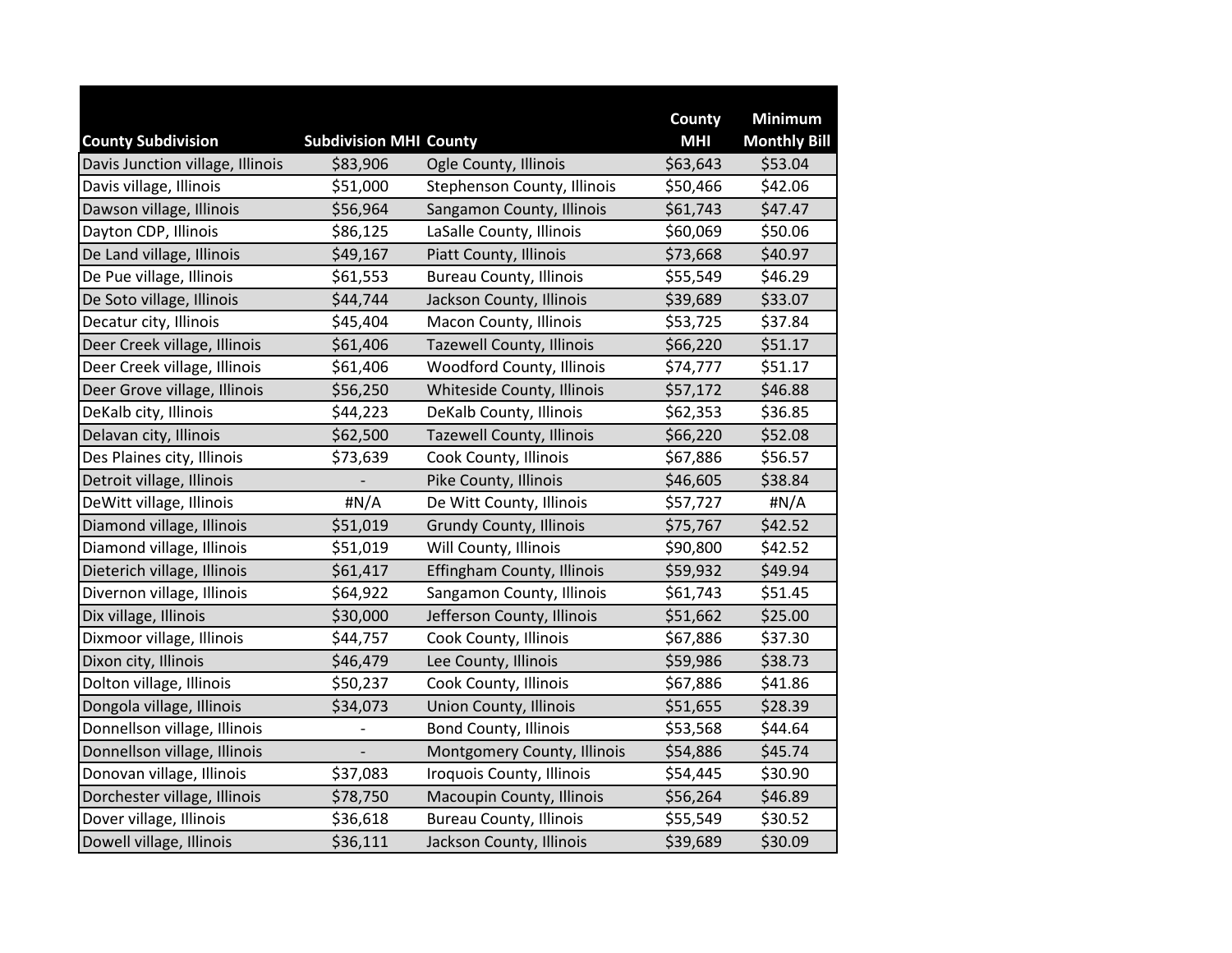|                                    |                               |                                 | County     | <b>Minimum</b>      |
|------------------------------------|-------------------------------|---------------------------------|------------|---------------------|
| <b>County Subdivision</b>          | <b>Subdivision MHI County</b> |                                 | <b>MHI</b> | <b>Monthly Bill</b> |
| Downers Grove village, Illinois    | \$97,197                      | DuPage County, Illinois         | \$94,930   | \$79.11             |
| Downs village, Illinois            | \$92,288                      | McLean County, Illinois         | \$68,037   | \$56.70             |
| Du Bois village, Illinois          | \$52,188                      | Washington County, Illinois     | \$64,390   | \$43.49             |
| Du Quoin city, Illinois            | \$41,756                      | Perry County, Illinois          | \$51,616   | \$34.80             |
| Dunfermline village, Illinois      | \$51,250                      | Fulton County, Illinois         | \$52,243   | \$42.71             |
| Dupo village, Illinois             | \$40,049                      | St. Clair County, Illinois      | \$57,473   | \$33.37             |
| Durand village, Illinois           | \$51,375                      | Winnebago County, Illinois      | \$55,310   | \$42.81             |
| Dwight village, Illinois           | \$56,543                      | <b>Grundy County, Illinois</b>  | \$75,767   | \$47.12             |
| Dwight village, Illinois           | \$56,543                      | Livingston County, Illinois     | \$58,676   | \$47.12             |
| Eagarville village, Illinois       | \$50,938                      | Macoupin County, Illinois       | \$56,264   | \$42.45             |
| Earlville city, Illinois           | \$52,768                      | LaSalle County, Illinois        | \$60,069   | \$43.97             |
| East Alton village, Illinois       | \$52,773                      | <b>Madison County, Illinois</b> | \$64,045   | \$43.98             |
| East Brooklyn village, Illinois    | \$91,250                      | <b>Grundy County, Illinois</b>  | \$75,767   | \$63.14             |
| East Cape Girardeau village, Illir | \$37,875                      | Alexander County, Illinois      | \$34,709   | \$28.92             |
| East Carondelet village, Illinois  | \$50,208                      | St. Clair County, Illinois      | \$57,473   | \$41.84             |
| East Dubuque city, Illinois        | \$52,500                      | Jo Daviess County, Illinois     | \$59,223   | \$43.75             |
| East Dundee village, Illinois      | \$73,199                      | Cook County, Illinois           | \$67,886   | \$56.57             |
| East Dundee village, Illinois      | \$73,199                      | Kane County, Illinois           | \$83,374   | \$61.00             |
| East Galesburg village, Illinois   | \$57,708                      | Knox County, Illinois           | \$44,464   | \$37.05             |
| East Gillespie village, Illinois   | \$64,167                      | Macoupin County, Illinois       | \$56,264   | \$46.89             |
| East Hazel Crest village, Illinois | \$50,583                      | Cook County, Illinois           | \$67,886   | \$42.15             |
| East Moline city, Illinois         | \$51,388                      | Rock Island County, Illinois    | \$55,980   | \$42.82             |
| East Peoria city, Illinois         | \$65,164                      | Tazewell County, Illinois       | \$66,220   | \$54.30             |
| East St. Louis city, Illinois      | \$24,009                      | St. Clair County, Illinois      | \$57,473   | \$20.01             |
| Easton village, Illinois           | \$54,250                      | Mason County, Illinois          | \$50,883   | \$42.40             |
| Eddyville village, Illinois        |                               | Pope County, Illinois           | \$43,140   | \$35.95             |
| Edgewood village, Illinois         | \$44,000                      | Effingham County, Illinois      | \$59,932   | \$36.67             |
| Edinburg village, Illinois         | \$61,042                      | Christian County, Illinois      | \$52,120   | \$43.43             |
| Edwardsville city, Illinois        | \$75,271                      | Madison County, Illinois        | \$64,045   | \$53.37             |
| Effingham city, Illinois           | \$52,551                      | Effingham County, Illinois      | \$59,932   | \$43.79             |
| El Dara village, Illinois          | \$114,250                     | Pike County, Illinois           | \$46,605   | \$38.84             |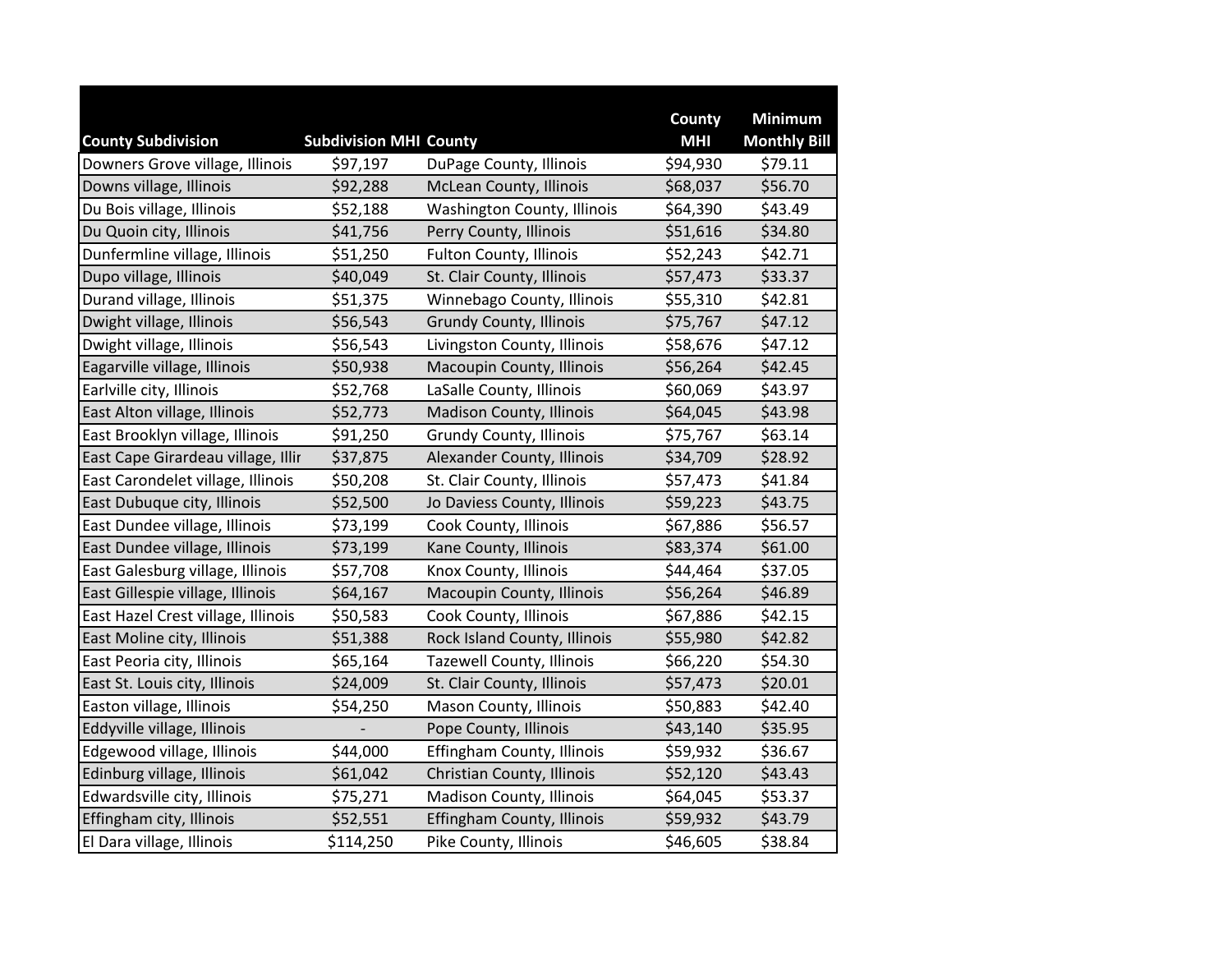|                                     |                               |                                  | County     | <b>Minimum</b>      |
|-------------------------------------|-------------------------------|----------------------------------|------------|---------------------|
| <b>County Subdivision</b>           | <b>Subdivision MHI County</b> |                                  | <b>MHI</b> | <b>Monthly Bill</b> |
| El Paso city, Illinois              | \$61,442                      | McLean County, Illinois          | \$68,037   | \$51.20             |
| El Paso city, Illinois              | \$61,442                      | Woodford County, Illinois        | \$74,777   | \$51.20             |
| Elburn village, Illinois            | \$95,717                      | Kane County, Illinois            | \$83,374   | \$69.48             |
| Eldorado city, Illinois             | \$37,528                      | Saline County, Illinois          | \$43,928   | \$31.27             |
| Eldred village, Illinois            | \$41,875                      | Greene County, Illinois          | \$51,746   | \$34.90             |
| Elgin city, Illinois                | \$72,999                      | Cook County, Illinois            | \$67,886   | \$56.57             |
| Elgin city, Illinois                | \$72,999                      | Kane County, Illinois            | \$83,374   | \$60.83             |
| Elizabeth village, Illinois         | \$36,250                      | Jo Daviess County, Illinois      | \$59,223   | \$30.21             |
| Elizabethtown village, Illinois     | \$17,143                      | Hardin County, Illinois          | \$50,847   | \$14.29             |
| Elk Grove Village village, Illinois | \$85,240                      | Cook County, Illinois            | \$67,886   | \$56.57             |
| Elk Grove Village village, Illinois | \$85,240                      | DuPage County, Illinois          | \$94,930   | \$71.03             |
| Elkhart village, Illinois           | \$69,219                      | Logan County, Illinois           | \$58,122   | \$48.44             |
| Elkville village, Illinois          | \$40,063                      | Jackson County, Illinois         | \$39,689   | \$33.07             |
| Elliott village, Illinois           | \$46,667                      | Ford County, Illinois            | \$50,582   | \$38.89             |
| Ellis Grove village, Illinois       | \$53,750                      | Randolph County, Illinois        | \$55,319   | \$44.79             |
| Ellisville village, Illinois        | \$41,250                      | <b>Fulton County, Illinois</b>   | \$52,243   | \$34.38             |
| Ellsworth village, Illinois         | \$43,750                      | McLean County, Illinois          | \$68,037   | \$36.46             |
| Elmhurst city, Illinois             | \$123,869                     | Cook County, Illinois            | \$67,886   | \$56.57             |
| Elmhurst city, Illinois             | \$123,869                     | DuPage County, Illinois          | \$94,930   | \$79.11             |
| Elmwood city, Illinois              | \$75,152                      | Peoria County, Illinois          | \$55,729   | \$46.44             |
| Elmwood Park village, Illinois      | \$63,312                      | Cook County, Illinois            | \$67,886   | \$52.76             |
| Elsah village, Illinois             | \$97,500                      | Jersey County, Illinois          | \$67,845   | \$56.54             |
| Elvaston village, Illinois          | \$25,938                      | Hancock County, Illinois         | \$55,818   | \$21.62             |
| Elwood village, Illinois            | \$81,250                      | Will County, Illinois            | \$90,800   | \$67.71             |
| Emden village, Illinois             | \$55,000                      | Logan County, Illinois           | \$58,122   | \$45.83             |
| Emington village, Illinois          | \$51,563                      | Livingston County, Illinois      | \$58,676   | \$42.97             |
| Energy village, Illinois            | \$50,326                      | Williamson County, Illinois      | \$52,076   | \$41.94             |
| Enfield village, Illinois           | \$40,469                      | White County, Illinois           | \$48,303   | \$33.72             |
| Equality village, Illinois          | \$41,563                      | <b>Gallatin County, Illinois</b> | \$43,092   | \$34.64             |
| Erie village, Illinois              | \$85,750                      | Whiteside County, Illinois       | \$57,172   | \$47.64             |
| Essex village, Illinois             | \$81,458                      | Kankakee County, Illinois        | \$59,370   | \$49.48             |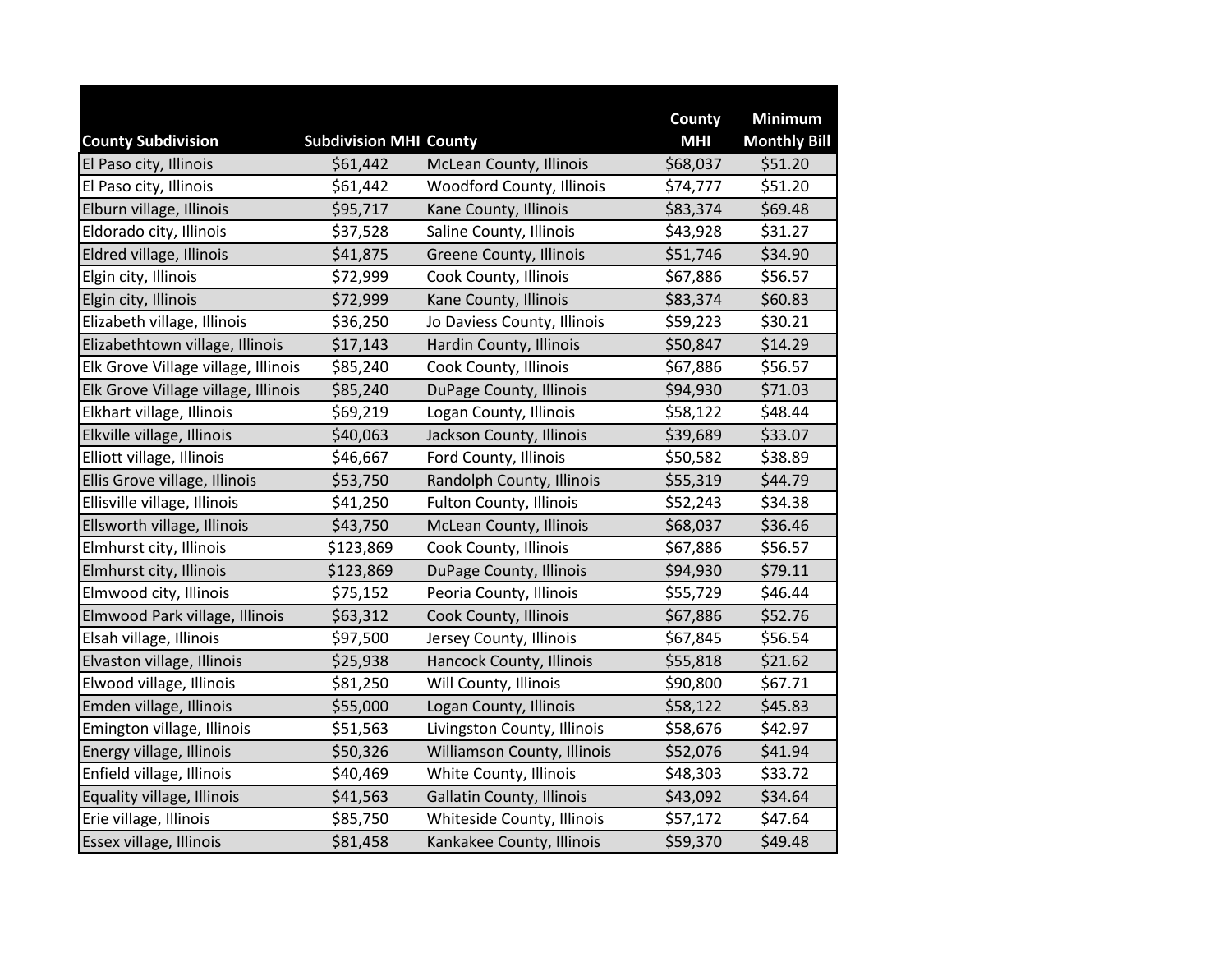|                                                    |                                           |                             | County<br><b>MHI</b> | <b>Minimum</b>                 |
|----------------------------------------------------|-------------------------------------------|-----------------------------|----------------------|--------------------------------|
| <b>County Subdivision</b><br>Eureka city, Illinois | <b>Subdivision MHI County</b><br>\$46,579 | Woodford County, Illinois   | \$74,777             | <b>Monthly Bill</b><br>\$38.82 |
| Evanston city, Illinois                            | \$82,335                                  | Cook County, Illinois       | \$67,886             | \$56.57                        |
| Evansville village, Illinois                       | \$52,308                                  | Randolph County, Illinois   | \$55,319             | \$43.59                        |
| Evergreen Park village, Illinois                   | \$79,396                                  | Cook County, Illinois       | \$67,886             | \$56.57                        |
| Ewing village, Illinois                            | \$61,250                                  | Franklin County, Illinois   | \$43,671             | \$36.39                        |
| Exeter village, Illinois                           | \$48,750                                  | Scott County, Illinois      | \$59,352             | \$40.63                        |
| Fairbury city, Illinois                            | \$57,563                                  | Livingston County, Illinois | \$58,676             | \$47.97                        |
|                                                    |                                           |                             |                      |                                |
| Fairfield city, Illinois                           | \$42,386                                  | Wayne County, Illinois      | \$50,205             | \$35.32                        |
| Fairmont CDP, Illinois                             | \$52,917                                  | Will County, Illinois       | \$90,800             | \$44.10                        |
| Fairmont City village, Illinois                    | \$37,775                                  | St. Clair County, Illinois  | \$57,473             | \$31.48                        |
| Fairmount village, Illinois                        | \$51,818                                  | Vermilion County, Illinois  | \$46,842             | \$39.04                        |
| Fairview Heights city, Illinois                    | \$68,505                                  | St. Clair County, Illinois  | \$57,473             | \$47.89                        |
| Fairview village, Illinois                         | \$57,292                                  | Fulton County, Illinois     | \$52,243             | \$43.54                        |
| Farina village, Illinois                           | \$35,313                                  | Fayette County, Illinois    | \$45,634             | \$29.43                        |
| Farmer City city, Illinois                         | \$66,591                                  | De Witt County, Illinois    | \$57,727             | \$48.11                        |
| Farmersville village, Illinois                     | \$56,875                                  | Montgomery County, Illinois | \$54,886             | \$45.74                        |
| Farmington city, Illinois                          | \$51,335                                  | Fulton County, Illinois     | \$52,243             | \$42.78                        |
| Fayetteville village, Illinois                     | \$58,214                                  | St. Clair County, Illinois  | \$57,473             | \$47.89                        |
| Ferris village, Illinois                           | \$43,750                                  | Hancock County, Illinois    | \$55,818             | \$36.46                        |
| Fidelity village, Illinois                         | \$28,125                                  | Jersey County, Illinois     | \$67,845             | \$23.44                        |
| Fieldon village, Illinois                          | \$38,750                                  | Jersey County, Illinois     | \$67,845             | \$32.29                        |
| Fillmore village, Illinois                         | \$48,125                                  | Montgomery County, Illinois | \$54,886             | \$40.10                        |
| Findlay village, Illinois                          | \$49,432                                  | Shelby County, Illinois     | \$59,134             | \$41.19                        |
| Fisher village, Illinois                           | \$71,136                                  | Champaign County, Illinois  | \$53,936             | \$44.95                        |
| Fithian village, Illinois                          | \$60,313                                  | Vermilion County, Illinois  | \$46,842             | \$39.04                        |
| Flanagan village, Illinois                         | \$62,841                                  | Livingston County, Illinois | \$58,676             | \$48.90                        |
| Flat Rock village, Illinois                        | \$41,071                                  | Crawford County, Illinois   | \$50,968             | \$34.23                        |
| Flora city, Illinois                               | \$49,722                                  | Clay County, Illinois       | \$52,167             | \$41.44                        |
| Florence village, Illinois                         | \$35,208                                  | Pike County, Illinois       | \$46,605             | \$29.34                        |
| Flossmoor village, Illinois                        | \$107,271                                 | Cook County, Illinois       | \$67,886             | \$56.57                        |
| Foosland village, Illinois                         | \$50,833                                  | Champaign County, Illinois  | \$53,936             | \$42.36                        |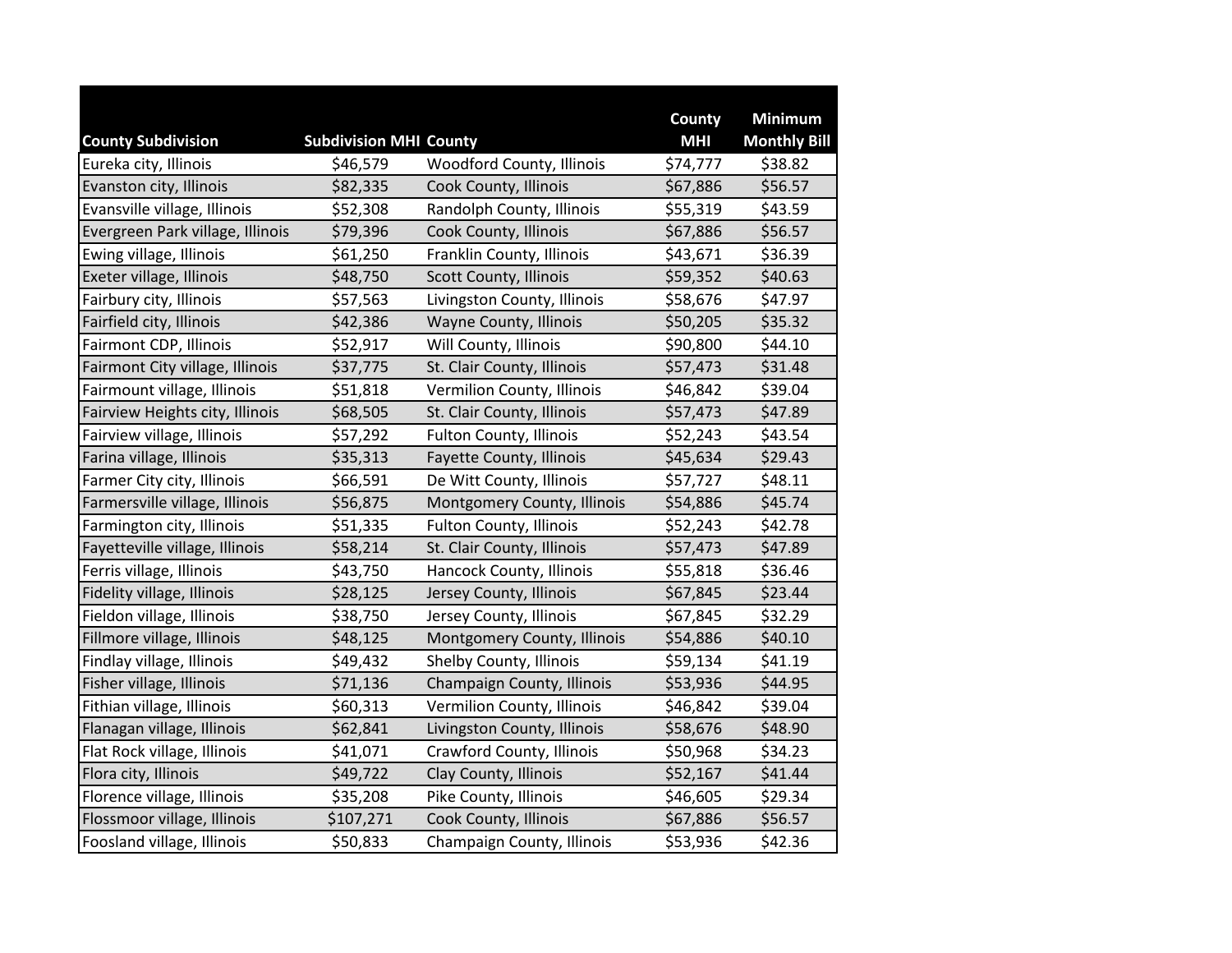|                                   |                               |                                | County     | <b>Minimum</b>      |
|-----------------------------------|-------------------------------|--------------------------------|------------|---------------------|
| <b>County Subdivision</b>         | <b>Subdivision MHI County</b> |                                | <b>MHI</b> | <b>Monthly Bill</b> |
| Ford Heights village, Illinois    | \$37,083                      | Cook County, Illinois          | \$67,886   | \$30.90             |
| Forest City village, Illinois     | \$47,083                      | Mason County, Illinois         | \$50,883   | \$39.24             |
| Forest Lake CDP, Illinois         | \$87,232                      | Lake County, Illinois          | \$92,654   | \$72.69             |
| Forest Park village, Illinois     | \$70,670                      | Cook County, Illinois          | \$67,886   | \$56.57             |
| Forest View village, Illinois     | \$97,321                      | Cook County, Illinois          | \$67,886   | \$56.57             |
| Forrest village, Illinois         | \$61,058                      | Livingston County, Illinois    | \$58,676   | \$48.90             |
| Forreston village, Illinois       | \$57,668                      | Ogle County, Illinois          | \$63,643   | \$48.06             |
| Forsyth village, Illinois         | \$95,865                      | Macon County, Illinois         | \$53,725   | \$44.77             |
| Fox Lake Hills CDP, Illinois      | \$82,548                      | Lake County, Illinois          | \$92,654   | \$68.79             |
| Fox Lake village, Illinois        | \$62,615                      | Lake County, Illinois          | \$92,654   | \$52.18             |
| Fox River Grove village, Illinois | \$116,442                     | Lake County, Illinois          | \$92,654   | \$77.21             |
| Fox River Grove village, Illinois | \$116,442                     | McHenry County, Illinois       | \$90,014   | \$75.01             |
| Frankfort Square CDP, Illinois    | \$113,170                     | Will County, Illinois          | \$90,800   | \$75.67             |
| Franklin Grove village, Illinois  | \$46,080                      | Lee County, Illinois           | \$59,986   | \$38.40             |
| Franklin Park village, Illinois   | \$67,755                      | Cook County, Illinois          | \$67,886   | \$56.46             |
| Franklin village, Illinois        | \$67,500                      | Morgan County, Illinois        | \$53,002   | \$44.17             |
| Freeburg village, Illinois        | \$64,702                      | St. Clair County, Illinois     | \$57,473   | \$47.89             |
| Freeman Spur village, Illinois    | \$37,750                      | Williamson County, Illinois    | \$52,076   | \$31.46             |
| Freeport city, Illinois           | \$39,787                      | Stephenson County, Illinois    | \$50,466   | \$33.16             |
| Fulton city, Illinois             | \$49,375                      | Whiteside County, Illinois     | \$57,172   | \$41.15             |
| Gages Lake CDP, Illinois          | \$93,837                      | Lake County, Illinois          | \$92,654   | \$77.21             |
| Galatia village, Illinois         | \$48,828                      | Saline County, Illinois        | \$43,928   | \$36.61             |
| Galena city, Illinois             | \$57,558                      | Jo Daviess County, Illinois    | \$59,223   | \$47.97             |
| Galesburg city, Illinois          | \$37,322                      | Knox County, Illinois          | \$44,464   | \$31.10             |
| Galva city, Illinois              | \$44,191                      | Henry County, Illinois         | \$60,000   | \$36.83             |
| Gardner village, Illinois         | \$67,441                      | <b>Grundy County, Illinois</b> | \$75,767   | \$56.20             |
| Garrett village, Illinois         | \$46,667                      | Douglas County, Illinois       | \$59,620   | \$38.89             |
| Gays village, Illinois            | \$62,500                      | Moultrie County, Illinois      | \$64,033   | \$52.08             |
| Geneseo city, Illinois            | \$56,211                      | Henry County, Illinois         | \$60,000   | \$46.84             |
| Geneva city, Illinois             | \$116,083                     | Kane County, Illinois          | \$83,374   | \$69.48             |
| Genoa city, Illinois              | \$72,795                      | DeKalb County, Illinois        | \$62,353   | \$51.96             |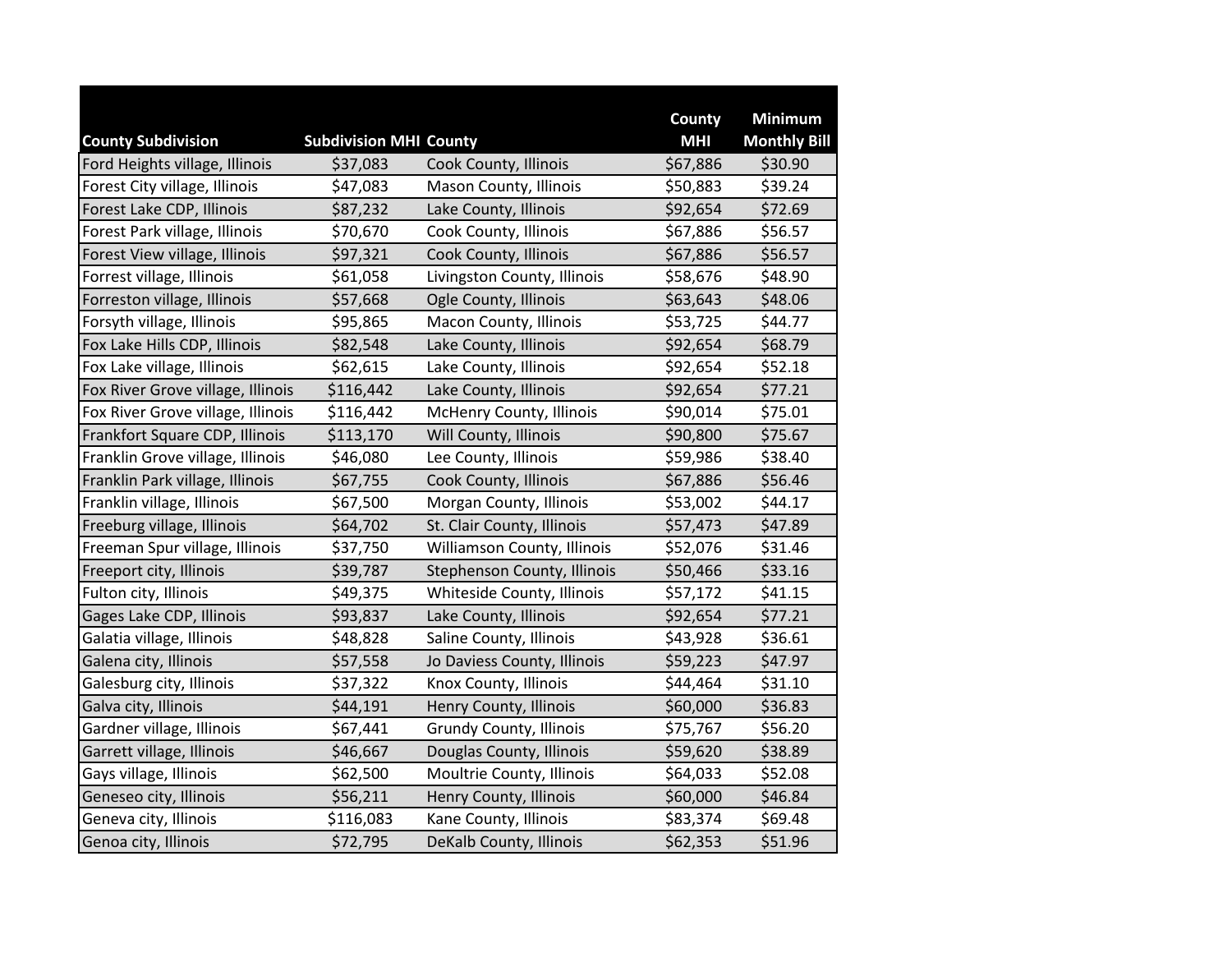|                                    |                               |                                  | County     | <b>Minimum</b>      |
|------------------------------------|-------------------------------|----------------------------------|------------|---------------------|
| <b>County Subdivision</b>          | <b>Subdivision MHI County</b> |                                  | <b>MHI</b> | <b>Monthly Bill</b> |
| Georgetown CDP, Illinois           | \$60,060                      | Vermilion County, Illinois       | \$46,842   | \$39.04             |
| Georgetown city, Illinois          | \$49,708                      | Vermilion County, Illinois       | \$46,842   | \$39.04             |
| German Valley village, Illinois    | \$61,250                      | Stephenson County, Illinois      | \$50,466   | \$42.06             |
| Germantown village, Illinois       | \$61,364                      | Clinton County, Illinois         | \$67,179   | \$51.14             |
| Gibson City city, Illinois         | \$44,544                      | Ford County, Illinois            | \$50,582   | \$37.12             |
| Gifford village, Illinois          | \$63,472                      | Champaign County, Illinois       | \$53,936   | \$44.95             |
| Gillespie city, Illinois           | \$44,934                      | Macoupin County, Illinois        | \$56,264   | \$37.45             |
| Gilman city, Illinois              | \$56,719                      | Iroquois County, Illinois        | \$54,445   | \$45.37             |
| Girard city, Illinois              | \$44,639                      | Macoupin County, Illinois        | \$56,264   | \$37.20             |
| Gladstone village, Illinois        | \$30,250                      | Henderson County, Illinois       | \$55,759   | \$25.21             |
| Glasford village, Illinois         | \$59,886                      | Peoria County, Illinois          | \$55,729   | \$46.44             |
| Glasgow village, Illinois          | \$33,036                      | Scott County, Illinois           | \$59,352   | \$27.53             |
| Glen Carbon village, Illinois      | \$84,956                      | Madison County, Illinois         | \$64,045   | \$53.37             |
| Glen Ellyn village, Illinois       | \$118,208                     | DuPage County, Illinois          | \$94,930   | \$79.11             |
| Glendale Heights village, Illinois | \$70,034                      | DuPage County, Illinois          | \$94,930   | \$58.36             |
| Glenview village, Illinois         | \$118,019                     | Cook County, Illinois            | \$67,886   | \$56.57             |
| Glenwood village, Illinois         | \$64,857                      | Cook County, Illinois            | \$67,886   | \$54.05             |
| Godfrey village, Illinois          | \$73,041                      | <b>Madison County, Illinois</b>  | \$64,045   | \$53.37             |
| Godley village, Illinois           | \$42,031                      | <b>Grundy County, Illinois</b>   | \$75,767   | \$35.03             |
| Godley village, Illinois           | \$42,031                      | Will County, Illinois            | \$90,800   | \$35.03             |
| Golconda city, Illinois            | \$31,953                      | Pope County, Illinois            | \$43,140   | \$26.63             |
| Golden village, Illinois           | \$51,979                      | <b>Adams County, Illinois</b>    | \$55,052   | \$43.32             |
| Good Hope village, Illinois        | \$41,250                      | McDonough County, Illinois       | \$43,591   | \$34.38             |
| Goodfield village, Illinois        | \$89,167                      | <b>Tazewell County, Illinois</b> | \$66,220   | \$55.18             |
| Goodfield village, Illinois        | \$89,167                      | Woodford County, Illinois        | \$74,777   | \$62.31             |
| Goofy Ridge CDP, Illinois          | \$25,667                      | Mason County, Illinois           | \$50,883   | \$21.39             |
| Goreville village, Illinois        | \$58,750                      | Johnson County, Illinois         | \$55,363   | \$46.14             |
| Gorham village, Illinois           | \$27,188                      | Jackson County, Illinois         | \$39,689   | \$22.66             |
| Grafton city, Illinois             | \$55,625                      | Jersey County, Illinois          | \$67,845   | \$46.35             |
| <b>Grand Detour CDP, Illinois</b>  | \$67,976                      | Ogle County, Illinois            | \$63,643   | \$53.04             |
| Grand Ridge village, Illinois      | \$58,056                      | LaSalle County, Illinois         | \$60,069   | \$48.38             |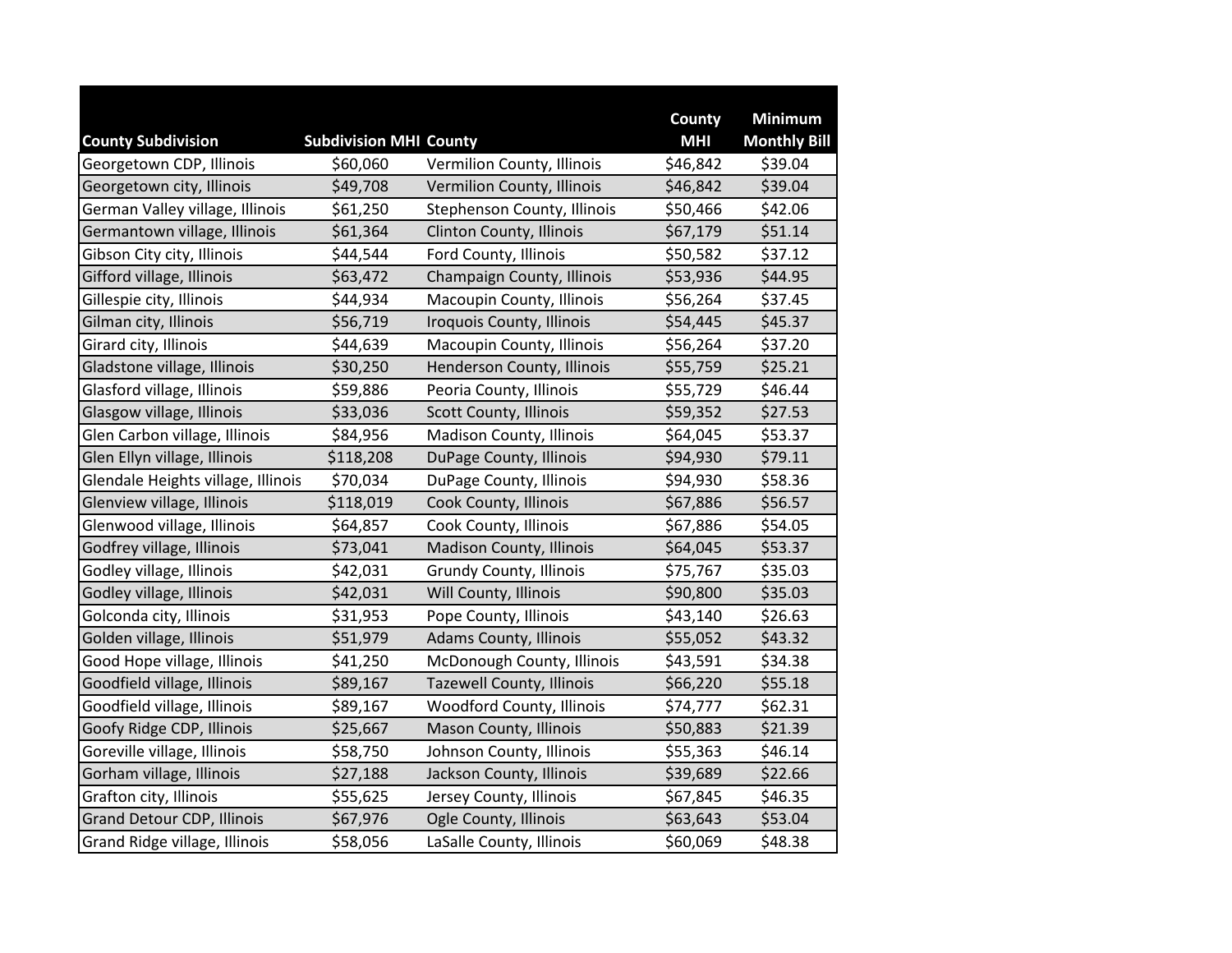|                                   |                               |                                    | County     | <b>Minimum</b>      |
|-----------------------------------|-------------------------------|------------------------------------|------------|---------------------|
| <b>County Subdivision</b>         | <b>Subdivision MHI County</b> |                                    | <b>MHI</b> | <b>Monthly Bill</b> |
| <b>Grand Tower city, Illinois</b> | \$48,500                      | Jackson County, Illinois           | \$39,689   | \$33.07             |
| Grandview village, Illinois       | \$41,613                      | Sangamon County, Illinois          | \$61,743   | \$34.68             |
| Grandwood Park CDP, Illinois      | \$127,155                     | Lake County, Illinois              | \$92,654   | \$77.21             |
| Granite City city, Illinois       | \$53,545                      | Madison County, Illinois           | \$64,045   | \$44.62             |
| Grant Park village, Illinois      | \$63,688                      | Kankakee County, Illinois          | \$59,370   | \$49.48             |
| Grantfork village, Illinois       | \$85,313                      | Madison County, Illinois           | \$64,045   | \$53.37             |
| Granville village, Illinois       | \$58,382                      | Putnam County, Illinois            | \$64,694   | \$48.65             |
| Grayslake village, Illinois       | \$99,583                      | Lake County, Illinois              | \$92,654   | \$77.21             |
| Grayville city, Illinois          | \$47,222                      | <b>Edwards County, Illinois</b>    | \$53,801   | \$39.35             |
| Grayville city, Illinois          | \$47,222                      | White County, Illinois             | \$48,303   | \$39.35             |
| Green Valley village, Illinois    | \$53,438                      | <b>Tazewell County, Illinois</b>   | \$66,220   | \$44.53             |
| Greenfield city, Illinois         | \$50,139                      | Greene County, Illinois            | \$51,746   | \$41.78             |
| Greenup village, Illinois         | \$40,139                      | <b>Cumberland County, Illinois</b> | \$59,271   | \$33.45             |
| Greenview village, Illinois       | \$54,659                      | <b>Menard County, Illinois</b>     | \$77,550   | \$45.55             |
| Greenville city, Illinois         | \$40,625                      | <b>Bond County, Illinois</b>       | \$53,568   | \$33.85             |
| Greenwood village, Illinois       | \$99,167                      | McHenry County, Illinois           | \$90,014   | \$75.01             |
| Gridley village, Illinois         | \$59,464                      | <b>McLean County, Illinois</b>     | \$68,037   | \$49.55             |
| Griggsville city, Illinois        | \$39,907                      | Pike County, Illinois              | \$46,605   | \$33.26             |
| Gulf Port village, Illinois       | H N/A                         | Henderson County, Illinois         | \$55,759   | H N/A               |
| Gurnee village, Illinois          | \$100,892                     | Lake County, Illinois              | \$92,654   | \$77.21             |
| Hainesville village, Illinois     | \$92,396                      | Lake County, Illinois              | \$92,654   | \$77.00             |
| Hamburg village, Illinois         | \$38,571                      | Calhoun County, Illinois           | \$66,602   | \$32.14             |
| Hamel village, Illinois           | \$68,333                      | Madison County, Illinois           | \$64,045   | \$53.37             |
| Hamilton city, Illinois           | \$49,566                      | Hancock County, Illinois           | \$55,818   | \$41.31             |
| Hammond village, Illinois         | \$62,750                      | Piatt County, Illinois             | \$73,668   | \$52.29             |
| Hampshire village, Illinois       | \$99,635                      | Kane County, Illinois              | \$83,374   | \$69.48             |
| Hampton village, Illinois         | \$73,304                      | Rock Island County, Illinois       | \$55,980   | \$46.65             |
| Hanaford village, Illinois        | \$47,250                      | Franklin County, Illinois          | \$43,671   | \$36.39             |
| Hanna City village, Illinois      | \$54,138                      | Peoria County, Illinois            | \$55,729   | \$45.12             |
| Hanover Park village, Illinois    | \$77,367                      | Cook County, Illinois              | \$67,886   | \$56.57             |
| Hanover Park village, Illinois    | \$77,367                      | DuPage County, Illinois            | \$94,930   | \$64.47             |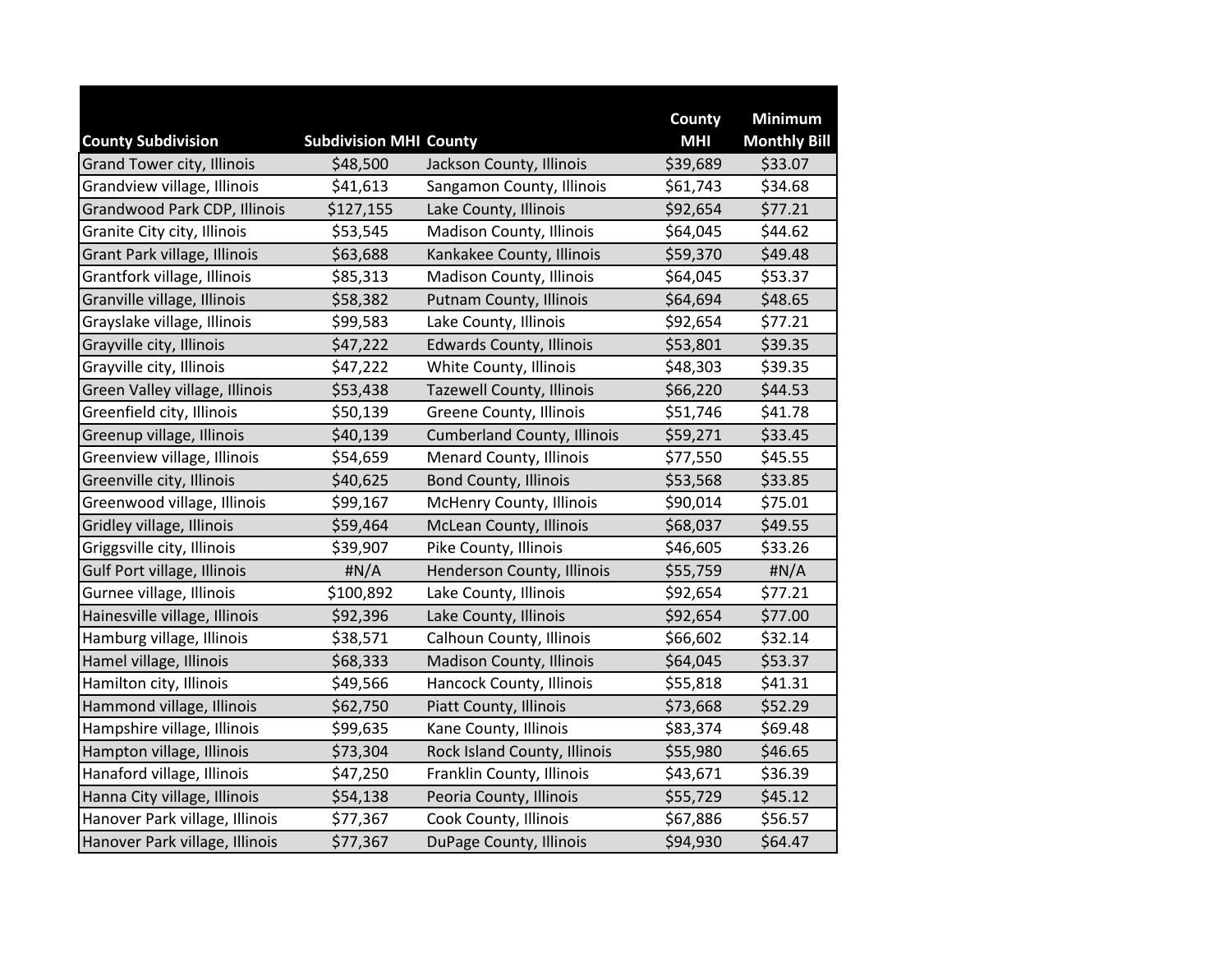|                                   |                               |                                  | County     | <b>Minimum</b>      |
|-----------------------------------|-------------------------------|----------------------------------|------------|---------------------|
| <b>County Subdivision</b>         | <b>Subdivision MHI County</b> |                                  | <b>MHI</b> | <b>Monthly Bill</b> |
| Hanover village, Illinois         | \$42,941                      | Jo Daviess County, Illinois      | \$59,223   | \$35.78             |
| Hardin village, Illinois          | \$55,938                      | Calhoun County, Illinois         | \$66,602   | \$46.62             |
| Harmon village, Illinois          | \$32,500                      | Lee County, Illinois             | \$59,986   | \$27.08             |
| Harrisburg city, Illinois         | \$34,335                      | Saline County, Illinois          | \$43,928   | \$28.61             |
| Harrison CDP, Illinois            | \$48,977                      | Winnebago County, Illinois       | \$55,310   | \$40.81             |
| Harristown village, Illinois      | \$49,542                      | Macon County, Illinois           | \$53,725   | \$41.29             |
| Hartford village, Illinois        | \$38,580                      | Madison County, Illinois         | \$64,045   | \$32.15             |
| Hartsburg village, Illinois       | \$50,625                      | Logan County, Illinois           | \$58,122   | \$42.19             |
| Harvard city, Illinois            | \$51,931                      | McHenry County, Illinois         | \$90,014   | \$43.28             |
| Harvel village, Illinois          | \$37,500                      | Montgomery County, Illinois      | \$54,886   | \$31.25             |
| Harvey city, Illinois             | \$32,635                      | Cook County, Illinois            | \$67,886   | \$27.20             |
| Harwood Heights village, Illinois | \$67,745                      | Cook County, Illinois            | \$67,886   | \$56.45             |
| Havana city, Illinois             | \$45,833                      | Mason County, Illinois           | \$50,883   | \$38.19             |
| Hazel Crest village, Illinois     | \$55,010                      | Cook County, Illinois            | \$67,886   | \$45.84             |
| Hebron village, Illinois          | \$73,523                      | McHenry County, Illinois         | \$90,014   | \$61.27             |
| Hecker village, Illinois          | \$68,846                      | Monroe County, Illinois          | \$89,648   | \$57.37             |
| Henderson village, Illinois       | \$51,250                      | Knox County, Illinois            | \$44,464   | \$37.05             |
| Hennepin village, Illinois        | \$64,750                      | Putnam County, Illinois          | \$64,694   | \$53.91             |
| Henning village, Illinois         | \$65,625                      | Vermilion County, Illinois       | \$46,842   | \$39.04             |
| Henry city, Illinois              | \$49,375                      | Marshall County, Illinois        | \$57,303   | \$41.15             |
| Heritage Lake CDP, Illinois       | \$87,358                      | <b>Tazewell County, Illinois</b> | \$66,220   | \$55.18             |
| Herrick village, Illinois         | \$48,750                      | Shelby County, Illinois          | \$59,134   | \$40.63             |
| Herrin city, Illinois             | \$45,713                      | Williamson County, Illinois      | \$52,076   | \$38.09             |
| Herscher village, Illinois        | \$67,404                      | Kankakee County, Illinois        | \$59,370   | \$49.48             |
| Hettick village, Illinois         | \$51,250                      | Macoupin County, Illinois        | \$56,264   | \$42.71             |
| Heyworth village, Illinois        | \$71,771                      | McLean County, Illinois          | \$68,037   | \$56.70             |
| Hickory Hills city, Illinois      | \$66,272                      | Cook County, Illinois            | \$67,886   | \$55.23             |
| Hidalgo village, Illinois         | \$33,929                      | Jasper County, Illinois          | \$55,911   | \$28.27             |
| Highland city, Illinois           | \$64,332                      | Madison County, Illinois         | \$64,045   | \$53.37             |
| Highwood city, Illinois           | \$74,875                      | Lake County, Illinois            | \$92,654   | \$62.40             |
| Hillcrest village, Illinois       | \$62,656                      | Ogle County, Illinois            | \$63,643   | \$52.21             |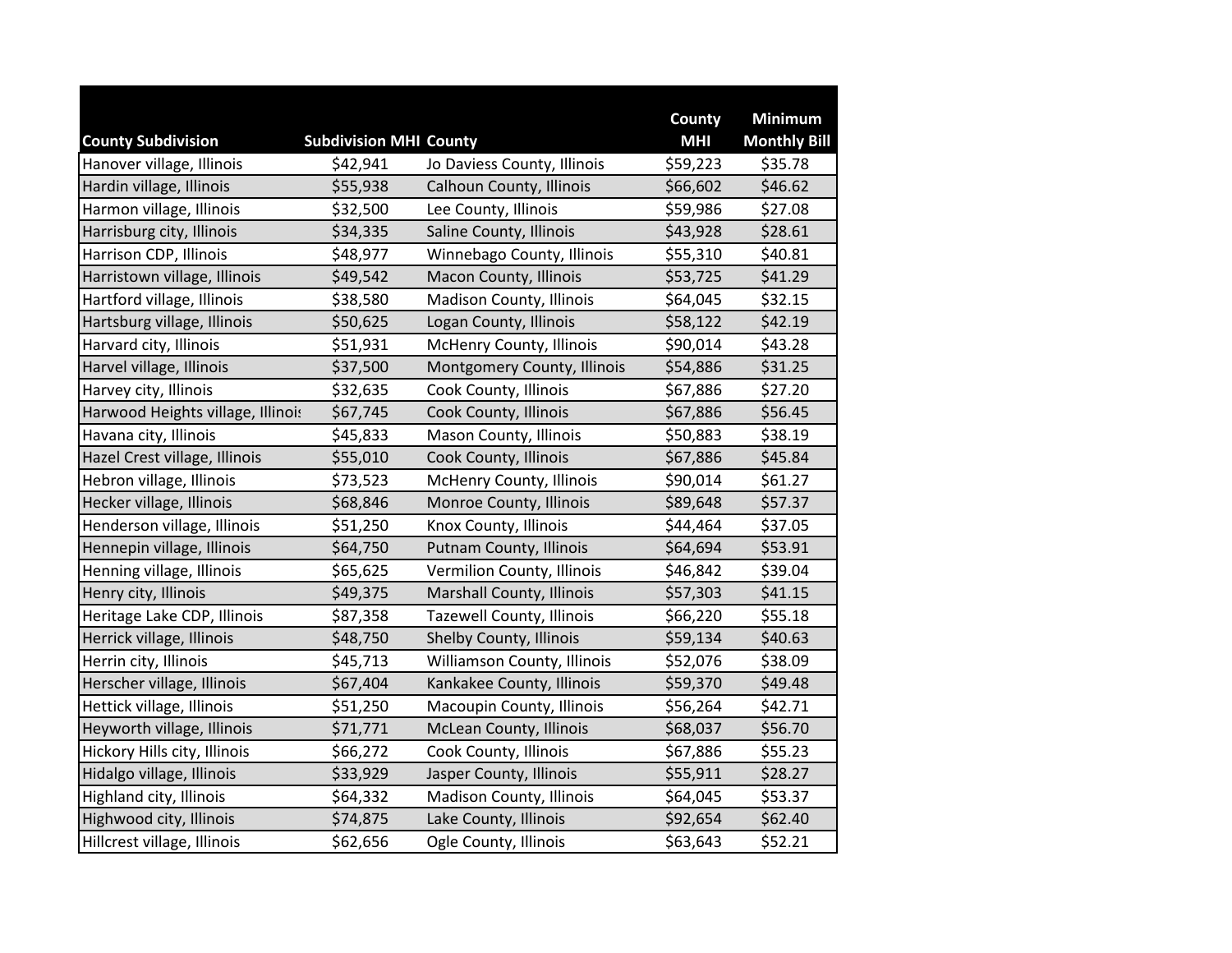|                                                       |                                           |                                  | County<br><b>MHI</b> | <b>Minimum</b>                 |
|-------------------------------------------------------|-------------------------------------------|----------------------------------|----------------------|--------------------------------|
| <b>County Subdivision</b><br>Hillsboro city, Illinois | <b>Subdivision MHI County</b><br>\$61,293 | Montgomery County, Illinois      | \$54,886             | <b>Monthly Bill</b><br>\$45.74 |
| Hillsdale village, Illinois                           | \$75,625                                  | Rock Island County, Illinois     | \$55,980             | \$46.65                        |
| Hillside village, Illinois                            | \$56,019                                  | Cook County, Illinois            | \$67,886             | \$46.68                        |
|                                                       |                                           |                                  |                      |                                |
| Hillview village, Illinois                            | \$38,750                                  | Greene County, Illinois          | \$51,746             | \$32.29                        |
| Hinckley village, Illinois                            | \$70,278                                  | DeKalb County, Illinois          | \$62,353             | \$51.96                        |
| Hindsboro village, Illinois                           | \$58,750                                  | Douglas County, Illinois         | \$59,620             | \$48.96                        |
| Hodgkins village, Illinois                            | \$54,792                                  | Cook County, Illinois            | \$67,886             | \$45.66                        |
| Hoffman Estates village, Illinois                     | \$92,423                                  | Cook County, Illinois            | \$67,886             | \$56.57                        |
| Hoffman village, Illinois                             | \$57,600                                  | Clinton County, Illinois         | \$67,179             | \$48.00                        |
| Holiday Hills village, Illinois                       | \$74,375                                  | <b>McHenry County, Illinois</b>  | \$90,014             | \$61.98                        |
| Holiday Shores CDP, Illinois                          | \$104,038                                 | <b>Madison County, Illinois</b>  | \$64,045             | \$53.37                        |
| Hollowayville village, Illinois                       |                                           | <b>Bureau County, Illinois</b>   | \$55,549             | \$46.29                        |
| Homer Glen village, Illinois                          | \$108,783                                 | Will County, Illinois            | \$90,800             | \$75.67                        |
| Homer village, Illinois                               | \$65,347                                  | Champaign County, Illinois       | \$53,936             | \$44.95                        |
| Hometown city, Illinois                               | \$51,487                                  | Cook County, Illinois            | \$67,886             | \$42.91                        |
| Homewood village, Illinois                            | \$77,013                                  | Cook County, Illinois            | \$67,886             | \$56.57                        |
| Hoopeston city, Illinois                              | \$36,484                                  | Vermilion County, Illinois       | \$46,842             | \$30.40                        |
| Hooppole village, Illinois                            | \$37,917                                  | Henry County, Illinois           | \$60,000             | \$31.60                        |
| Hopedale village, Illinois                            | \$55,227                                  | <b>Tazewell County, Illinois</b> | \$66,220             | \$46.02                        |
| Hopewell village, Illinois                            | \$83,125                                  | Marshall County, Illinois        | \$57,303             | \$47.75                        |
| Hopkins Park village, Illinois                        | \$26,555                                  | Kankakee County, Illinois        | \$59,370             | \$22.13                        |
| Hoyleton village, Illinois                            | \$59,028                                  | Washington County, Illinois      | \$64,390             | \$49.19                        |
| Hudson village, Illinois                              | \$96,538                                  | McLean County, Illinois          | \$68,037             | \$56.70                        |
| Huey village, Illinois                                | \$31,500                                  | Clinton County, Illinois         | \$67,179             | \$26.25                        |
| Hull village, Illinois                                | \$47,292                                  | Pike County, Illinois            | \$46,605             | \$38.84                        |
| Humboldt village, Illinois                            | \$39,875                                  | Coles County, Illinois           | \$46,411             | \$33.23                        |
| Hume village, Illinois                                | \$56,964                                  | <b>Edgar County, Illinois</b>    | \$48,543             | \$40.45                        |
| Huntley village, Illinois                             | \$77,420                                  | Kane County, Illinois            | \$83,374             | \$64.52                        |
| Huntley village, Illinois                             | \$77,420                                  | McHenry County, Illinois         | \$90,014             | \$64.52                        |
| Hurst city, Illinois                                  | \$28,929                                  | Williamson County, Illinois      | \$52,076             | \$24.11                        |
| Hutsonville village, Illinois                         | \$46,875                                  | Crawford County, Illinois        | \$50,968             | \$39.06                        |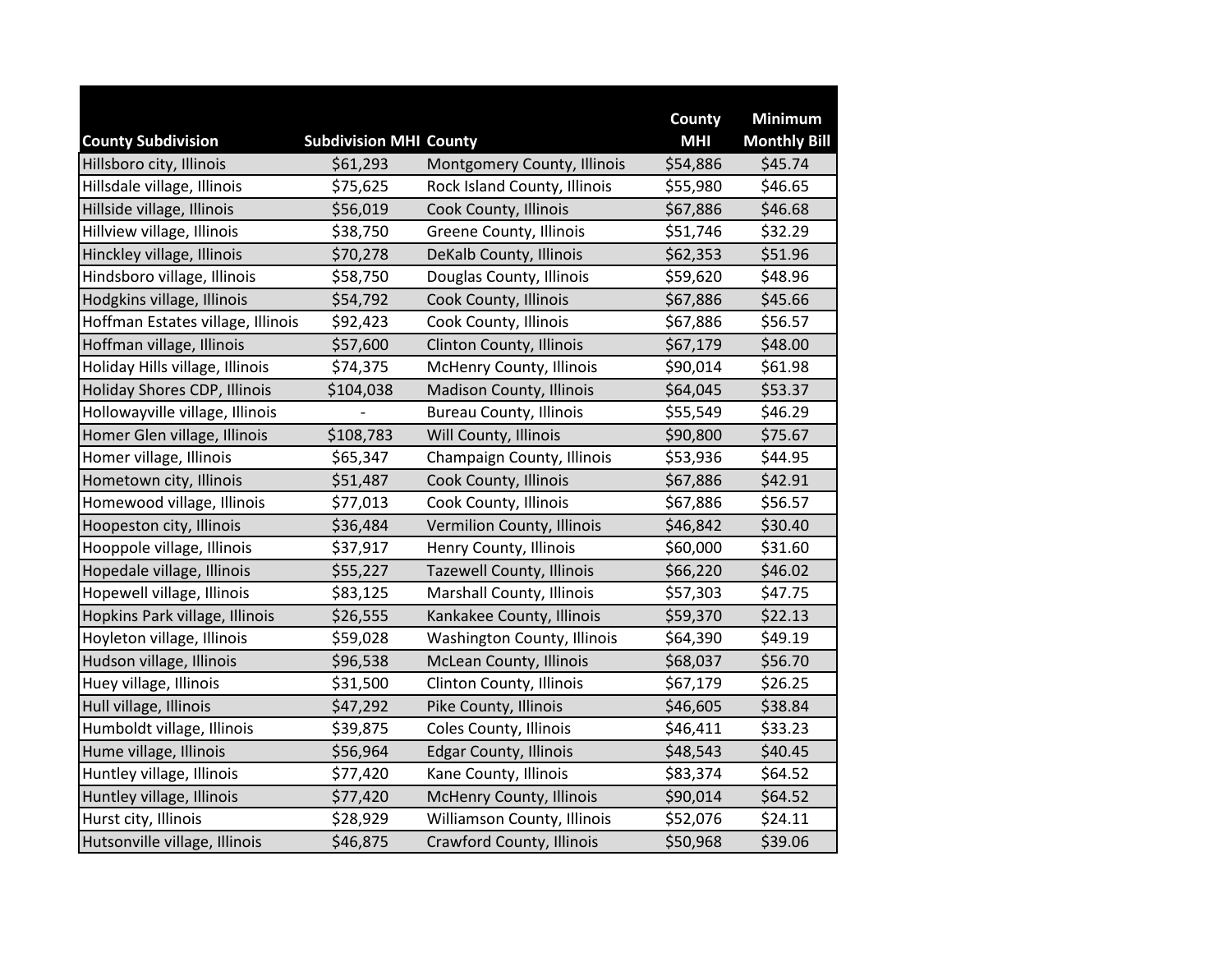|                                    |                               |                                    | County     | <b>Minimum</b>      |
|------------------------------------|-------------------------------|------------------------------------|------------|---------------------|
| <b>County Subdivision</b>          | <b>Subdivision MHI County</b> |                                    | <b>MHI</b> | <b>Monthly Bill</b> |
| Illiopolis village, Illinois       | \$64,375                      | Sangamon County, Illinois          | \$61,743   | \$51.45             |
| Ina village, Illinois              | \$43,636                      | Jefferson County, Illinois         | \$51,662   | \$36.36             |
| Indian Head Park village, Illinois | \$88,496                      | Cook County, Illinois              | \$67,886   | \$56.57             |
| Indianola village, Illinois        | \$68,000                      | Vermilion County, Illinois         | \$46,842   | \$39.04             |
| Industry village, Illinois         | \$54,306                      | McDonough County, Illinois         | \$43,591   | \$36.33             |
| Ingalls Park CDP, Illinois         | \$53,750                      | Will County, Illinois              | \$90,800   | \$44.79             |
| Iola village, Illinois             | \$50,000                      | Clay County, Illinois              | \$52,167   | \$41.67             |
| Ipava village, Illinois            | \$33,958                      | <b>Fulton County, Illinois</b>     | \$52,243   | \$28.30             |
| Iroquois village, Illinois         | \$61,964                      | Iroquois County, Illinois          | \$54,445   | \$45.37             |
| Irving village, Illinois           | \$24,625                      | Montgomery County, Illinois        | \$54,886   | \$20.52             |
| Irvington village, Illinois        | \$58,438                      | Washington County, Illinois        | \$64,390   | \$48.70             |
| Irwin village, Illinois            | \$66,250                      | Kankakee County, Illinois          | \$59,370   | \$49.48             |
| Island Lake village, Illinois      | \$83,970                      | Lake County, Illinois              | \$92,654   | \$69.98             |
| Island Lake village, Illinois      | \$83,970                      | McHenry County, Illinois           | \$90,014   | \$69.98             |
| Itasca village, Illinois           | \$99,706                      | DuPage County, Illinois            | \$94,930   | \$79.11             |
| Iuka village, Illinois             | \$41,500                      | <b>Marion County, Illinois</b>     | \$49,925   | \$34.58             |
| Ivesdale village, Illinois         | \$51,477                      | Champaign County, Illinois         | \$53,936   | \$42.90             |
| Jacksonville city, Illinois        | \$46,500                      | Morgan County, Illinois            | \$53,002   | \$38.75             |
| Jeffersonville village, Illinois   | \$39,063                      | Wayne County, Illinois             | \$50,205   | \$32.55             |
| Jeisyville village, Illinois       | \$67,500                      | Christian County, Illinois         | \$52,120   | \$43.43             |
| Jerome village, Illinois           | \$51,302                      | Sangamon County, Illinois          | \$61,743   | \$42.75             |
| Jerseyville city, Illinois         | \$57,967                      | Jersey County, Illinois            | \$67,845   | \$48.31             |
| Jewett village, Illinois           | \$48,393                      | <b>Cumberland County, Illinois</b> | \$59,271   | \$40.33             |
| Johnsburg village, Illinois        | \$116,556                     | <b>McHenry County, Illinois</b>    | \$90,014   | \$75.01             |
| Johnsonville village, Illinois     | \$28,214                      | Wayne County, Illinois             | \$50,205   | \$23.51             |
| Johnston City city, Illinois       | \$37,500                      | Williamson County, Illinois        | \$52,076   | \$31.25             |
| Joliet city, Illinois              | \$72,871                      | Kendall County, Illinois           | \$96,854   | \$60.73             |
| Joliet city, Illinois              | \$72,871                      | Will County, Illinois              | \$90,800   | \$60.73             |
| Jonesboro city, Illinois           | \$37,355                      | <b>Union County, Illinois</b>      | \$51,655   | \$31.13             |
| Joppa village, Illinois            | \$29,792                      | Massac County, Illinois            | \$51,195   | \$24.83             |
| Joy village, Illinois              | \$50,156                      | Mercer County, Illinois            | \$57,182   | \$41.80             |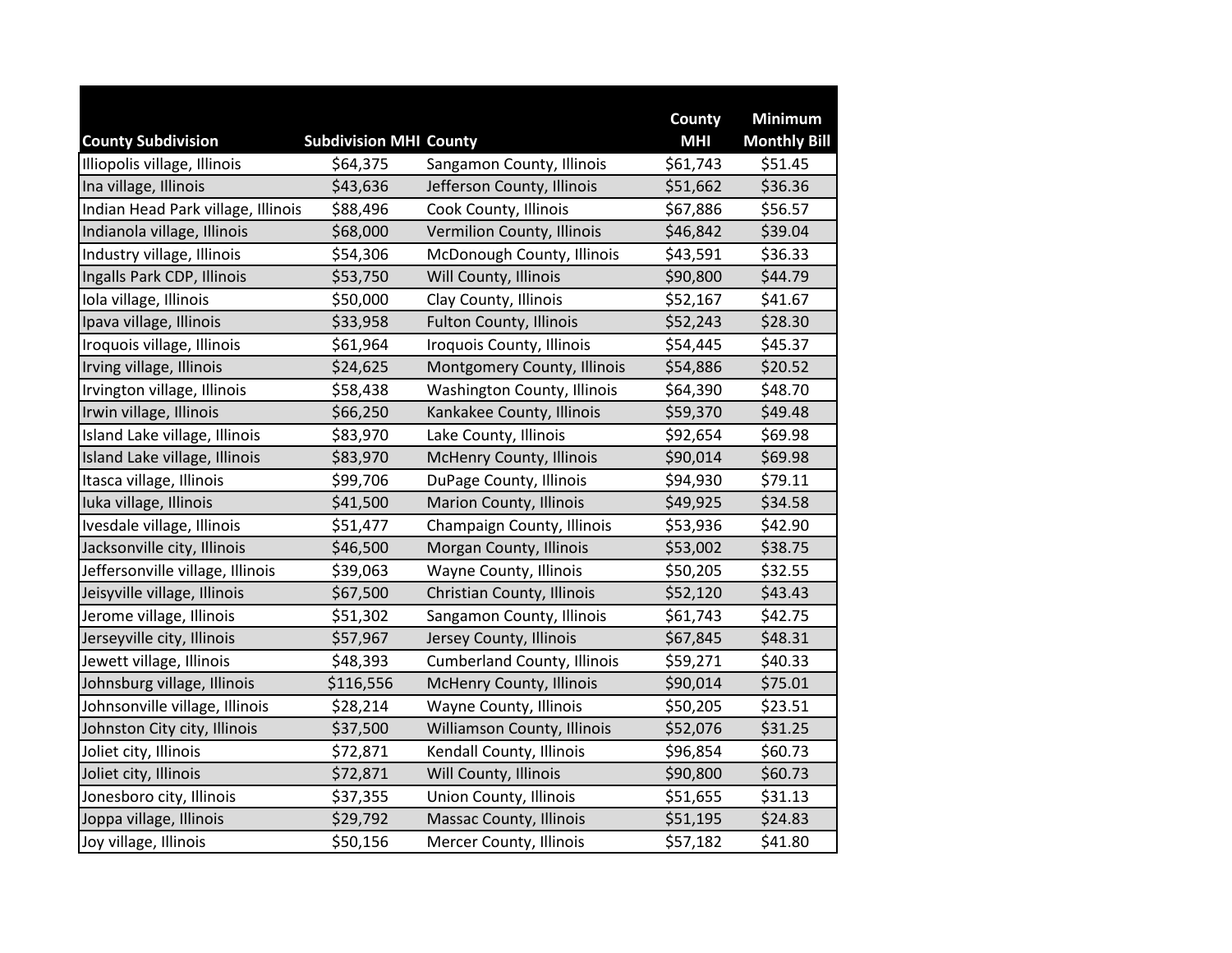|                                  |                               |                                  | County     | <b>Minimum</b>      |
|----------------------------------|-------------------------------|----------------------------------|------------|---------------------|
| <b>County Subdivision</b>        | <b>Subdivision MHI County</b> |                                  | <b>MHI</b> | <b>Monthly Bill</b> |
| Junction City village, Illinois  | \$45,750                      | <b>Marion County, Illinois</b>   | \$49,925   | \$38.13             |
| Junction village, Illinois       | \$29,464                      | Gallatin County, Illinois        | \$43,092   | \$24.55             |
| Justice village, Illinois        | \$57,523                      | Cook County, Illinois            | \$67,886   | \$47.94             |
| Kampsville village, Illinois     | \$49,583                      | Calhoun County, Illinois         | \$66,602   | \$41.32             |
| Kane village, Illinois           | \$31,875                      | Greene County, Illinois          | \$51,746   | \$26.56             |
| Kaneville village, Illinois      | \$64,688                      | Kane County, Illinois            | \$83,374   | \$53.91             |
| Kangley village, Illinois        | \$52,857                      | LaSalle County, Illinois         | \$60,069   | \$44.05             |
| Kankakee city, Illinois          | \$38,763                      | Kankakee County, Illinois        | \$59,370   | \$32.30             |
| Kansas village, Illinois         | \$36,375                      | <b>Edgar County, Illinois</b>    | \$48,543   | \$30.31             |
| Kappa village, Illinois          | \$87,500                      | <b>Woodford County, Illinois</b> | \$74,777   | \$62.31             |
| Karnak village, Illinois         | \$35,521                      | Pulaski County, Illinois         | \$37,308   | \$29.60             |
| Keenes village, Illinois         | \$45,341                      | Wayne County, Illinois           | \$50,205   | \$37.78             |
| Keensburg village, Illinois      | \$59,750                      | Wabash County, Illinois          | \$48,878   | \$40.73             |
| Keithsburg city, Illinois        | \$37,143                      | Mercer County, Illinois          | \$57,182   | \$30.95             |
| Kell village, Illinois           | \$36,667                      | <b>Marion County, Illinois</b>   | \$49,925   | \$30.56             |
| Kempton village, Illinois        | \$60,703                      | Ford County, Illinois            | \$50,582   | \$42.15             |
| Kenney village, Illinois         | \$60,536                      | De Witt County, Illinois         | \$57,727   | \$48.11             |
| Kewanee city, Illinois           | \$40,196                      | Henry County, Illinois           | \$60,000   | \$33.50             |
| Keyesport village, Illinois      | \$33,629                      | <b>Bond County, Illinois</b>     | \$53,568   | \$28.02             |
| Keyesport village, Illinois      | \$33,629                      | Clinton County, Illinois         | \$67,179   | \$28.02             |
| Kilbourne village, Illinois      | \$33,750                      | Mason County, Illinois           | \$50,883   | \$28.13             |
| Kincaid village, Illinois        | \$57,139                      | Christian County, Illinois       | \$52,120   | \$43.43             |
| Kinderhook village, Illinois     | \$65,268                      | Pike County, Illinois            | \$46,605   | \$38.84             |
| Kingston Mines village, Illinois | \$51,250                      | Peoria County, Illinois          | \$55,729   | \$42.71             |
| Kingston village, Illinois       | \$84,375                      | DeKalb County, Illinois          | \$62,353   | \$51.96             |
| Kinmundy city, Illinois          | \$31,111                      | Marion County, Illinois          | \$49,925   | \$25.93             |
| Kinsman village, Illinois        | \$81,875                      | <b>Grundy County, Illinois</b>   | \$75,767   | \$63.14             |
| Kirkland village, Illinois       | \$63,708                      | DeKalb County, Illinois          | \$62,353   | \$51.96             |
| Kirkwood village, Illinois       | \$51,094                      | <b>Warren County, Illinois</b>   | \$54,291   | \$42.58             |
| Knollwood CDP, Illinois          | \$126,250                     | Lake County, Illinois            | \$92,654   | \$77.21             |
| Knoxville city, Illinois         | \$63,750                      | Knox County, Illinois            | \$44,464   | \$37.05             |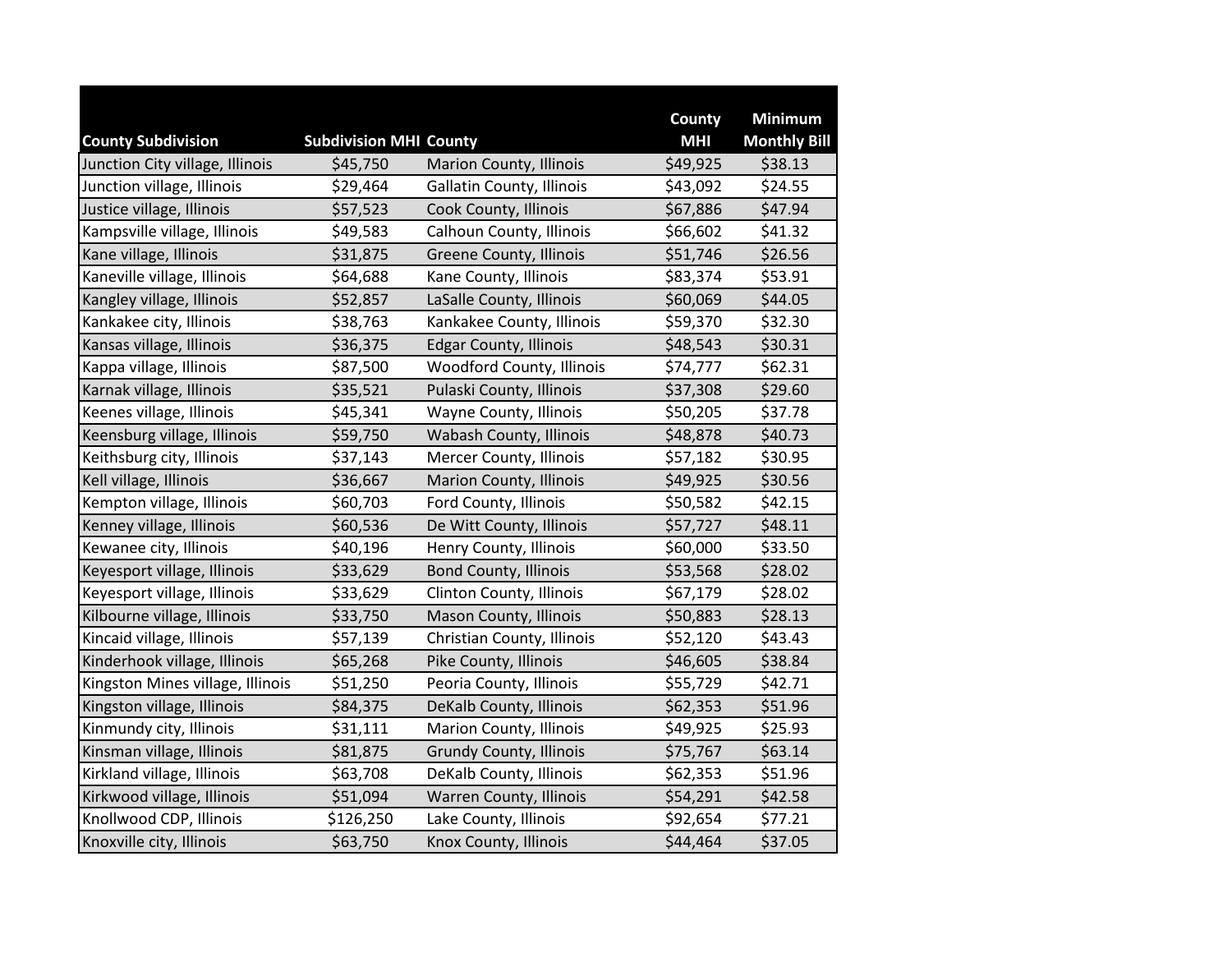|                                     |                               |                                 | County     | <b>Minimum</b>      |
|-------------------------------------|-------------------------------|---------------------------------|------------|---------------------|
| <b>County Subdivision</b>           | <b>Subdivision MHI County</b> |                                 | <b>MHI</b> | <b>Monthly Bill</b> |
| La Fayette village, Illinois        | \$34,792                      | <b>Stark County, Illinois</b>   | \$53,828   | \$28.99             |
| La Grange Park village, Illinois    | \$107,945                     | Cook County, Illinois           | \$67,886   | \$56.57             |
| La Harpe city, Illinois             | \$37,361                      | Hancock County, Illinois        | \$55,818   | \$31.13             |
| La Moille village, Illinois         | \$60,288                      | <b>Bureau County, Illinois</b>  | \$55,549   | \$46.29             |
| La Prairie village, Illinois        | \$68,056                      | Adams County, Illinois          | \$55,052   | \$45.88             |
| La Rose village, Illinois           | \$27,500                      | Marshall County, Illinois       | \$57,303   | \$22.92             |
| Lacon city, Illinois                | \$52,188                      | Marshall County, Illinois       | \$57,303   | \$43.49             |
| Ladd village, Illinois              | \$59,737                      | <b>Bureau County, Illinois</b>  | \$55,549   | \$46.29             |
| Lake Barrington village, Illinois   | \$105,651                     | Lake County, Illinois           | \$92,654   | \$77.21             |
| Lake Catherine CDP, Illinois        | \$78,889                      | Lake County, Illinois           | \$92,654   | \$65.74             |
| Lake Holiday CDP, Illinois          | \$82,195                      | LaSalle County, Illinois        | \$60,069   | \$50.06             |
| Lake in the Hills village, Illinois | \$96,470                      | McHenry County, Illinois        | \$90,014   | \$75.01             |
| Lake Ka-Ho village, Illinois        | \$41,875                      | Macoupin County, Illinois       | \$56,264   | \$34.90             |
| Lake of the Woods CDP, Illinois     | \$59,257                      | Champaign County, Illinois      | \$53,936   | \$44.95             |
| Lake Petersburg CDP, Illinois       | \$96,750                      | <b>Menard County, Illinois</b>  | \$77,550   | \$64.63             |
| Lake Summerset CDP, Illinois        | \$91,538                      | Stephenson County, Illinois     | \$50,466   | \$42.06             |
| Lake Summerset CDP, Illinois        | \$91,538                      | Winnebago County, Illinois      | \$55,310   | \$46.09             |
| Lake Villa village, Illinois        | \$105,639                     | Lake County, Illinois           | \$92,654   | \$77.21             |
| Lakemoor village, Illinois          | \$80,966                      | Lake County, Illinois           | \$92,654   | \$67.47             |
| Lakemoor village, Illinois          | \$80,966                      | <b>McHenry County, Illinois</b> | \$90,014   | \$67.47             |
| Lakewood Shores CDP, Illinois       | \$66,417                      | Will County, Illinois           | \$90,800   | \$55.35             |
| Lanark city, Illinois               | \$47,917                      | Carroll County, Illinois        | \$52,813   | \$39.93             |
| Langleyville CDP, Illinois          | \$60,221                      | Christian County, Illinois      | \$52,120   | \$43.43             |
| Lansing village, Illinois           | \$57,659                      | Cook County, Illinois           | \$67,886   | \$48.05             |
| LaSalle city, Illinois              | \$53,208                      | LaSalle County, Illinois        | \$60,069   | \$44.34             |
| Latham village, Illinois            | \$54,309                      | Logan County, Illinois          | \$58,122   | \$45.26             |
| Lawrenceville city, Illinois        | \$41,004                      | Lawrence County, Illinois       | \$53,087   | \$34.17             |
| Le Roy city, Illinois               | \$79,250                      | McLean County, Illinois         | \$68,037   | \$56.70             |
| Leaf River village, Illinois        | \$60,000                      | Ogle County, Illinois           | \$63,643   | \$50.00             |
| Lebanon city, Illinois              | \$61,298                      | St. Clair County, Illinois      | \$57,473   | \$47.89             |
| Lee village, Illinois               | \$82,500                      | DeKalb County, Illinois         | \$62,353   | \$51.96             |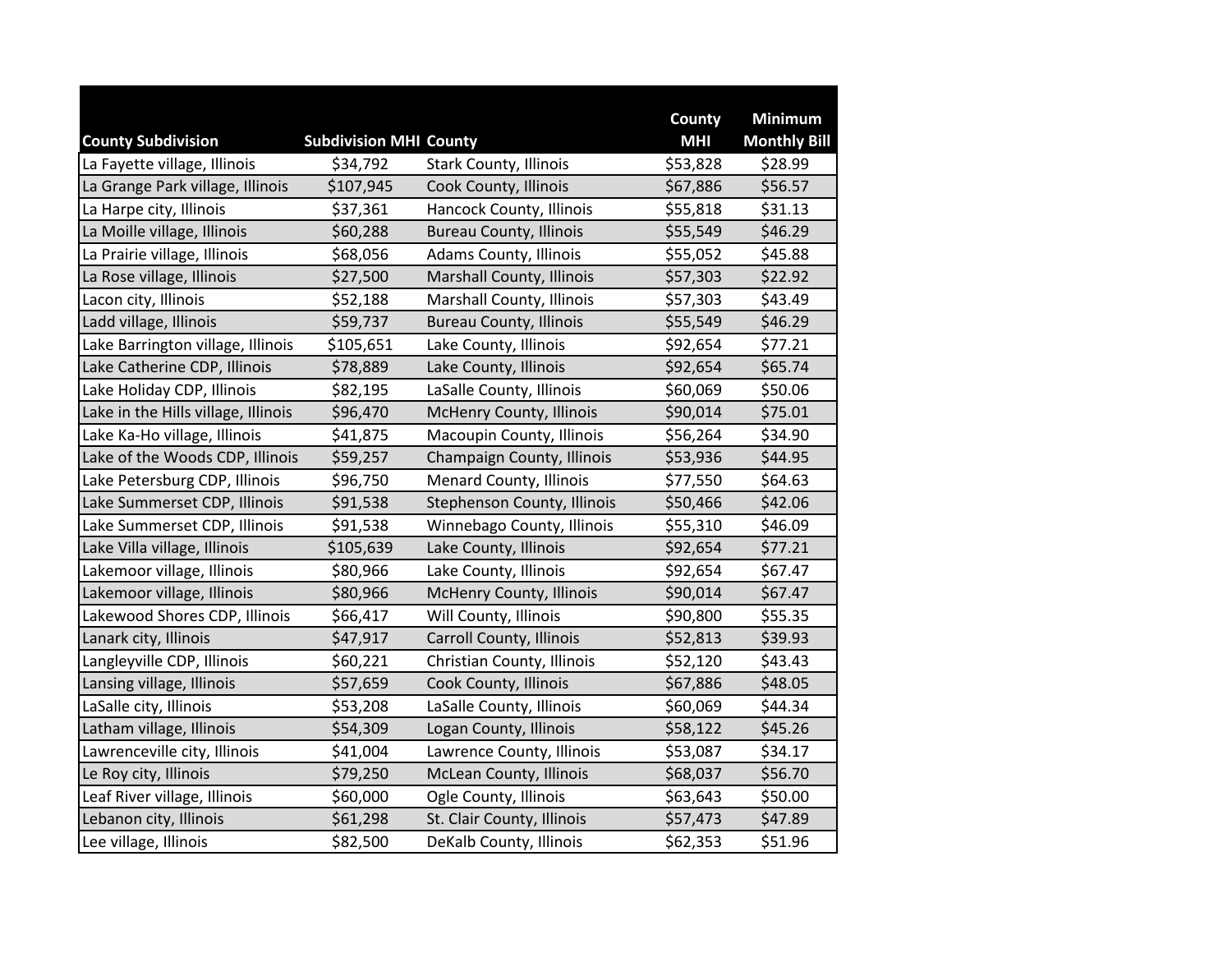|                                                    |                                           |                                  | County                 | <b>Minimum</b>                 |
|----------------------------------------------------|-------------------------------------------|----------------------------------|------------------------|--------------------------------|
| <b>County Subdivision</b><br>Lee village, Illinois | <b>Subdivision MHI County</b><br>\$82,500 | Lee County, Illinois             | <b>MHI</b><br>\$59,986 | <b>Monthly Bill</b><br>\$49.99 |
| Leland Grove city, Illinois                        | \$111,458                                 | Sangamon County, Illinois        | \$61,743               | \$51.45                        |
|                                                    |                                           |                                  |                        |                                |
| Leland village, Illinois                           | \$60,197                                  | LaSalle County, Illinois         | \$60,069               | \$50.06                        |
| Lemont village, Illinois                           | \$114,509                                 | Cook County, Illinois            | \$67,886               | \$56.57                        |
| Lemont village, Illinois                           | \$114,509                                 | DuPage County, Illinois          | \$94,930               | \$79.11                        |
| Lemont village, Illinois                           | \$114,509                                 | Will County, Illinois            | \$90,800               | \$75.67                        |
| Lena village, Illinois                             | \$56,118                                  | Stephenson County, Illinois      | \$50,466               | \$42.06                        |
| Lenzburg village, Illinois                         | \$40,000                                  | St. Clair County, Illinois       | \$57,473               | \$33.33                        |
| Leonore village, Illinois                          |                                           | LaSalle County, Illinois         | \$60,069               | \$50.06                        |
| Lerna village, Illinois                            | \$44,286                                  | Coles County, Illinois           | \$46,411               | \$36.91                        |
| Lewistown city, Illinois                           | \$52,393                                  | <b>Fulton County, Illinois</b>   | \$52,243               | \$43.54                        |
| Lexington city, Illinois                           | \$82,757                                  | McLean County, Illinois          | \$68,037               | \$56.70                        |
| Liberty village, Illinois                          | \$63,333                                  | Adams County, Illinois           | \$55,052               | \$45.88                        |
| Lima village, Illinois                             | \$58,750                                  | Adams County, Illinois           | \$55,052               | \$45.88                        |
| Limestone village, Illinois                        | \$90,750                                  | Kankakee County, Illinois        | \$59,370               | \$49.48                        |
| Lincoln city, Illinois                             | \$48,510                                  | Logan County, Illinois           | \$58,122               | \$40.43                        |
| Lincolnwood village, Illinois                      | \$90,422                                  | Cook County, Illinois            | \$67,886               | \$56.57                        |
| Lindenhurst village, Illinois                      | \$115,495                                 | Lake County, Illinois            | \$92,654               | \$77.21                        |
| Lisbon village, Illinois                           | \$63,750                                  | Kendall County, Illinois         | \$96,854               | \$53.13                        |
| Lisle village, Illinois                            | \$96,945                                  | DuPage County, Illinois          | \$94,930               | \$79.11                        |
| Litchfield city, Illinois                          | \$45,772                                  | Montgomery County, Illinois      | \$54,886               | \$38.14                        |
| Little York village, Illinois                      | \$44,063                                  | Warren County, Illinois          | \$54,291               | \$36.72                        |
| Littleton village, Illinois                        | \$52,250                                  | <b>Schuyler County, Illinois</b> | \$51,376               | \$42.81                        |
| Liverpool village, Illinois                        | \$50,625                                  | <b>Fulton County, Illinois</b>   | \$52,243               | \$42.19                        |
| Livingston village, Illinois                       | \$56,500                                  | <b>Madison County, Illinois</b>  | \$64,045               | \$47.08                        |
| Loami village, Illinois                            | \$54,167                                  | Sangamon County, Illinois        | \$61,743               | \$45.14                        |
| Lockport city, Illinois                            | \$87,817                                  | Will County, Illinois            | \$90,800               | \$73.18                        |
| Loda village, Illinois                             | \$50,714                                  | Iroquois County, Illinois        | \$54,445               | \$42.26                        |
| Lomax village, Illinois                            | \$41,250                                  | Henderson County, Illinois       | \$55,759               | \$34.38                        |
| Lombard village, Illinois                          | \$86,167                                  | DuPage County, Illinois          | \$94,930               | \$71.81                        |
| London Mills village, Illinois                     | \$43,750                                  | <b>Fulton County, Illinois</b>   | \$52,243               | \$36.46                        |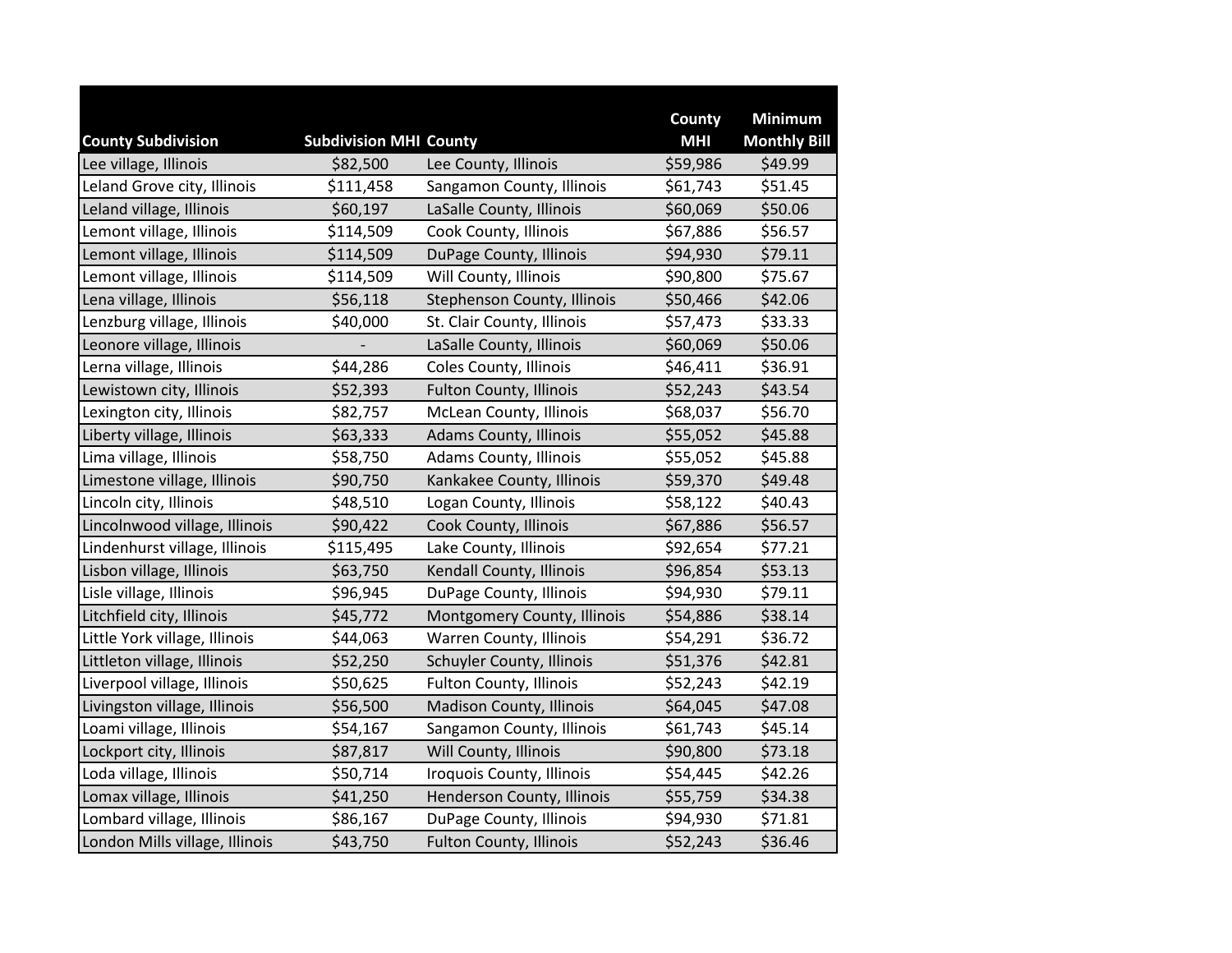|                                  |                               |                                  | County     | <b>Minimum</b>      |
|----------------------------------|-------------------------------|----------------------------------|------------|---------------------|
| <b>County Subdivision</b>        | <b>Subdivision MHI County</b> |                                  | <b>MHI</b> | <b>Monthly Bill</b> |
| Long Creek village, Illinois     | \$78,977                      | Macon County, Illinois           | \$53,725   | \$44.77             |
| Long Lake CDP, Illinois          | \$95,764                      | Lake County, Illinois            | \$92,654   | \$77.21             |
| Long Point village, Illinois     | \$61,875                      | Livingston County, Illinois      | \$58,676   | \$48.90             |
| Longview village, Illinois       | \$26,667                      | Champaign County, Illinois       | \$53,936   | \$22.22             |
| Loraine village, Illinois        | \$49,258                      | Adams County, Illinois           | \$55,052   | \$41.05             |
| Lost Nation CDP, Illinois        | \$112,697                     | Ogle County, Illinois            | \$63,643   | \$53.04             |
| Lostant village, Illinois        | \$64,643                      | LaSalle County, Illinois         | \$60,069   | \$50.06             |
| Louisville village, Illinois     | \$35,298                      | Clay County, Illinois            | \$52,167   | \$29.42             |
| Loves Park city, Illinois        | \$57,096                      | <b>Boone County, Illinois</b>    | \$70,396   | \$47.58             |
| Loves Park city, Illinois        | \$57,096                      | Winnebago County, Illinois       | \$55,310   | \$46.09             |
| Lovington village, Illinois      | \$47,125                      | Moultrie County, Illinois        | \$64,033   | \$39.27             |
| Ludlow village, Illinois         | \$47,679                      | Champaign County, Illinois       | \$53,936   | \$39.73             |
| Lyndon village, Illinois         | \$37,344                      | Whiteside County, Illinois       | \$57,172   | \$31.12             |
| Lynnville village, Illinois      | \$45,000                      | Morgan County, Illinois          | \$53,002   | \$37.50             |
| Lynwood village, Illinois        | \$76,154                      | Cook County, Illinois            | \$67,886   | \$56.57             |
| Lyons village, Illinois          | \$66,005                      | Cook County, Illinois            | \$67,886   | \$55.00             |
| Macedonia village, Illinois      |                               | Franklin County, Illinois        | \$43,671   | \$36.39             |
| Machesney Park village, Illinois | \$64,263                      | Winnebago County, Illinois       | \$55,310   | \$46.09             |
| Mackinaw village, Illinois       | \$66,154                      | <b>Tazewell County, Illinois</b> | \$66,220   | \$55.13             |
| Macomb city, Illinois            | \$34,467                      | McDonough County, Illinois       | \$43,591   | \$28.72             |
| Macon city, Illinois             | \$64,766                      | Macon County, Illinois           | \$53,725   | \$44.77             |
| Madison city, Illinois           | \$30,592                      | <b>Madison County, Illinois</b>  | \$64,045   | \$25.49             |
| Madison city, Illinois           | \$30,592                      | St. Clair County, Illinois       | \$57,473   | \$25.49             |
| Maeystown village, Illinois      | \$82,500                      | Monroe County, Illinois          | \$89,648   | \$68.75             |
| Magnolia village, Illinois       | \$53,750                      | Putnam County, Illinois          | \$64,694   | \$44.79             |
| Mahomet village, Illinois        | \$113,871                     | Champaign County, Illinois       | \$53,936   | \$44.95             |
| Makanda village, Illinois        | \$68,958                      | Jackson County, Illinois         | \$39,689   | \$33.07             |
| Malden village, Illinois         | \$49,688                      | <b>Bureau County, Illinois</b>   | \$55,549   | \$41.41             |
| Malta village, Illinois          | \$73,250                      | DeKalb County, Illinois          | \$62,353   | \$51.96             |
| Manchester village, Illinois     | \$47,031                      | Scott County, Illinois           | \$59,352   | \$39.19             |
| Manhattan village, Illinois      | \$105,726                     | Will County, Illinois            | \$90,800   | \$75.67             |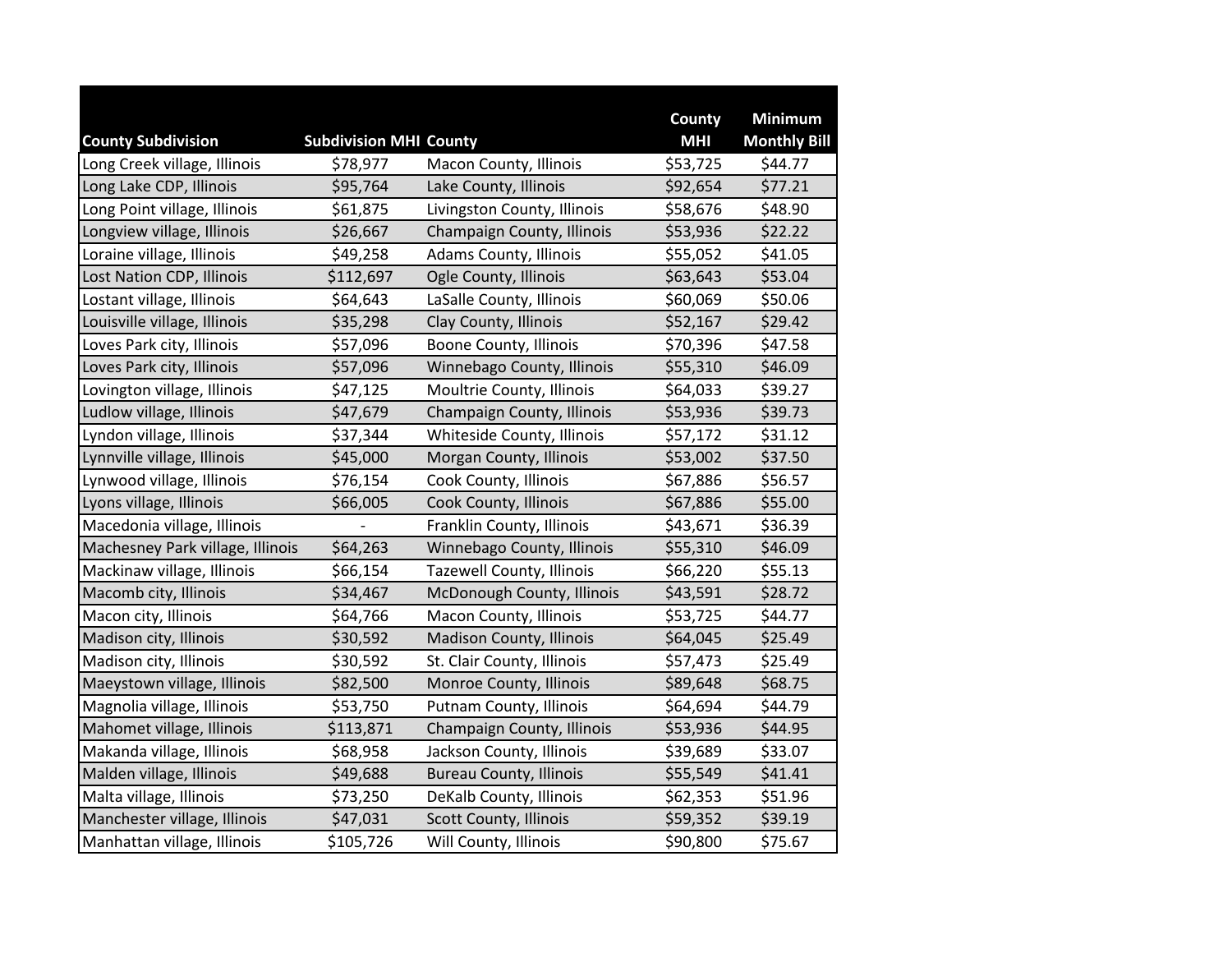|                                  |                               |                                  | County     | <b>Minimum</b>      |
|----------------------------------|-------------------------------|----------------------------------|------------|---------------------|
| <b>County Subdivision</b>        | <b>Subdivision MHI County</b> |                                  | <b>MHI</b> | <b>Monthly Bill</b> |
| Manito village, Illinois         | \$53,194                      | Mason County, Illinois           | \$50,883   | \$42.40             |
| Manlius village, Illinois        | \$47,321                      | <b>Bureau County, Illinois</b>   | \$55,549   | \$39.43             |
| Mansfield village, Illinois      | \$60,962                      | Piatt County, Illinois           | \$73,668   | \$50.80             |
| Manteno village, Illinois        | \$71,576                      | Kankakee County, Illinois        | \$59,370   | \$49.48             |
| Maple Park village, Illinois     | \$90,833                      | Kane County, Illinois            | \$83,374   | \$69.48             |
| Mapleton village, Illinois       | \$55,380                      | Peoria County, Illinois          | \$55,729   | \$46.15             |
| Maquon village, Illinois         | \$48,250                      | Knox County, Illinois            | \$44,464   | \$37.05             |
| Marengo city, Illinois           | \$69,688                      | McHenry County, Illinois         | \$90,014   | \$58.07             |
| Marietta village, Illinois       | \$48,750                      | <b>Fulton County, Illinois</b>   | \$52,243   | \$40.63             |
| Marine village, Illinois         | \$63,750                      | Madison County, Illinois         | \$64,045   | \$53.13             |
| Marion city, Illinois            | \$44,929                      | Williamson County, Illinois      | \$52,076   | \$37.44             |
| Marissa village, Illinois        | \$43,512                      | St. Clair County, Illinois       | \$57,473   | \$36.26             |
| Mark village, Illinois           | \$72,500                      | Putnam County, Illinois          | \$64,694   | \$53.91             |
| Markham city, Illinois           | \$42,050                      | Cook County, Illinois            | \$67,886   | \$35.04             |
| Maroa city, Illinois             | \$62,708                      | Macon County, Illinois           | \$53,725   | \$44.77             |
| Marquette Heights city, Illinois | \$59,250                      | <b>Tazewell County, Illinois</b> | \$66,220   | \$49.38             |
| Marseilles city, Illinois        | \$51,835                      | LaSalle County, Illinois         | \$60,069   | \$43.20             |
| Marshall city, Illinois          | \$51,201                      | Clark County, Illinois           | \$59,481   | \$42.67             |
| Martinsville city, Illinois      | \$46,875                      | <b>Clark County, Illinois</b>    | \$59,481   | \$39.06             |
| Martinton village, Illinois      | \$65,625                      | Iroquois County, Illinois        | \$54,445   | \$45.37             |
| Maryville village, Illinois      | \$84,293                      | <b>Madison County, Illinois</b>  | \$64,045   | \$53.37             |
| Mascoutah city, Illinois         | \$74,937                      | St. Clair County, Illinois       | \$57,473   | \$47.89             |
| Mason City city, Illinois        | \$40,714                      | Mason County, Illinois           | \$50,883   | \$33.93             |
| Mason town, Illinois             | \$53,750                      | Effingham County, Illinois       | \$59,932   | \$44.79             |
| Matherville village, Illinois    | \$55,536                      | <b>Mercer County, Illinois</b>   | \$57,182   | \$46.28             |
| Matteson village, Illinois       | \$84,611                      | Cook County, Illinois            | \$67,886   | \$56.57             |
| Mattoon city, Illinois           | \$40,576                      | Coles County, Illinois           | \$46,411   | \$33.81             |
| Maunie village, Illinois         | \$45,000                      | White County, Illinois           | \$48,303   | \$37.50             |
| Maywood village, Illinois        | \$56,623                      | Cook County, Illinois            | \$67,886   | \$47.19             |
| Mazon village, Illinois          | \$60,966                      | <b>Grundy County, Illinois</b>   | \$75,767   | \$50.81             |
| McClure village, Illinois        | \$42,614                      | Alexander County, Illinois       | \$34,709   | \$28.92             |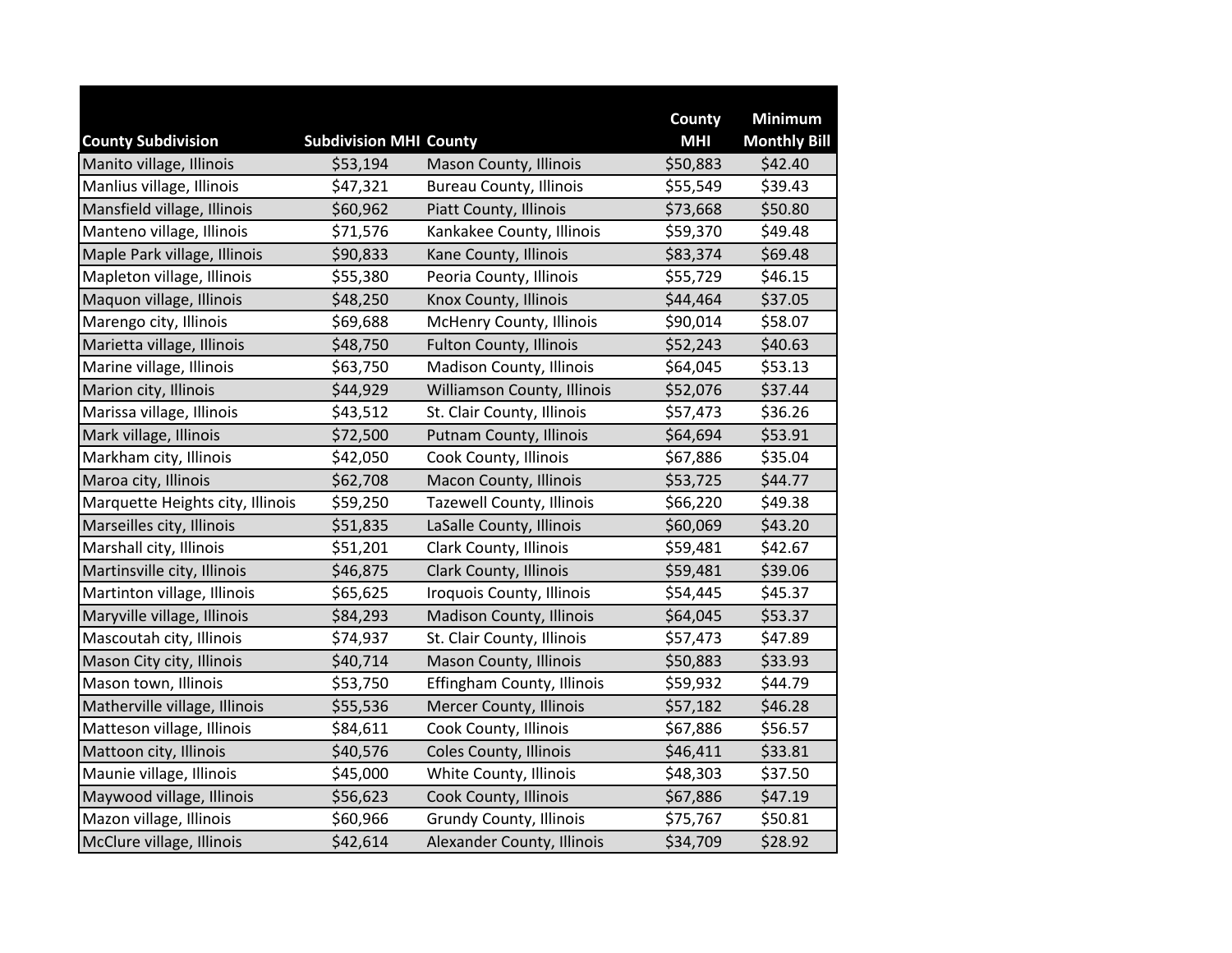|                                    |                               |                                 | County     | <b>Minimum</b>      |
|------------------------------------|-------------------------------|---------------------------------|------------|---------------------|
| <b>County Subdivision</b>          | <b>Subdivision MHI County</b> |                                 | <b>MHI</b> | <b>Monthly Bill</b> |
| McCook village, Illinois           | \$75,417                      | Cook County, Illinois           | \$67,886   | \$56.57             |
| McCullom Lake village, Illinois    | \$62,430                      | <b>McHenry County, Illinois</b> | \$90,014   | \$52.03             |
| McHenry city, Illinois             | \$77,004                      | McHenry County, Illinois        | \$90,014   | \$64.17             |
| McLean village, Illinois           | \$69,250                      | McLean County, Illinois         | \$68,037   | \$56.70             |
| McLeansboro city, Illinois         | \$55,714                      | Hamilton County, Illinois       | \$55,977   | \$46.43             |
| McNabb village, Illinois           | \$68,125                      | Putnam County, Illinois         | \$64,694   | \$53.91             |
| Mechanicsburg village, Illinois    | \$80,972                      | Sangamon County, Illinois       | \$61,743   | \$51.45             |
| Media village, Illinois            | \$63,864                      | Henderson County, Illinois      | \$55,759   | \$46.47             |
| Medora village, Illinois           | \$56,250                      | Macoupin County, Illinois       | \$56,264   | \$46.88             |
| Melrose Park village, Illinois     | \$53,596                      | Cook County, Illinois           | \$67,886   | \$44.66             |
| Melvin village, Illinois           | \$46,071                      | Ford County, Illinois           | \$50,582   | \$38.39             |
| Mendon village, Illinois           | \$56,000                      | Adams County, Illinois          | \$55,052   | \$45.88             |
| Mendota city, Illinois             | \$58,974                      | LaSalle County, Illinois        | \$60,069   | \$49.15             |
| Menominee village, Illinois        | \$95,000                      | Jo Daviess County, Illinois     | \$59,223   | \$49.35             |
| Meredosia village, Illinois        | \$49,688                      | Morgan County, Illinois         | \$53,002   | \$41.41             |
| Merrionette Park village, Illinois | \$43,047                      | Cook County, Illinois           | \$67,886   | \$35.87             |
| Metamora village, Illinois         | \$77,050                      | Woodford County, Illinois       | \$74,777   | \$62.31             |
| Metcalf village, Illinois          | \$45,919                      | <b>Edgar County, Illinois</b>   | \$48,543   | \$38.27             |
| Metropolis city, Illinois          | \$40,883                      | Massac County, Illinois         | \$51,195   | \$34.07             |
| Middletown village, Illinois       | \$51,477                      | Logan County, Illinois          | \$58,122   | \$42.90             |
| Midlothian village, Illinois       | \$61,067                      | Cook County, Illinois           | \$67,886   | \$50.89             |
| Milan village, Illinois            | \$56,193                      | Rock Island County, Illinois    | \$55,980   | \$46.65             |
| Milford village, Illinois          | \$47,830                      | Iroquois County, Illinois       | \$54,445   | \$39.86             |
| Mill Creek village, Illinois       |                               | Union County, Illinois          | \$51,655   | \$43.05             |
| Mill Shoals village, Illinois      | \$50,000                      | White County, Illinois          | \$48,303   | \$40.25             |
| Millbrook village, Illinois        | \$91,875                      | Kendall County, Illinois        | \$96,854   | \$76.56             |
| Milledgeville village, Illinois    | \$43,661                      | Carroll County, Illinois        | \$52,813   | \$36.38             |
| Millington village, Illinois       | \$74,063                      | Kendall County, Illinois        | \$96,854   | \$61.72             |
| Millstadt village, Illinois        | \$78,379                      | St. Clair County, Illinois      | \$57,473   | \$47.89             |
| Milton village, Illinois           | \$34,063                      | Pike County, Illinois           | \$46,605   | \$28.39             |
| Mineral village, Illinois          | \$38,125                      | <b>Bureau County, Illinois</b>  | \$55,549   | \$31.77             |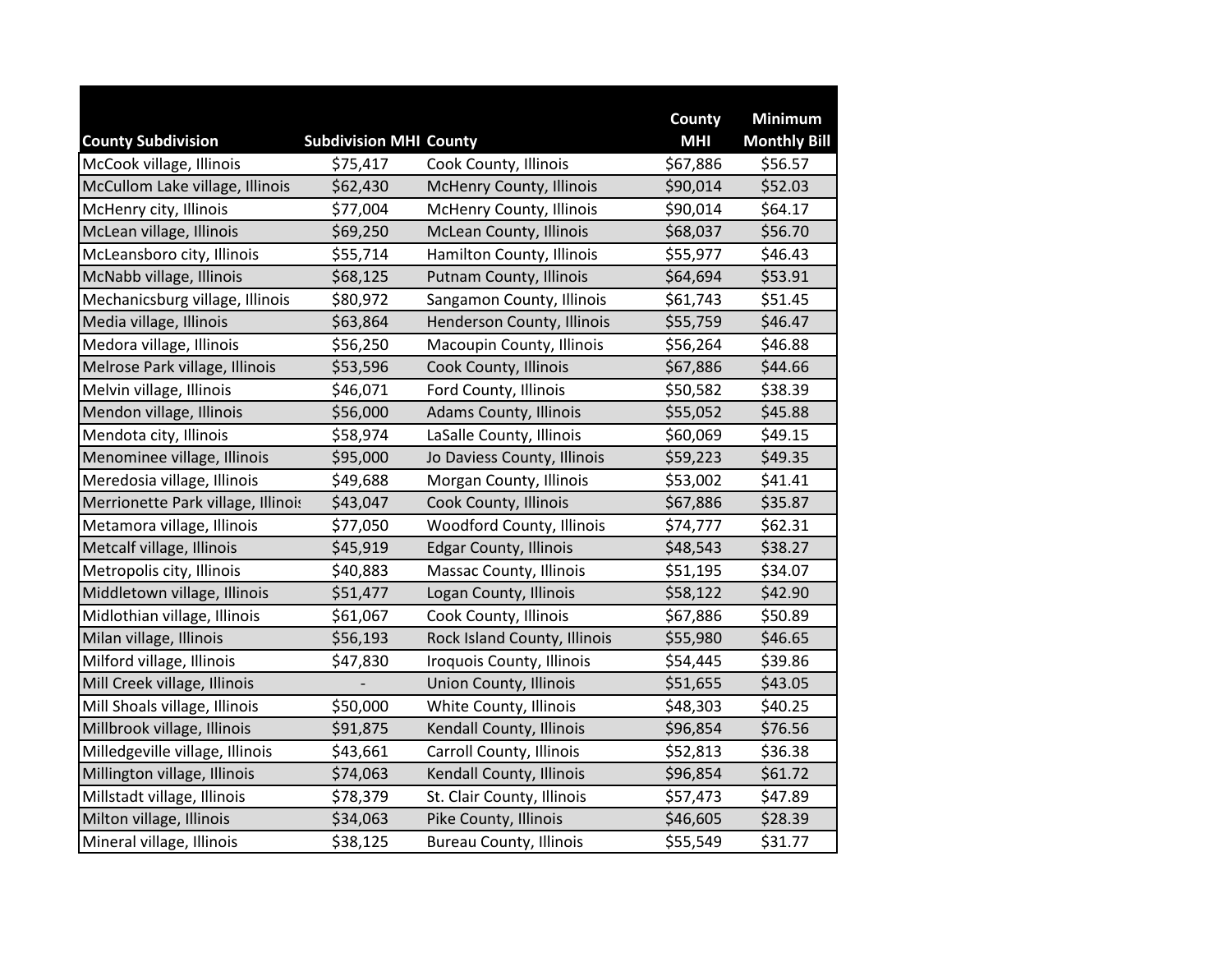|                                  |                               |                                  | County     | <b>Minimum</b>      |
|----------------------------------|-------------------------------|----------------------------------|------------|---------------------|
| <b>County Subdivision</b>        | <b>Subdivision MHI County</b> |                                  | <b>MHI</b> | <b>Monthly Bill</b> |
| Minier village, Illinois         | \$59,886                      | <b>Tazewell County, Illinois</b> | \$66,220   | \$49.91             |
| Minonk city, Illinois            | \$55,515                      | Woodford County, Illinois        | \$74,777   | \$46.26             |
| Minooka village, Illinois        | \$97,097                      | <b>Grundy County, Illinois</b>   | \$75,767   | \$63.14             |
| Minooka village, Illinois        | \$97,097                      | Will County, Illinois            | \$90,800   | \$75.67             |
| Mitchell CDP, Illinois           | \$62,941                      | Madison County, Illinois         | \$64,045   | \$52.45             |
| Modesto village, Illinois        | \$59,375                      | Macoupin County, Illinois        | \$56,264   | \$46.89             |
| Moline city, Illinois            | \$57,475                      | Rock Island County, Illinois     | \$55,980   | \$46.65             |
| Momence city, Illinois           | \$45,188                      | Kankakee County, Illinois        | \$59,370   | \$37.66             |
| Monee village, Illinois          | \$76,638                      | Will County, Illinois            | \$90,800   | \$63.87             |
| Monmouth city, Illinois          | \$50,740                      | Warren County, Illinois          | \$54,291   | \$42.28             |
| Monroe Center village, Illinois  | \$75,833                      | Ogle County, Illinois            | \$63,643   | \$53.04             |
| Montgomery village, Illinois     | \$99,208                      | Kane County, Illinois            | \$83,374   | \$69.48             |
| Montgomery village, Illinois     | \$99,208                      | Kendall County, Illinois         | \$96,854   | \$80.71             |
| Monticello city, Illinois        | \$76,667                      | Piatt County, Illinois           | \$73,668   | \$61.39             |
| Montrose village, Illinois       | \$45,469                      | Effingham County, Illinois       | \$59,932   | \$37.89             |
| Morris city, Illinois            | \$61,419                      | <b>Grundy County, Illinois</b>   | \$75,767   | \$51.18             |
| Morrison city, Illinois          | \$58,958                      | Whiteside County, Illinois       | \$57,172   | \$47.64             |
| Morrisonville village, Illinois  | \$64,219                      | Christian County, Illinois       | \$52,120   | \$43.43             |
| Morton Grove village, Illinois   | \$87,063                      | Cook County, Illinois            | \$67,886   | \$56.57             |
| Morton village, Illinois         | \$78,979                      | Tazewell County, Illinois        | \$66,220   | \$55.18             |
| Mound City city, Illinois        | \$41,364                      | Pulaski County, Illinois         | \$37,308   | \$31.09             |
| Mound Station village, Illinois  | \$70,625                      | <b>Brown County, Illinois</b>    | \$60,694   | \$50.58             |
| Mounds city, Illinois            | \$26,645                      | Pulaski County, Illinois         | \$37,308   | \$22.20             |
| Mount Auburn village, Illinois   | \$49,904                      | Christian County, Illinois       | \$52,120   | \$41.59             |
| Mount Carmel city, Illinois      | \$41,675                      | Wabash County, Illinois          | \$48,878   | \$34.73             |
| Mount Carroll city, Illinois     | \$54,821                      | Carroll County, Illinois         | \$52,813   | \$44.01             |
| Mount Clare village, Illinois    | \$31,250                      | Macoupin County, Illinois        | \$56,264   | \$26.04             |
| Mount Erie village, Illinois     | \$38,125                      | Wayne County, Illinois           | \$50,205   | \$31.77             |
| Mount Morris village, Illinois   | \$42,962                      | Ogle County, Illinois            | \$63,643   | \$35.80             |
| Mount Olive city, Illinois       | \$42,685                      | Macoupin County, Illinois        | \$56,264   | \$35.57             |
| Mount Prospect village, Illinois | \$84,353                      | Cook County, Illinois            | \$67,886   | \$56.57             |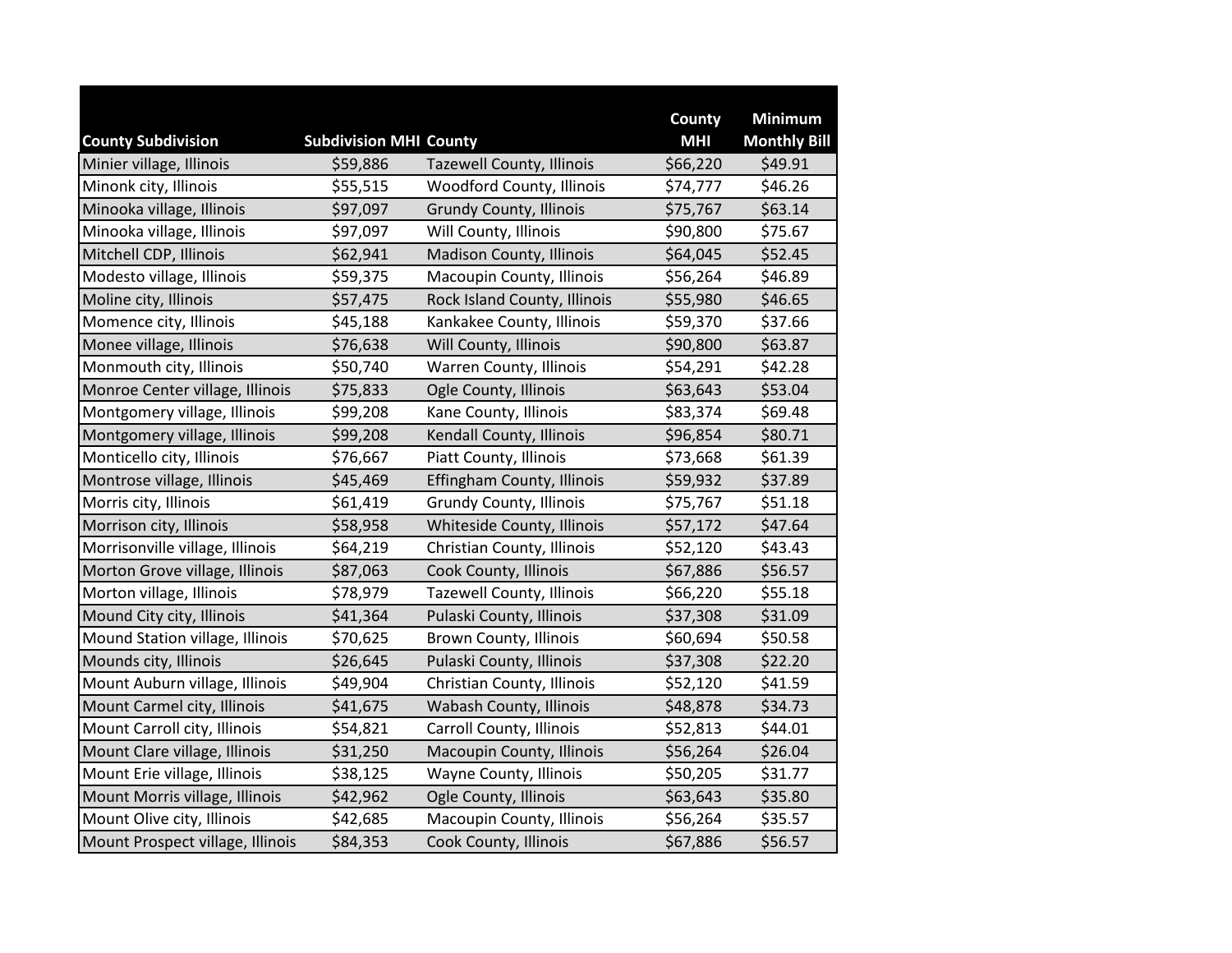|                                   |                               |                                    | County     | <b>Minimum</b>      |
|-----------------------------------|-------------------------------|------------------------------------|------------|---------------------|
| <b>County Subdivision</b>         | <b>Subdivision MHI County</b> |                                    | <b>MHI</b> | <b>Monthly Bill</b> |
| Mount Pulaski city, Illinois      | \$60,674                      | Logan County, Illinois             | \$58,122   | \$48.44             |
| Mount Sterling city, Illinois     | \$45,536                      | <b>Brown County, Illinois</b>      | \$60,694   | \$37.95             |
| Mount Vernon city, Illinois       | \$42,194                      | Jefferson County, Illinois         | \$51,662   | \$35.16             |
| Mount Zion village, Illinois      | \$79,154                      | Macon County, Illinois             | \$53,725   | \$44.77             |
| Moweaqua village, Illinois        | \$61,250                      | Shelby County, Illinois            | \$59,134   | \$49.28             |
| Muddy village, Illinois           |                               | Saline County, Illinois            | \$43,928   | \$36.61             |
| Mulberry Grove village, Illinois  | \$40,800                      | <b>Bond County, Illinois</b>       | \$53,568   | \$34.00             |
| Muncie village, Illinois          | \$68,125                      | Vermilion County, Illinois         | \$46,842   | \$39.04             |
| Mundelein village, Illinois       | \$91,535                      | Lake County, Illinois              | \$92,654   | \$76.28             |
| Murphysboro city, Illinois        | \$37,929                      | Jackson County, Illinois           | \$39,689   | \$31.61             |
| Murrayville village, Illinois     | \$50,938                      | Morgan County, Illinois            | \$53,002   | \$42.45             |
| Naplate village, Illinois         | \$45,673                      | LaSalle County, Illinois           | \$60,069   | \$38.06             |
| Naples town, Illinois             |                               | Scott County, Illinois             | \$59,352   | \$49.46             |
| Nashville city, Illinois          | \$56,019                      | Washington County, Illinois        | \$64,390   | \$46.68             |
| Nason city, Illinois              | \$45,833                      | Jefferson County, Illinois         | \$51,662   | \$38.19             |
| Nauvoo city, Illinois             | \$50,938                      | Hancock County, Illinois           | \$55,818   | \$42.45             |
| Nebo village, Illinois            | \$35,625                      | Pike County, Illinois              | \$46,605   | \$29.69             |
| Nelson village, Illinois          | \$33,750                      | Lee County, Illinois               | \$59,986   | \$28.13             |
| Neoga city, Illinois              | \$50,694                      | <b>Cumberland County, Illinois</b> | \$59,271   | \$42.25             |
| Neponset village, Illinois        | \$54,750                      | <b>Bureau County, Illinois</b>     | \$55,549   | \$45.63             |
| New Athens village, Illinois      | \$69,100                      | St. Clair County, Illinois         | \$57,473   | \$47.89             |
| New Baden village, Illinois       | \$79,412                      | Clinton County, Illinois           | \$67,179   | \$55.98             |
| New Baden village, Illinois       | \$79,412                      | St. Clair County, Illinois         | \$57,473   | \$47.89             |
| New Bedford village, Illinois     | \$47,500                      | <b>Bureau County, Illinois</b>     | \$55,549   | \$39.58             |
| New Berlin village, Illinois      | \$69,773                      | Sangamon County, Illinois          | \$61,743   | \$51.45             |
| New Boston city, Illinois         | \$41,458                      | Mercer County, Illinois            | \$57,182   | \$34.55             |
| New Burnside village, Illinois    | \$30,909                      | Johnson County, Illinois           | \$55,363   | \$25.76             |
| New Canton town, Illinois         | \$30,938                      | Pike County, Illinois              | \$46,605   | \$25.78             |
| New Douglas village, Illinois     | \$44,375                      | Madison County, Illinois           | \$64,045   | \$36.98             |
| New Grand Chain village, Illinoi: | \$34,375                      | Pulaski County, Illinois           | \$37,308   | \$28.65             |
| New Haven village, Illinois       | \$39,375                      | Gallatin County, Illinois          | \$43,092   | \$32.81             |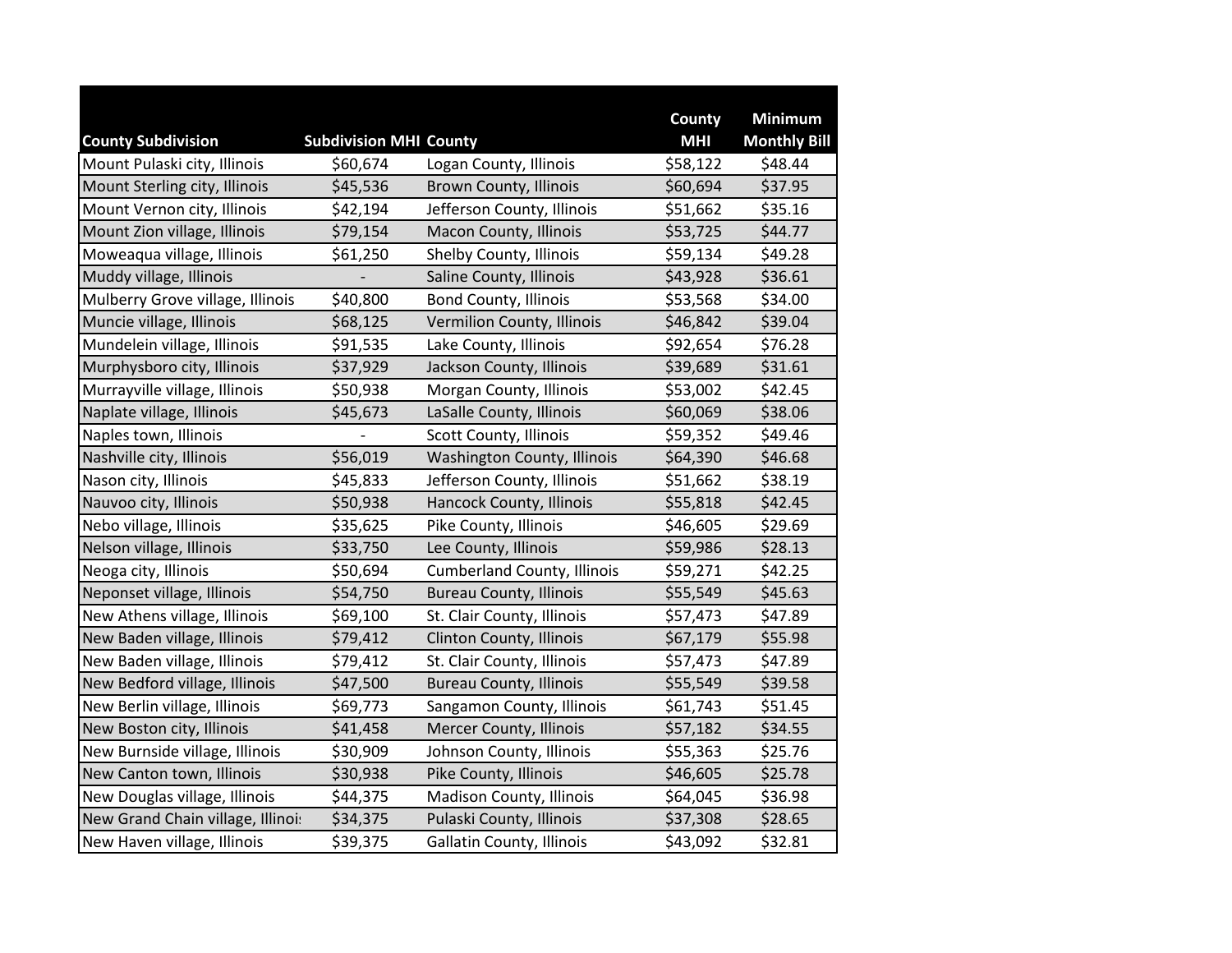|                                   |                               |                                  | <b>County</b> | <b>Minimum</b>      |
|-----------------------------------|-------------------------------|----------------------------------|---------------|---------------------|
| <b>County Subdivision</b>         | <b>Subdivision MHI County</b> |                                  | <b>MHI</b>    | <b>Monthly Bill</b> |
| New Holland village, Illinois     | \$77,083                      | Logan County, Illinois           | \$58,122      | \$48.44             |
| New Lenox village, Illinois       | \$115,327                     | Will County, Illinois            | \$90,800      | \$75.67             |
| New Milford village, Illinois     | \$57,000                      | Winnebago County, Illinois       | \$55,310      | \$46.09             |
| New Minden village, Illinois      | \$61,250                      | Washington County, Illinois      | \$64,390      | \$51.04             |
| New Salem village, Illinois       | \$49,125                      | <b>Menard County, Illinois</b>   | \$77,550      | \$40.94             |
| Newark village, Illinois          | \$101,750                     | Kendall County, Illinois         | \$96,854      | \$80.71             |
| Newman city, Illinois             | \$58,125                      | Douglas County, Illinois         | \$59,620      | \$48.44             |
| Newton city, Illinois             | \$43,293                      | Jasper County, Illinois          | \$55,911      | \$36.08             |
| Niantic village, Illinois         | \$53,500                      | Macon County, Illinois           | \$53,725      | \$44.58             |
| Niles village, Illinois           | \$63,490                      | Cook County, Illinois            | \$67,886      | \$52.91             |
| Nilwood town, Illinois            | \$47,292                      | Macoupin County, Illinois        | \$56,264      | \$39.41             |
| Noble village, Illinois           | \$40,500                      | Richland County, Illinois        | \$55,032      | \$33.75             |
| Nokomis city, Illinois            | \$52,500                      | Montgomery County, Illinois      | \$54,886      | \$43.75             |
| Nora village, Illinois            | \$44,263                      | Jo Daviess County, Illinois      | \$59,223      | \$36.89             |
| Normal town, Illinois             | \$58,381                      | <b>McLean County, Illinois</b>   | \$68,037      | \$48.65             |
| Norridge village, Illinois        | \$78,300                      | Cook County, Illinois            | \$67,886      | \$56.57             |
| Norris City village, Illinois     | \$33,250                      | White County, Illinois           | \$48,303      | \$27.71             |
| Norris village, Illinois          | \$51,875                      | Fulton County, Illinois          | \$52,243      | \$43.23             |
| North Aurora village, Illinois    | \$90,315                      | Kane County, Illinois            | \$83,374      | \$69.48             |
| North Chicago city, Illinois      | \$47,213                      | Lake County, Illinois            | \$92,654      | \$39.34             |
| North City village, Illinois      | \$57,500                      | Franklin County, Illinois        | \$43,671      | \$36.39             |
| North Henderson village, Illinois | \$74,107                      | Mercer County, Illinois          | \$57,182      | \$47.65             |
| North Pekin village, Illinois     | \$64,866                      | <b>Tazewell County, Illinois</b> | \$66,220      | \$54.06             |
| North Riverside village, Illinois | \$55,879                      | Cook County, Illinois            | \$67,886      | \$46.57             |
| North Utica village, Illinois     | \$87,946                      | LaSalle County, Illinois         | \$60,069      | \$50.06             |
| Northfield village, Illinois      | \$143,661                     | Cook County, Illinois            | \$67,886      | \$56.57             |
| Northlake city, Illinois          | \$60,495                      | Cook County, Illinois            | \$67,886      | \$50.41             |
| Norwood village, Illinois         | \$63,500                      | Peoria County, Illinois          | \$55,729      | \$46.44             |
| Oak Forest city, Illinois         | \$78,865                      | <b>Cook County, Illinois</b>     | \$67,886      | \$56.57             |
| Oak Grove village, Illinois       | \$29,167                      | Rock Island County, Illinois     | \$55,980      | \$24.31             |
| Oak Lawn village, Illinois        | \$69,352                      | Cook County, Illinois            | \$67,886      | \$56.57             |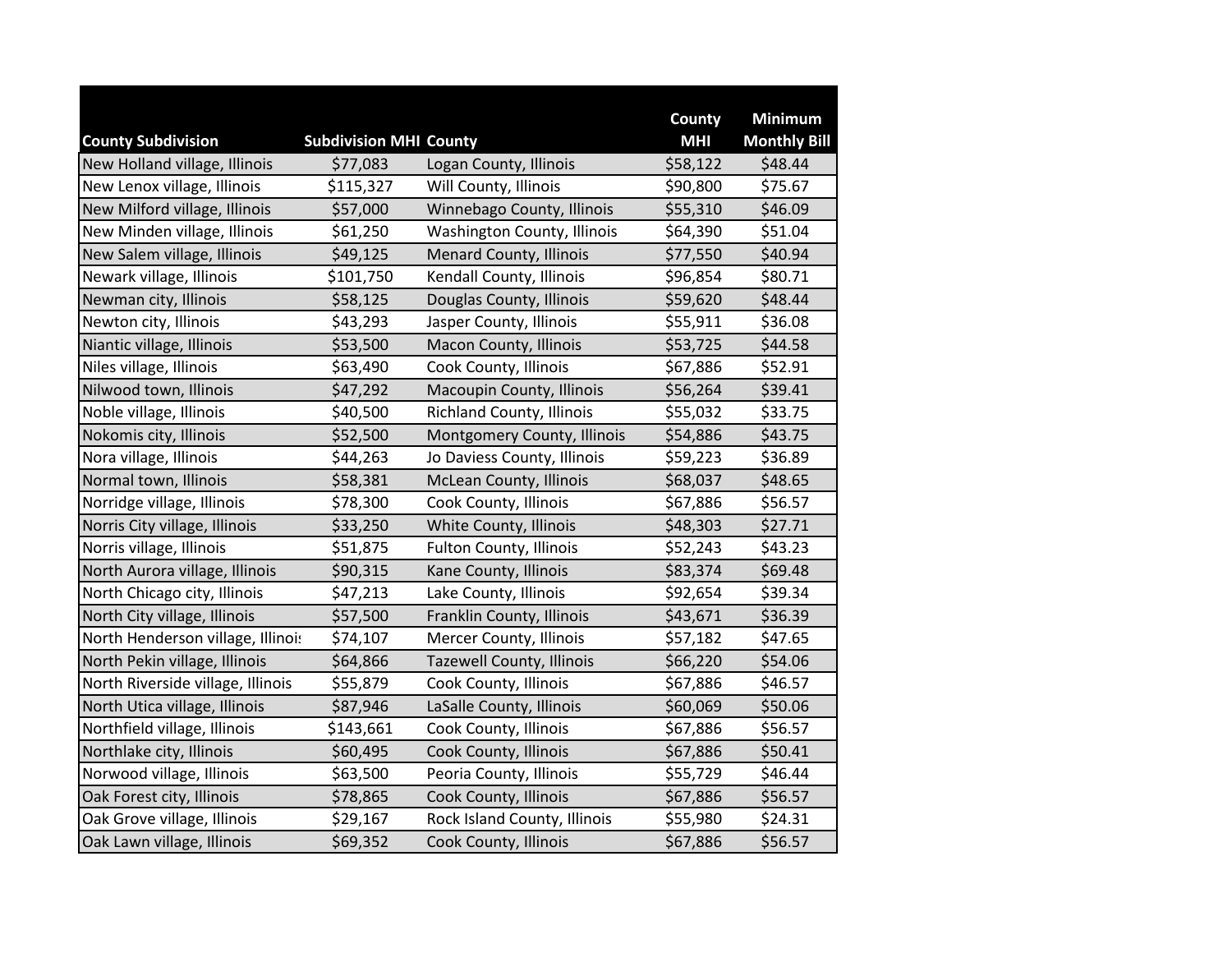|                                  |                               |                                  | <b>County</b> | <b>Minimum</b>      |
|----------------------------------|-------------------------------|----------------------------------|---------------|---------------------|
| <b>County Subdivision</b>        | <b>Subdivision MHI County</b> |                                  | <b>MHI</b>    | <b>Monthly Bill</b> |
| Oak Park village, Illinois       | \$96,945                      | Cook County, Illinois            | \$67,886      | \$56.57             |
| Oak Run CDP, Illinois            | \$86,250                      | Knox County, Illinois            | \$44,464      | \$37.05             |
| Oakbrook Terrace city, Illinois  | \$61,563                      | DuPage County, Illinois          | \$94,930      | \$51.30             |
| Oakdale village, Illinois        | \$80,893                      | Washington County, Illinois      | \$64,390      | \$53.66             |
| Oakford village, Illinois        | \$57,250                      | <b>Menard County, Illinois</b>   | \$77,550      | \$47.71             |
| Oakland city, Illinois           | \$41,806                      | Coles County, Illinois           | \$46,411      | \$34.84             |
| Oakwood Hills village, Illinois  | \$104,375                     | McHenry County, Illinois         | \$90,014      | \$75.01             |
| Oakwood village, Illinois        | \$45,602                      | Vermilion County, Illinois       | \$46,842      | \$38.00             |
| Oblong village, Illinois         | \$47,560                      | Crawford County, Illinois        | \$50,968      | \$39.63             |
| Oconee village, Illinois         | \$59,167                      | Shelby County, Illinois          | \$59,134      | \$49.28             |
| Odell village, Illinois          | \$44,792                      | Livingston County, Illinois      | \$58,676      | \$37.33             |
| Odin village, Illinois           | \$36,113                      | Marion County, Illinois          | \$49,925      | \$30.09             |
| O'Fallon city, Illinois          | \$90,432                      | St. Clair County, Illinois       | \$57,473      | \$47.89             |
| Ogden village, Illinois          | \$62,500                      | Champaign County, Illinois       | \$53,936      | \$44.95             |
| Oglesby city, Illinois           | \$61,250                      | LaSalle County, Illinois         | \$60,069      | \$50.06             |
| Ohio village, Illinois           | \$60,208                      | <b>Bureau County, Illinois</b>   | \$55,549      | \$46.29             |
| Ohlman village, Illinois         | \$42,679                      | Montgomery County, Illinois      | \$54,886      | \$35.57             |
| Okawville village, Illinois      | \$72,330                      | Washington County, Illinois      | \$64,390      | \$53.66             |
| Old Ripley village, Illinois     | \$69,167                      | <b>Bond County, Illinois</b>     | \$53,568      | \$44.64             |
| Old Shawneetown village, Illino  | \$16,667                      | <b>Gallatin County, Illinois</b> | \$43,092      | \$13.89             |
| Old Shawneetown village, Illino  | \$16,667                      | Williamson County, Illinois      | \$52,076      | \$13.89             |
| Olive Branch CDP, Illinois       | \$46,339                      | Alexander County, Illinois       | \$34,709      | \$28.92             |
| Olivet CDP, Illinois             | \$60,521                      | Vermilion County, Illinois       | \$46,842      | \$39.04             |
| Olmsted village, Illinois        | \$22,500                      | Pulaski County, Illinois         | \$37,308      | \$18.75             |
| Olney city, Illinois             | \$49,650                      | <b>Richland County, Illinois</b> | \$55,032      | \$41.38             |
| Olympia Fields village, Illinois | \$93,350                      | Cook County, Illinois            | \$67,886      | \$56.57             |
| Omaha village, Illinois          | \$45,375                      | <b>Gallatin County, Illinois</b> | \$43,092      | \$35.91             |
| Onarga village, Illinois         | \$48,024                      | Iroquois County, Illinois        | \$54,445      | \$40.02             |
| Oneida city, Illinois            | \$56,705                      | Knox County, Illinois            | \$44,464      | \$37.05             |
| Opdyke CDP, Illinois             | \$63,750                      | Jefferson County, Illinois       | \$51,662      | \$43.05             |
| Oquawka village, Illinois        | \$40,898                      | Henderson County, Illinois       | \$55,759      | \$34.08             |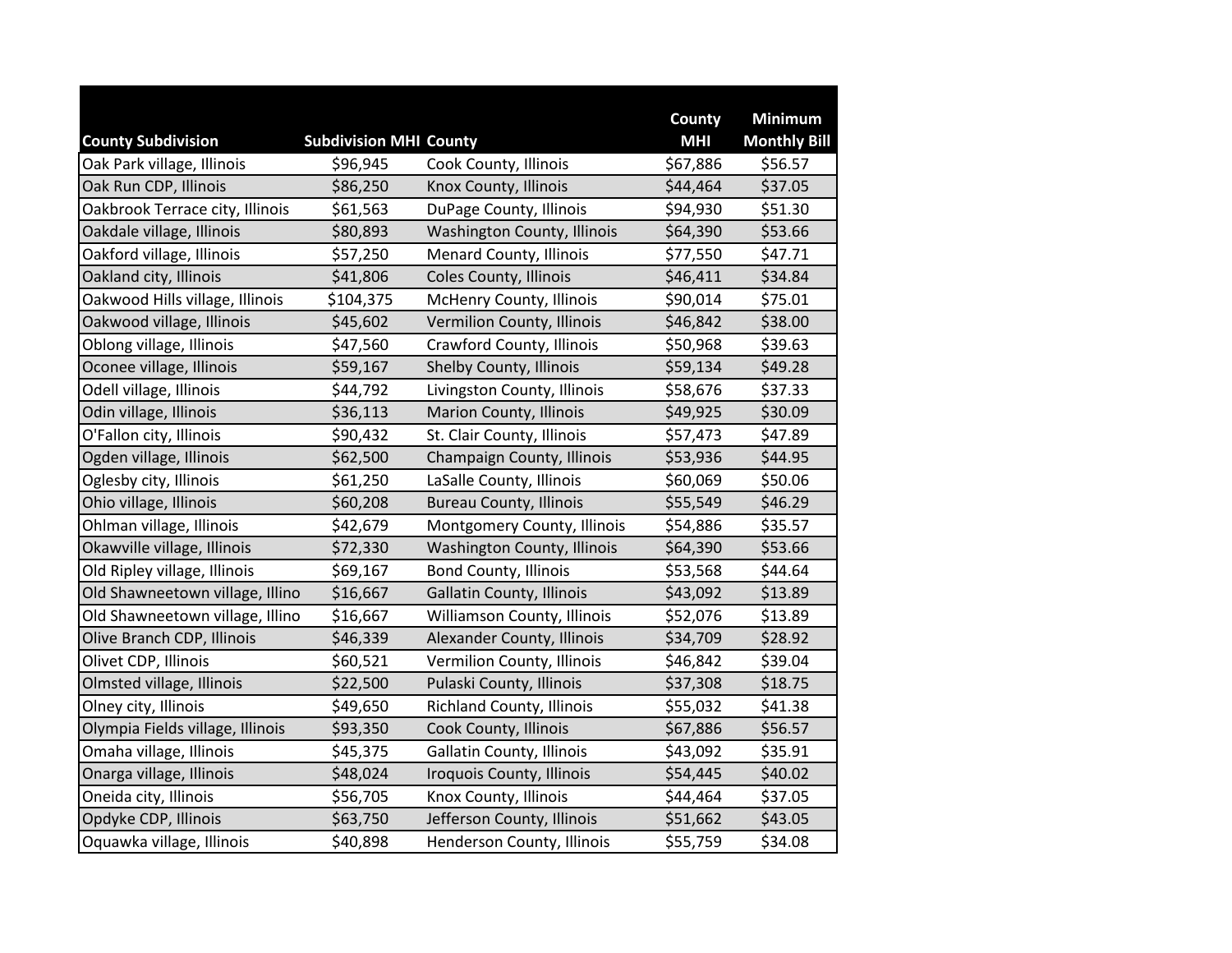|                                |                               |                                  | County     | <b>Minimum</b>      |
|--------------------------------|-------------------------------|----------------------------------|------------|---------------------|
| <b>County Subdivision</b>      | <b>Subdivision MHI County</b> |                                  | <b>MHI</b> | <b>Monthly Bill</b> |
| Orangeville village, Illinois  | \$53,550                      | Stephenson County, Illinois      | \$50,466   | \$42.06             |
| Oreana village, Illinois       | \$74,643                      | Macon County, Illinois           | \$53,725   | \$44.77             |
| Oregon city, Illinois          | \$58,125                      | Ogle County, Illinois            | \$63,643   | \$48.44             |
| Orient city, Illinois          | \$35,234                      | Franklin County, Illinois        | \$43,671   | \$29.36             |
| Orion village, Illinois        | \$68,625                      | Henry County, Illinois           | \$60,000   | \$50.00             |
| Orland Hills village, Illinois | \$82,337                      | Cook County, Illinois            | \$67,886   | \$56.57             |
| Orland Park village, Illinois  | \$84,676                      | Cook County, Illinois            | \$67,886   | \$56.57             |
| Orland Park village, Illinois  | \$84,676                      | Will County, Illinois            | \$90,800   | \$70.56             |
| Oswego village, Illinois       | \$97,330                      | Kendall County, Illinois         | \$96,854   | \$80.71             |
| Ottawa city, Illinois          | \$53,544                      | LaSalle County, Illinois         | \$60,069   | \$44.62             |
| Otterville town, Illinois      | \$53,264                      | Jersey County, Illinois          | \$67,845   | \$44.39             |
| Owaneco village, Illinois      | \$64,063                      | Christian County, Illinois       | \$52,120   | \$43.43             |
| Palatine village, Illinois     | \$83,495                      | Cook County, Illinois            | \$67,886   | \$56.57             |
| Palestine village, Illinois    | \$41,700                      | Crawford County, Illinois        | \$50,968   | \$34.75             |
| Palmer village, Illinois       | \$65,625                      | Christian County, Illinois       | \$52,120   | \$43.43             |
| Palmyra village, Illinois      | \$31,563                      | Macoupin County, Illinois        | \$56,264   | \$26.30             |
| Palos Heights city, Illinois   | \$90,995                      | Cook County, Illinois            | \$67,886   | \$56.57             |
| Palos Hills city, Illinois     | \$64,364                      | Cook County, Illinois            | \$67,886   | \$53.64             |
| Palos Park village, Illinois   | \$114,020                     | Cook County, Illinois            | \$67,886   | \$56.57             |
| Pana city, Illinois            | \$47,701                      | Christian County, Illinois       | \$52,120   | \$39.75             |
| Panama village, Illinois       | \$55,114                      | <b>Bond County, Illinois</b>     | \$53,568   | \$44.64             |
| Panama village, Illinois       | \$55,114                      | Montgomery County, Illinois      | \$54,886   | \$45.74             |
| Panola village, Illinois       |                               | <b>Woodford County, Illinois</b> | \$74,777   | \$62.31             |
| Papineau village, Illinois     | \$42,750                      | Iroquois County, Illinois        | \$54,445   | \$35.63             |
| Paris city, Illinois           | \$42,446                      | <b>Edgar County, Illinois</b>    | \$48,543   | \$35.37             |
| Park City city, Illinois       | \$50,860                      | Lake County, Illinois            | \$92,654   | \$42.38             |
| Park Forest village, Illinois  | \$56,393                      | Cook County, Illinois            | \$67,886   | \$46.99             |
| Park Forest village, Illinois  | \$56,393                      | Will County, Illinois            | \$90,800   | \$46.99             |
| Park Ridge city, Illinois      | \$113,809                     | Cook County, Illinois            | \$67,886   | \$56.57             |
| Parkersburg village, Illinois  | \$35,000                      | Richland County, Illinois        | \$55,032   | \$29.17             |
| Patoka village, Illinois       | \$52,917                      | Marion County, Illinois          | \$49,925   | \$41.60             |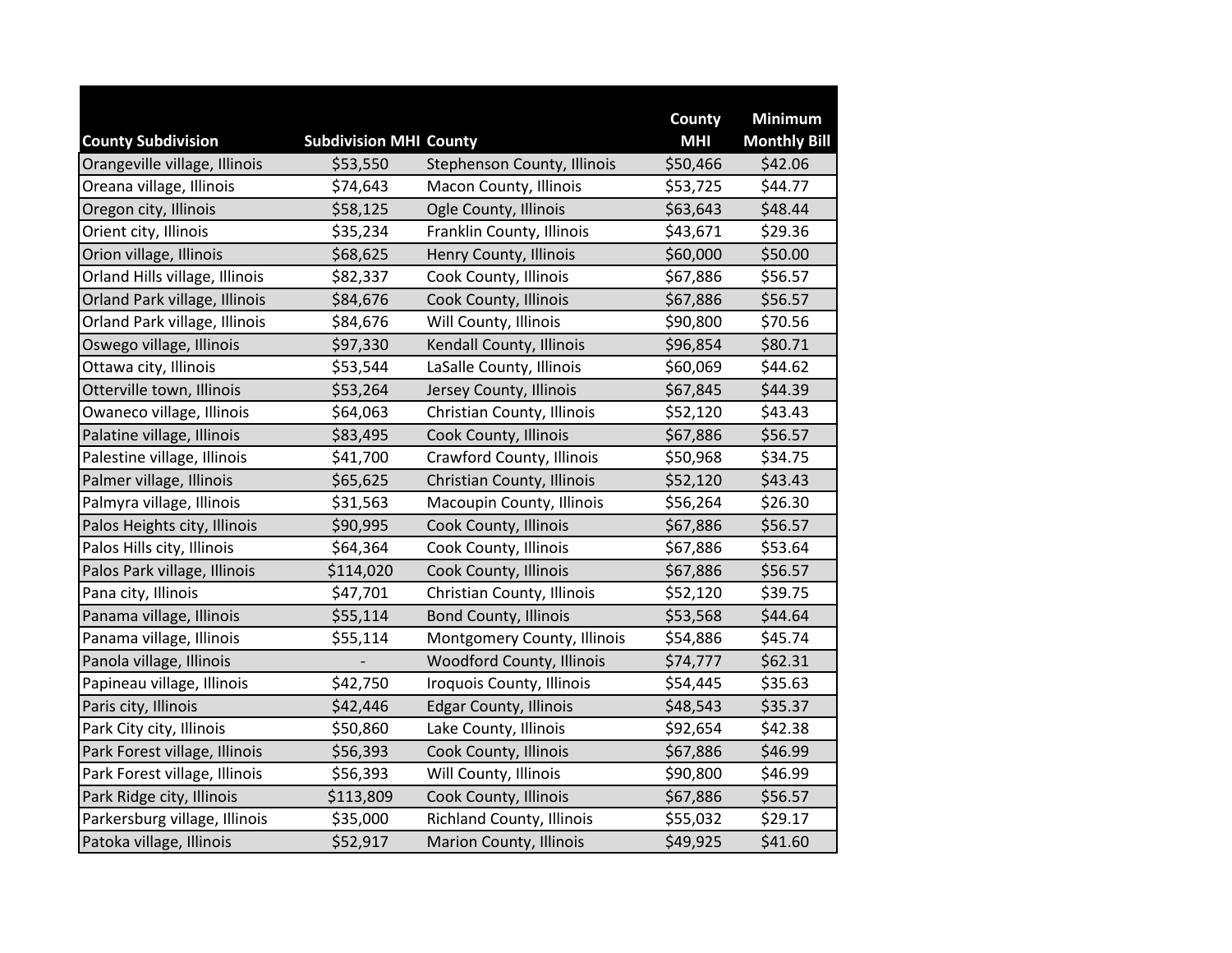|                                  |                               |                                  | County     | <b>Minimum</b>      |
|----------------------------------|-------------------------------|----------------------------------|------------|---------------------|
| <b>County Subdivision</b>        | <b>Subdivision MHI County</b> |                                  | <b>MHI</b> | <b>Monthly Bill</b> |
| Paw Paw village, Illinois        | \$51,696                      | Lee County, Illinois             | \$59,986   | \$43.08             |
| Pawnee village, Illinois         | \$69,891                      | Sangamon County, Illinois        | \$61,743   | \$51.45             |
| Paxton city, Illinois            | \$51,716                      | Ford County, Illinois            | \$50,582   | \$42.15             |
| Payson village, Illinois         | \$62,813                      | <b>Adams County, Illinois</b>    | \$55,052   | \$45.88             |
| Pearl City village, Illinois     | \$66,458                      | Stephenson County, Illinois      | \$50,466   | \$42.06             |
| Pearl village, Illinois          | \$47,188                      | Pike County, Illinois            | \$46,605   | \$38.84             |
| Pecatonica village, Illinois     | \$62,250                      | Winnebago County, Illinois       | \$55,310   | \$46.09             |
| Pekin city, Illinois             | \$50,552                      | <b>Tazewell County, Illinois</b> | \$66,220   | \$42.13             |
| Penfield CDP, Illinois           | \$76,250                      | Champaign County, Illinois       | \$53,936   | \$44.95             |
| Peoria city, Illinois            | \$51,736                      | Peoria County, Illinois          | \$55,729   | \$43.11             |
| Peoria Heights village, Illinois | \$45,921                      | Peoria County, Illinois          | \$55,729   | \$38.27             |
| Peoria Heights village, Illinois | \$45,921                      | Tazewell County, Illinois        | \$66,220   | \$38.27             |
| Peotone village, Illinois        | \$80,606                      | Will County, Illinois            | \$90,800   | \$67.17             |
| Percy village, Illinois          | \$36,163                      | Randolph County, Illinois        | \$55,319   | \$30.14             |
| Perry village, Illinois          | \$31,750                      | Pike County, Illinois            | \$46,605   | \$26.46             |
| Peru city, Illinois              | \$52,635                      | LaSalle County, Illinois         | \$60,069   | \$43.86             |
| Pesotum village, Illinois        | \$76,339                      | Champaign County, Illinois       | \$53,936   | \$44.95             |
| Petersburg city, Illinois        | \$62,574                      | <b>Menard County, Illinois</b>   | \$77,550   | \$52.15             |
| Philo village, Illinois          | \$91,156                      | Champaign County, Illinois       | \$53,936   | \$44.95             |
| Phoenix village, Illinois        | \$30,455                      | Cook County, Illinois            | \$67,886   | \$25.38             |
| Pierron village, Illinois        | \$70,313                      | <b>Bond County, Illinois</b>     | \$53,568   | \$44.64             |
| Pierron village, Illinois        | \$70,313                      | Madison County, Illinois         | \$64,045   | \$53.37             |
| Pinckneyville city, Illinois     | \$29,942                      | Perry County, Illinois           | \$51,616   | \$24.95             |
| Pingree Grove village, Illinois  | \$89,683                      | Kane County, Illinois            | \$83,374   | \$69.48             |
| Piper City village, Illinois     | \$36,310                      | Ford County, Illinois            | \$50,582   | \$30.26             |
| Pistakee Highlands CDP, Illinois | \$75,064                      | <b>McHenry County, Illinois</b>  | \$90,014   | \$62.55             |
| Pittsburg village, Illinois      | \$50,114                      | Williamson County, Illinois      | \$52,076   | \$41.76             |
| Pittsfield city, Illinois        | \$38,573                      | Pike County, Illinois            | \$46,605   | \$32.14             |
| Plainville village, Illinois     | \$50,500                      | Adams County, Illinois           | \$55,052   | \$42.08             |
| Plano city, Illinois             | \$79,113                      | Kendall County, Illinois         | \$96,854   | \$65.93             |
| Plattville village, Illinois     | \$87,083                      | Kendall County, Illinois         | \$96,854   | \$72.57             |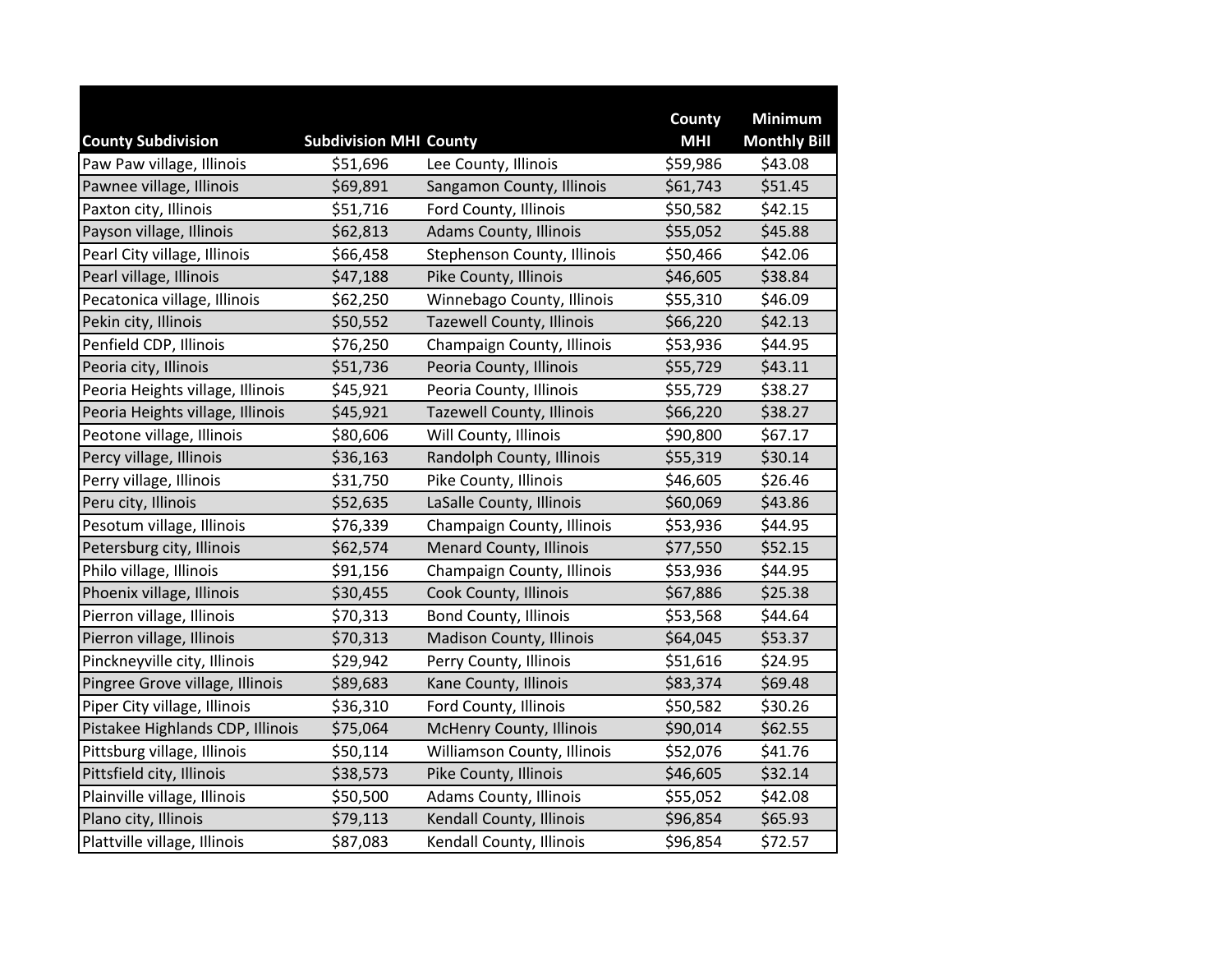|                                                              |                                           |                                | County                 | <b>Minimum</b>                 |
|--------------------------------------------------------------|-------------------------------------------|--------------------------------|------------------------|--------------------------------|
| <b>County Subdivision</b><br>Pleasant Hill village, Illinois | <b>Subdivision MHI County</b><br>\$44,234 | Pike County, Illinois          | <b>MHI</b><br>\$46,605 | <b>Monthly Bill</b><br>\$36.86 |
| Pleasant Plains village, Illinois                            | \$68,750                                  | Sangamon County, Illinois      | \$61,743               | \$51.45                        |
| Plymouth village, Illinois                                   |                                           |                                |                        | \$39.24                        |
|                                                              | \$47,083                                  | Hancock County, Illinois       | \$55,818               |                                |
| Plymouth village, Illinois                                   | \$47,083                                  | McDonough County, Illinois     | \$43,591               | \$36.33                        |
| Pocahontas village, Illinois                                 | \$51,375                                  | <b>Bond County, Illinois</b>   | \$53,568               | \$42.81                        |
| Polo city, Illinois                                          | \$41,667                                  | Ogle County, Illinois          | \$63,643               | \$34.72                        |
| Pontiac city, Illinois                                       | \$49,458                                  | Livingston County, Illinois    | \$58,676               | \$41.22                        |
| Pontoon Beach village, Illinois                              | \$56,005                                  | Madison County, Illinois       | \$64,045               | \$46.67                        |
| Pontoosuc village, Illinois                                  | \$42,500                                  | Hancock County, Illinois       | \$55,818               | \$35.42                        |
| Poplar Grove village, Illinois                               | \$74,896                                  | Boone County, Illinois         | \$70,396               | \$58.66                        |
| Port Byron village, Illinois                                 | \$81,618                                  | Rock Island County, Illinois   | \$55,980               | \$46.65                        |
| Posen village, Illinois                                      | \$47,378                                  | Cook County, Illinois          | \$67,886               | \$39.48                        |
| Potomac village, Illinois                                    | \$50,333                                  | Vermilion County, Illinois     | \$46,842               | \$39.04                        |
| Prairie City village, Illinois                               | \$35,625                                  | McDonough County, Illinois     | \$43,591               | \$29.69                        |
| Prairie du Rocher village, Illinois                          | \$50,000                                  | Randolph County, Illinois      | \$55,319               | \$41.67                        |
| Preston Heights CDP, Illinois                                | \$37,130                                  | Will County, Illinois          | \$90,800               | \$30.94                        |
| Princeton city, Illinois                                     | \$51,844                                  | <b>Bureau County, Illinois</b> | \$55,549               | \$43.20                        |
| Princeville village, Illinois                                | \$58,542                                  | Peoria County, Illinois        | \$55,729               | \$46.44                        |
| Prophetstown city, Illinois                                  | \$60,294                                  | Whiteside County, Illinois     | \$57,172               | \$47.64                        |
| Prospect Heights city, Illinois                              | \$72,500                                  | Cook County, Illinois          | \$67,886               | \$56.57                        |
| Pulaski village, Illinois                                    | \$30,972                                  | Pulaski County, Illinois       | \$37,308               | \$25.81                        |
| Quincy city, Illinois                                        | \$46,935                                  | Adams County, Illinois         | \$55,052               | \$39.11                        |
| Radom village, Illinois                                      | \$50,625                                  | Washington County, Illinois    | \$64,390               | \$42.19                        |
| Raleigh village, Illinois                                    | \$44,821                                  | Saline County, Illinois        | \$43,928               | \$36.61                        |
| Ramsey village, Illinois                                     | \$31,875                                  | Fayette County, Illinois       | \$45,634               | \$26.56                        |
| Rankin village, Illinois                                     | \$45,313                                  | Vermilion County, Illinois     | \$46,842               | \$37.76                        |
| Ransom village, Illinois                                     | \$63,750                                  | LaSalle County, Illinois       | \$60,069               | \$50.06                        |
| Rantoul village, Illinois                                    | \$41,837                                  | Champaign County, Illinois     | \$53,936               | \$34.86                        |
| Rapids City village, Illinois                                | \$84,583                                  | Rock Island County, Illinois   | \$55,980               | \$46.65                        |
| Raritan village, Illinois                                    | \$64,464                                  | Henderson County, Illinois     | \$55,759               | \$46.47                        |
| Raymond village, Illinois                                    | \$54,904                                  | Montgomery County, Illinois    | \$54,886               | \$45.74                        |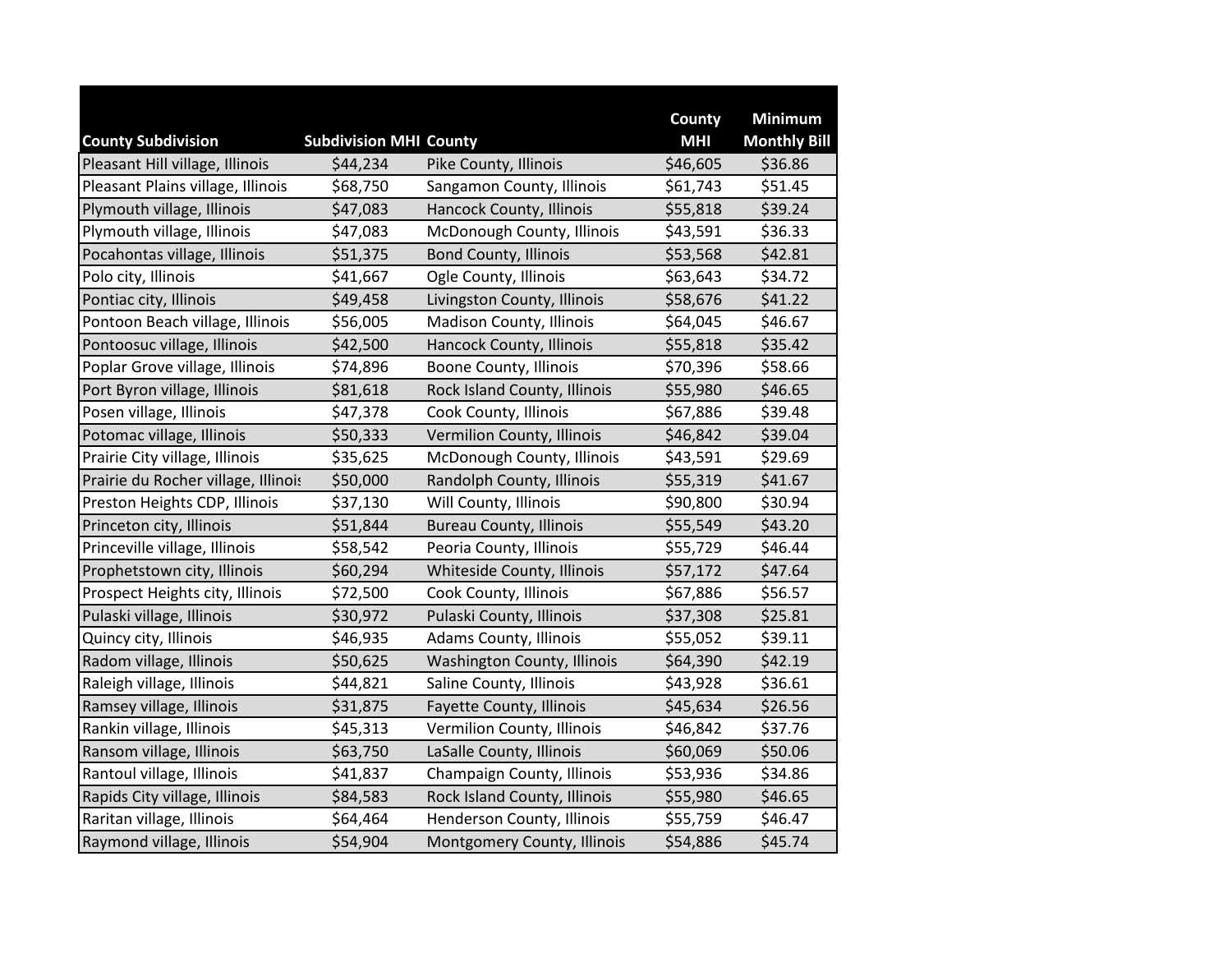|                                |                               |                                  | County     | <b>Minimum</b>      |
|--------------------------------|-------------------------------|----------------------------------|------------|---------------------|
| <b>County Subdivision</b>      | <b>Subdivision MHI County</b> |                                  | <b>MHI</b> | <b>Monthly Bill</b> |
| Red Bud city, Illinois         | \$57,000                      | Randolph County, Illinois        | \$55,319   | \$46.10             |
| Reddick village, Illinois      | \$63,125                      | Kankakee County, Illinois        | \$59,370   | \$49.48             |
| Reddick village, Illinois      | \$63,125                      | Livingston County, Illinois      | \$58,676   | \$48.90             |
| Redmon village, Illinois       | \$53,250                      | <b>Edgar County, Illinois</b>    | \$48,543   | \$40.45             |
| Reynolds village, Illinois     | \$72,639                      | Rock Island County, Illinois     | \$55,980   | \$46.65             |
| Richmond village, Illinois     | \$44,265                      | McHenry County, Illinois         | \$90,014   | \$36.89             |
| Richton Park village, Illinois | \$63,777                      | Cook County, Illinois            | \$67,886   | \$53.15             |
| Richview village, Illinois     | \$46,875                      | Washington County, Illinois      | \$64,390   | \$39.06             |
| Ridge Farm village, Illinois   | \$46,346                      | Vermilion County, Illinois       | \$46,842   | \$38.62             |
| Ridgway village, Illinois      | \$39,575                      | <b>Gallatin County, Illinois</b> | \$43,092   | \$32.98             |
| Ridott village, Illinois       | \$41,932                      | Stephenson County, Illinois      | \$50,466   | \$34.94             |
| Ringwood village, Illinois     | \$124,500                     | McHenry County, Illinois         | \$90,014   | \$75.01             |
| Rio village, Illinois          | \$62,500                      | Knox County, Illinois            | \$44,464   | \$37.05             |
| Ripley village, Illinois       | \$26,250                      | <b>Brown County, Illinois</b>    | \$60,694   | \$21.88             |
| River Forest village, Illinois | \$125,288                     | Cook County, Illinois            | \$67,886   | \$56.57             |
| River Grove village, Illinois  | \$63,193                      | Cook County, Illinois            | \$67,886   | \$52.66             |
| Riverdale village, Illinois    | \$38,355                      | Cook County, Illinois            | \$67,886   | \$31.96             |
| Riverside village, Illinois    | \$120,336                     | Cook County, Illinois            | \$67,886   | \$56.57             |
| Riverton village, Illinois     | \$34,488                      | Sangamon County, Illinois        | \$61,743   | \$28.74             |
| Roanoke village, Illinois      | \$64,167                      | <b>Woodford County, Illinois</b> | \$74,777   | \$53.47             |
| Robbins village, Illinois      | \$35,815                      | Cook County, Illinois            | \$67,886   | \$29.85             |
| Roberts village, Illinois      | \$36,250                      | Ford County, Illinois            | \$50,582   | \$30.21             |
| Robinson city, Illinois        | \$45,137                      | Crawford County, Illinois        | \$50,968   | \$37.61             |
| Rochelle city, Illinois        | \$49,413                      | Ogle County, Illinois            | \$63,643   | \$41.18             |
| Rochester village, Illinois    | \$95,463                      | Sangamon County, Illinois        | \$61,743   | \$51.45             |
| Rock City village, Illinois    | \$49,750                      | Stephenson County, Illinois      | \$50,466   | \$41.46             |
| Rock Falls city, Illinois      | \$44,264                      | Whiteside County, Illinois       | \$57,172   | \$36.89             |
| Rock Island city, Illinois     | \$48,120                      | Rock Island County, Illinois     | \$55,980   | \$40.10             |
| Rockbridge village, Illinois   | \$56,250                      | Greene County, Illinois          | \$51,746   | \$43.12             |
| Rockdale village, Illinois     | \$44,406                      | Will County, Illinois            | \$90,800   | \$37.01             |
| Rockford city, Illinois        | \$44,771                      | Winnebago County, Illinois       | \$55,310   | \$37.31             |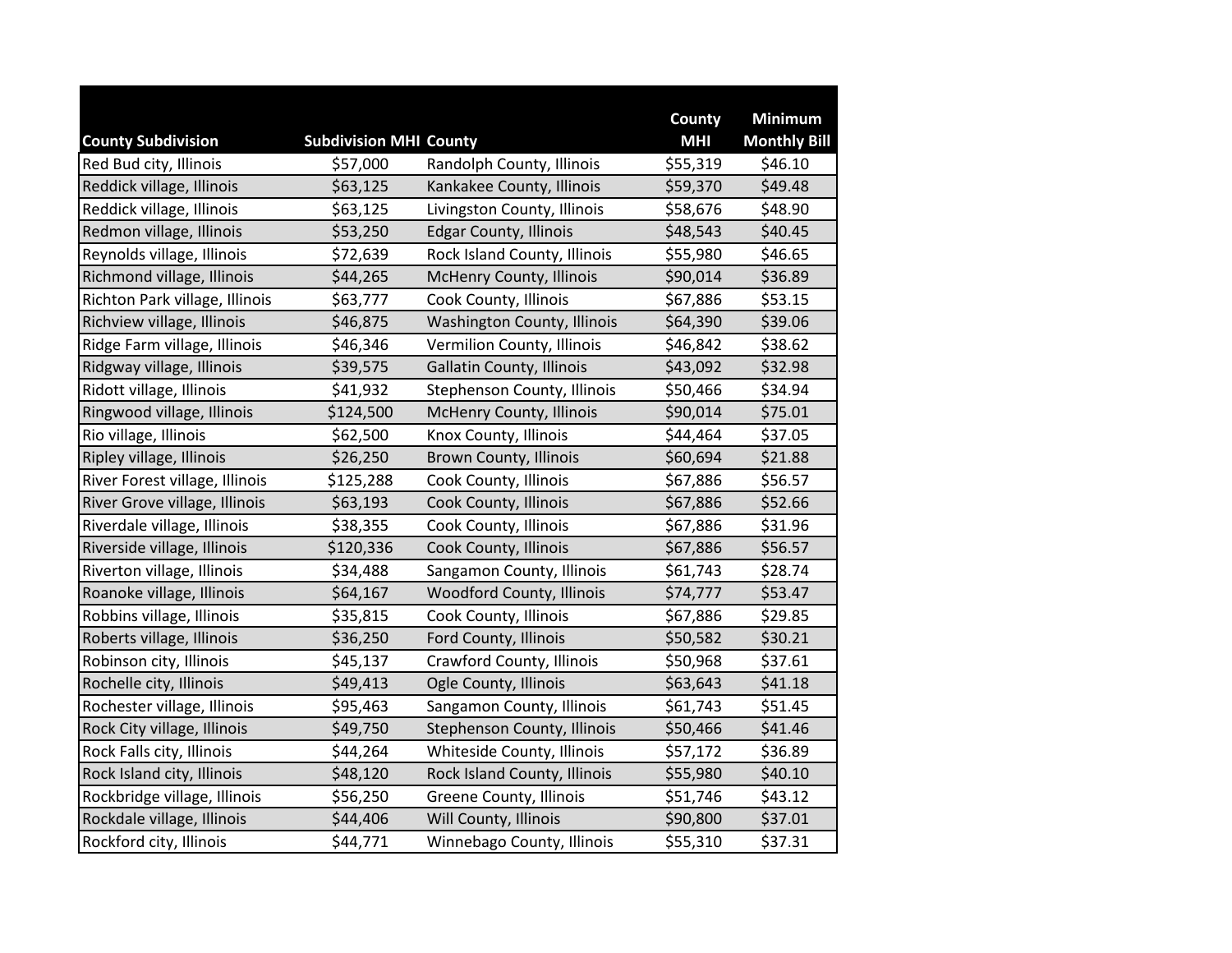|                                   |                               |                                  | County     | <b>Minimum</b>      |
|-----------------------------------|-------------------------------|----------------------------------|------------|---------------------|
| <b>County Subdivision</b>         | <b>Subdivision MHI County</b> |                                  | <b>MHI</b> | <b>Monthly Bill</b> |
| Rockton village, Illinois         | \$94,109                      | Winnebago County, Illinois       | \$55,310   | \$46.09             |
| Rockwood village, Illinois        | \$49,375                      | Randolph County, Illinois        | \$55,319   | \$41.15             |
| Rolling Meadows city, Illinois    | \$78,609                      | Cook County, Illinois            | \$67,886   | \$56.57             |
| Rome CDP, Illinois                | \$64,868                      | Peoria County, Illinois          | \$55,729   | \$46.44             |
| Romeoville village, Illinois      | \$85,888                      | Will County, Illinois            | \$90,800   | \$71.57             |
| Roodhouse city, Illinois          | \$38,977                      | Greene County, Illinois          | \$51,746   | \$32.48             |
| Roscoe village, Illinois          | \$98,750                      | Winnebago County, Illinois       | \$55,310   | \$46.09             |
| Rose Hill village, Illinois       | \$35,417                      | Jasper County, Illinois          | \$55,911   | \$29.51             |
| Roselle village, Illinois         | \$92,470                      | Cook County, Illinois            | \$67,886   | \$56.57             |
| Roselle village, Illinois         | \$92,470                      | DuPage County, Illinois          | \$94,930   | \$77.06             |
| Rosemont village, Illinois        | \$56,432                      | Cook County, Illinois            | \$67,886   | \$47.03             |
| Roseville village, Illinois       | \$42,368                      | Warren County, Illinois          | \$54,291   | \$35.31             |
| Rosewood Heights CDP, Illinois    | \$80,661                      | Madison County, Illinois         | \$64,045   | \$53.37             |
| Rosiclare city, Illinois          | \$38,750                      | Hardin County, Illinois          | \$50,847   | \$32.29             |
| Rossville village, Illinois       | \$45,625                      | Vermilion County, Illinois       | \$46,842   | \$38.02             |
| Round Lake Beach village, Illino  | \$77,207                      | Lake County, Illinois            | \$92,654   | \$64.34             |
| Round Lake Heights village, Illin | \$74,286                      | Lake County, Illinois            | \$92,654   | \$61.91             |
| Round Lake Park village, Illinois | \$48,809                      | Lake County, Illinois            | \$92,654   | \$40.67             |
| Round Lake village, Illinois      | \$82,550                      | Lake County, Illinois            | \$92,654   | \$68.79             |
| Roxana village, Illinois          | \$51,923                      | Madison County, Illinois         | \$64,045   | \$43.27             |
| Royal Lakes village, Illinois     | \$19,773                      | Macoupin County, Illinois        | \$56,264   | \$16.48             |
| Royal village, Illinois           | \$75,750                      | Champaign County, Illinois       | \$53,936   | \$44.95             |
| Royalton village, Illinois        | \$33,750                      | Franklin County, Illinois        | \$43,671   | \$28.13             |
| Ruma village, Illinois            | \$78,125                      | Randolph County, Illinois        | \$55,319   | \$46.10             |
| Rushville city, Illinois          | \$41,621                      | <b>Schuyler County, Illinois</b> | \$51,376   | \$34.68             |
| Russellville village, Illinois    | \$27,143                      | Lawrence County, Illinois        | \$53,087   | \$22.62             |
| Rutland village, Illinois         | \$43,750                      | LaSalle County, Illinois         | \$60,069   | \$36.46             |
| Sadorus village, Illinois         | \$49,500                      | Champaign County, Illinois       | \$53,936   | \$41.25             |
| Sailor Springs village, Illinois  | \$63,125                      | Clay County, Illinois            | \$52,167   | \$43.47             |
| Salem city, Illinois              | \$48,022                      | Marion County, Illinois          | \$49,925   | \$40.02             |
| Sammons Point village, Illinois   | \$54,750                      | Kankakee County, Illinois        | \$59,370   | \$45.63             |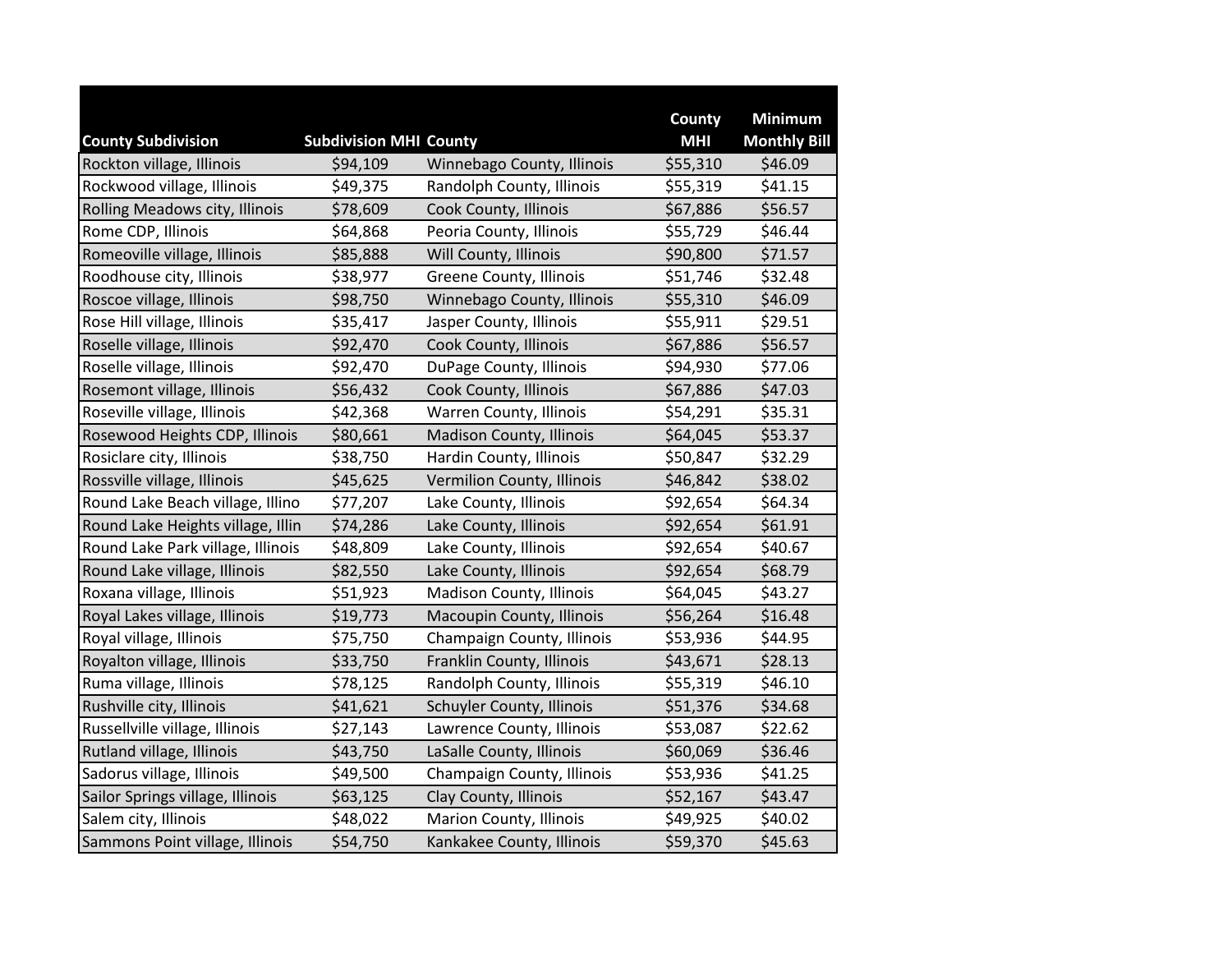|                                 |                               |                                  | County     | <b>Minimum</b>      |
|---------------------------------|-------------------------------|----------------------------------|------------|---------------------|
| <b>County Subdivision</b>       | <b>Subdivision MHI County</b> |                                  | <b>MHI</b> | <b>Monthly Bill</b> |
| San Jose village, Illinois      | \$57,813                      | Logan county, Illinois           | \$58,122   | \$48.18             |
| San Jose village, Illinois      | \$57,813                      | Mason County, Illinois           | \$50,883   | \$42.40             |
| Sandoval village, Illinois      | \$45,476                      | <b>Marion County, Illinois</b>   | \$49,925   | \$37.90             |
| Sandwich city, Illinois         | \$70,563                      | DeKalb County, Illinois          | \$62,353   | \$51.96             |
| Sandwich city, Illinois         | \$70,563                      | Kendall County, Illinois         | \$96,854   | \$58.80             |
| Sandwich city, Illinois         | \$70,563                      | LaSalle County, Illinois         | \$60,069   | \$50.06             |
| Sauget village, Illinois        | \$53,125                      | St. Clair County, Illinois       | \$57,473   | \$44.27             |
| Sauk Village village, Illinois  | \$46,061                      | Cook County, Illinois            | \$67,886   | \$38.38             |
| Sauk Village village, Illinois  | \$46,061                      | Will County, Illinois            | \$90,800   | \$38.38             |
| Saunemin village, Illinois      | \$56,250                      | Livingston County, Illinois      | \$58,676   | \$46.88             |
| Savanna city, Illinois          | \$32,067                      | <b>Carroll County, Illinois</b>  | \$52,813   | \$26.72             |
| Savoy village, Illinois         | \$74,189                      | Champaign County, Illinois       | \$53,936   | \$44.95             |
| Sawyerville village, Illinois   | \$40,556                      | Macoupin County, Illinois        | \$56,264   | \$33.80             |
| Saybrook village, Illinois      | \$50,966                      | McLean County, Illinois          | \$68,037   | \$42.47             |
| Scales Mound village, Illinois  | \$57,292                      | Jo Daviess County, Illinois      | \$59,223   | \$47.74             |
| Schaumburg village, Illinois    | \$82,387                      | Cook County, Illinois            | \$67,886   | \$56.57             |
| Schiller Park village, Illinois | \$58,637                      | Cook County, Illinois            | \$67,886   | \$48.86             |
| Schram City village, Illinois   | \$42,143                      | Montgomery County, Illinois      | \$54,886   | \$35.12             |
| Sciota village, Illinois        | \$98,750                      | McDonough County, Illinois       | \$43,591   | \$36.33             |
| Scott AFB CDP, Illinois         | \$71,679                      | St. Clair County, Illinois       | \$57,473   | \$47.89             |
| Scottville village, Illinois    | \$48,750                      | Macoupin County, Illinois        | \$56,264   | \$40.63             |
| Seaton village, Illinois        | \$59,583                      | Mercer County, Illinois          | \$57,182   | \$47.65             |
| Seatonville village, Illinois   | \$39,405                      | <b>Bureau County, Illinois</b>   | \$55,549   | \$32.84             |
| Secor village, Illinois         | \$54,167                      | <b>Woodford County, Illinois</b> | \$74,777   | \$45.14             |
| Seneca village, Illinois        | \$74,907                      | <b>Grundy County, Illinois</b>   | \$75,767   | \$62.42             |
| Seneca village, Illinois        | \$74,907                      | LaSalle County, Illinois         | \$60,069   | \$50.06             |
| Sesser city, Illinois           | \$54,375                      | Franklin County, Illinois        | \$43,671   | \$36.39             |
| Seymour CDP, Illinois           | \$105,893                     | Champaign County, Illinois       | \$53,936   | \$44.95             |
| Shabbona village, Illinois      | \$66,250                      | DeKalb County, Illinois          | \$62,353   | \$51.96             |
| Shannon village, Illinois       | \$52,500                      | <b>Carroll County, Illinois</b>  | \$52,813   | \$43.75             |
| Shawneetown city, Illinois      | \$25,964                      | Gallatin County, Illinois        | \$43,092   | \$21.64             |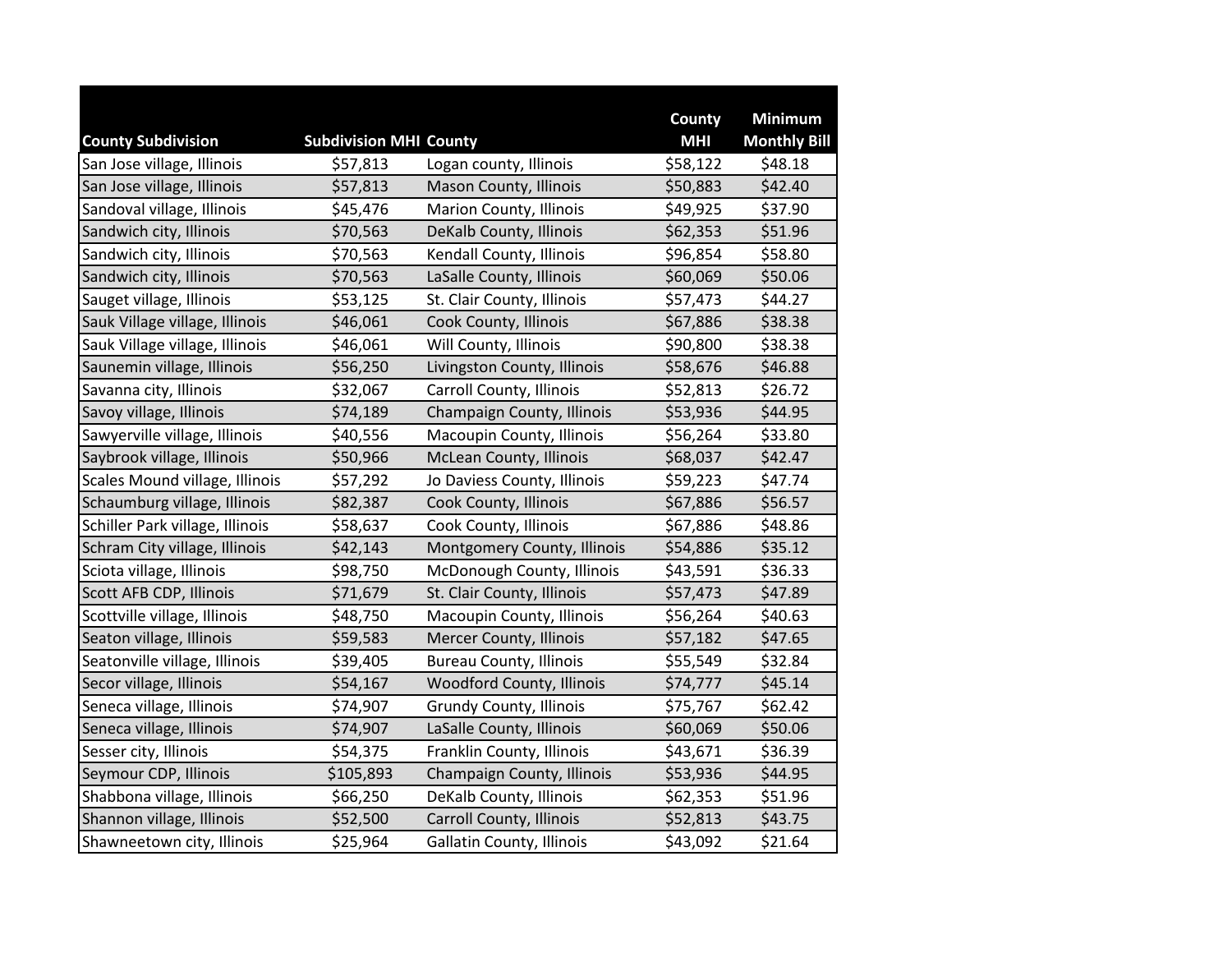|                                    |                               |                                 | County     | <b>Minimum</b>      |
|------------------------------------|-------------------------------|---------------------------------|------------|---------------------|
| <b>County Subdivision</b>          | <b>Subdivision MHI County</b> |                                 | <b>MHI</b> | <b>Monthly Bill</b> |
| Sheffield village, Illinois        | \$48,854                      | <b>Bureau County, Illinois</b>  | \$55,549   | \$40.71             |
| Shelbyville city, Illinois         | \$50,485                      | Shelby County, Illinois         | \$59,134   | \$42.07             |
| Sheldon village, Illinois          | \$36,506                      | Iroquois County, Illinois       | \$54,445   | \$30.42             |
| Sheridan village, Illinois         | \$70,925                      | LaSalle County, Illinois        | \$60,069   | \$50.06             |
| Sherman village, Illinois          | \$123,232                     | Sangamon County, Illinois       | \$61,743   | \$51.45             |
| Sherrard village, Illinois         | \$63,269                      | Mercer County, Illinois         | \$57,182   | \$47.65             |
| Shiloh village, Illinois           | \$87,076                      | St. Clair County, Illinois      | \$57,473   | \$47.89             |
| Shipman town, Illinois             | \$46,944                      | Macoupin County, Illinois       | \$56,264   | \$39.12             |
| Shorewood village, Illinois        | \$106,341                     | Will County, Illinois           | \$90,800   | \$75.67             |
| Shumway village, Illinois          | \$59,375                      | Effingham County, Illinois      | \$59,932   | \$49.48             |
| Sibley village, Illinois           | \$49,375                      | Ford County, Illinois           | \$50,582   | \$41.15             |
| Sidell village, Illinois           | \$52,019                      | Vermilion County, Illinois      | \$46,842   | \$39.04             |
| Sidney village, Illinois           | \$76,250                      | Champaign County, Illinois      | \$53,936   | \$44.95             |
| Sigel town, Illinois               | \$85,417                      | Shelby County, Illinois         | \$59,134   | \$49.28             |
| Silvis city, Illinois              | \$56,768                      | Rock Island County, Illinois    | \$55,980   | \$46.65             |
| Simpson village, Illinois          | \$49,375                      | Johnson County, Illinois        | \$55,363   | \$41.15             |
| Sims village, Illinois             | \$45,893                      | Wayne County, Illinois          | \$50,205   | \$38.24             |
| Skokie village, Illinois           | \$74,725                      | Cook County, Illinois           | \$67,886   | \$56.57             |
| Sleepy Hollow village, Illinois    | \$122,121                     | Kane County, Illinois           | \$83,374   | \$69.48             |
| Smithboro village, Illinois        | \$45,625                      | Bond County, Illinois           | \$53,568   | \$38.02             |
| Smithfield village, Illinois       | \$43,750                      | <b>Fulton County, Illinois</b>  | \$52,243   | \$36.46             |
| Smithton village, Illinois         | \$88,879                      | St. Clair County, Illinois      | \$57,473   | \$47.89             |
| Somonauk village, Illinois         | \$71,375                      | DeKalb County, Illinois         | \$62,353   | \$51.96             |
| Sorento village, Illinois          | \$33,750                      | <b>Bond County, Illinois</b>    | \$53,568   | \$28.13             |
| South Beloit city, Illinois        | \$59,470                      | Winnebago County, Illinois      | \$55,310   | \$46.09             |
| South Chicago Heights village, Il  | \$45,321                      | Cook County, Illinois           | \$67,886   | \$37.77             |
| South Elgin village, Illinois      | \$99,189                      | Kane County, Illinois           | \$83,374   | \$69.48             |
| South Holland village, Illinois    | \$66,859                      | Cook County, Illinois           | \$67,886   | \$55.72             |
| South Jacksonville village, Illino | \$53,580                      | Morgan County, Illinois         | \$53,002   | \$44.17             |
| South Pekin village, Illinois      | \$58,490                      | Tazewell County, Illinois       | \$66,220   | \$48.74             |
| South Roxana village, Illinois     | \$41,769                      | <b>Madison County, Illinois</b> | \$64,045   | \$34.81             |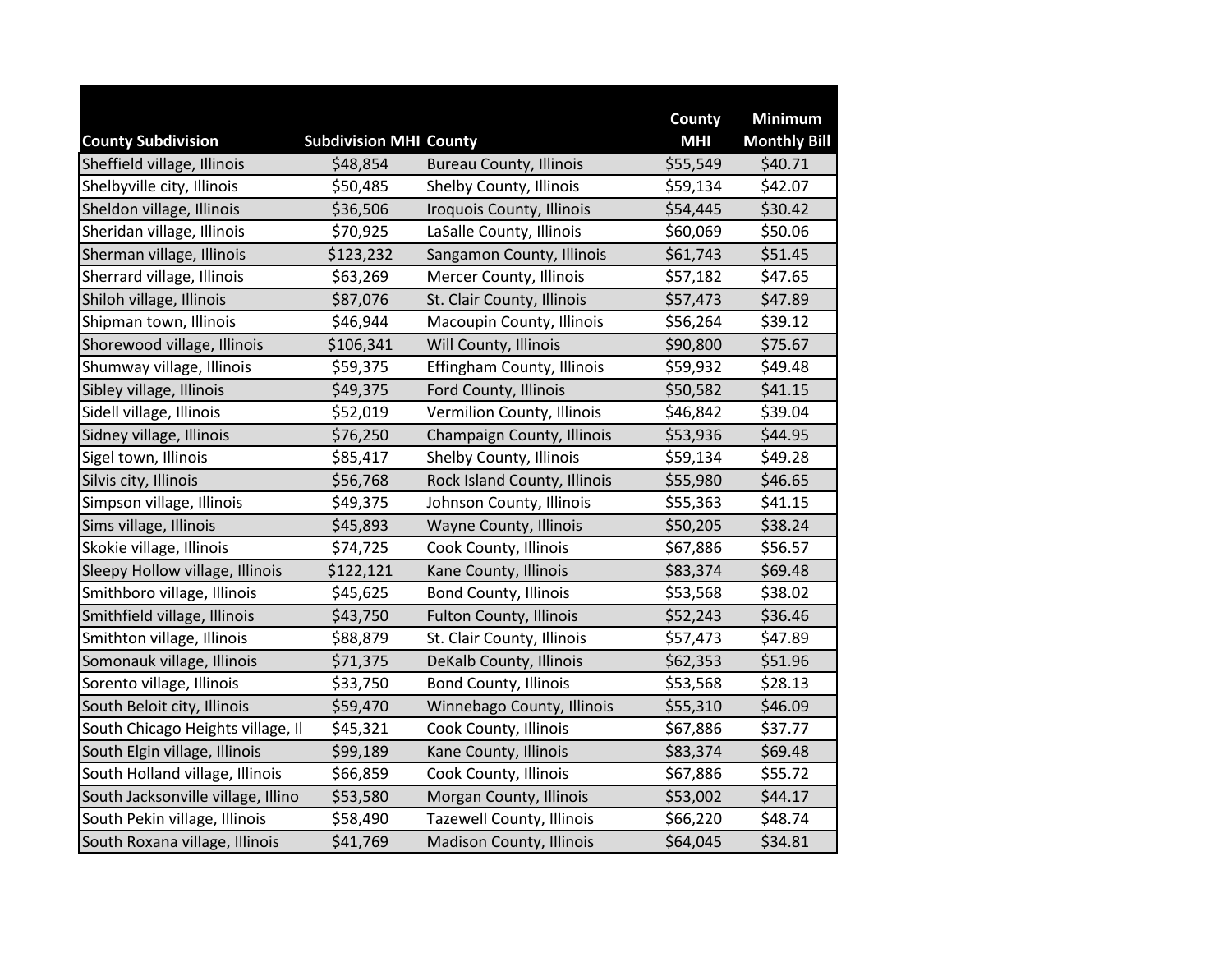|                                  |                               |                                  | County     | <b>Minimum</b>      |
|----------------------------------|-------------------------------|----------------------------------|------------|---------------------|
| <b>County Subdivision</b>        | <b>Subdivision MHI County</b> |                                  | <b>MHI</b> | <b>Monthly Bill</b> |
| South Wilmington village, Illino | \$75,156                      | Grundy County, Illinois          | \$75,767   | \$62.63             |
| Southern View village, Illinois  | \$46,486                      | Sangamon County, Illinois        | \$61,743   | \$38.74             |
| Sparland village, Illinois       | \$38,750                      | Marshall County, Illinois        | \$57,303   | \$32.29             |
| Sparta city, Illinois            | \$52,324                      | Randolph County, Illinois        | \$55,319   | \$43.60             |
| Spaulding village, Illinois      | \$106,250                     | Sangamon County, Illinois        | \$61,743   | \$51.45             |
| Spillertown village, Illinois    | \$59,375                      | Williamson County, Illinois      | \$52,076   | \$43.40             |
| Spring Bay village, Illinois     | \$38,571                      | <b>Woodford County, Illinois</b> | \$74,777   | \$32.14             |
| Spring Valley city, Illinois     | \$50,549                      | <b>Bureau County, Illinois</b>   | \$55,549   | \$42.12             |
| Springerton village, Illinois    | \$61,250                      | White County, Illinois           | \$48,303   | \$40.25             |
| Springfield city, Illinois       | \$54,164                      | Sangamon County, Illinois        | \$61,743   | \$45.14             |
| St. Anne village, Illinois       | \$60,469                      | Kankakee County, Illinois        | \$59,370   | \$49.48             |
| St. Augustine village, Illinois  | \$44,375                      | Knox County, Illinois            | \$44,464   | \$36.98             |
| St. Charles city, Illinois       | \$102,414                     | DuPage County, Illinois          | \$94,930   | \$79.11             |
| St. Charles city, Illinois       | \$102,414                     | Kane County, Illinois            | \$83,374   | \$69.48             |
| St. David village, Illinois      | \$45,288                      | Fulton County, Illinois          | \$52,243   | \$37.74             |
| St. Elmo city, Illinois          | \$43,913                      | Fayette County, Illinois         | \$45,634   | \$36.59             |
| St. Francisville city, Illinois  | \$42,917                      | Lawrence County, Illinois        | \$53,087   | \$35.76             |
| St. Jacob village, Illinois      | \$83,750                      | <b>Madison County, Illinois</b>  | \$64,045   | \$53.37             |
| St. Johns village, Illinois      | \$37,656                      | Perry County, Illinois           | \$51,616   | \$31.38             |
| St. Joseph village, Illinois     | \$93,621                      | Champaign County, Illinois       | \$53,936   | \$44.95             |
| St. Libory village, Illinois     | \$67,431                      | St. Clair County, Illinois       | \$57,473   | \$47.89             |
| St. Peter village, Illinois      | \$50,938                      | Fayette County, Illinois         | \$45,634   | \$38.03             |
| Standard City village, Illinois  | \$75,938                      | Macoupin County, Illinois        | \$56,264   | \$46.89             |
| Standard village, Illinois       | \$41,042                      | Putnam County, Illinois          | \$64,694   | \$34.20             |
| Stanford village, Illinois       | \$63,333                      | McLean County, Illinois          | \$68,037   | \$52.78             |
| Staunton city, Illinois          | \$52,725                      | Macoupin County, Illinois        | \$56,264   | \$43.94             |
| Ste. Marie village, Illinois     | \$53,000                      | Jasper County, Illinois          | \$55,911   | \$44.17             |
| Steeleville village, Illinois    | \$53,750                      | Randolph County, Illinois        | \$55,319   | \$44.79             |
| Steger village, Illinois         | \$49,492                      | Cook County, Illinois            | \$67,886   | \$41.24             |
| Steger village, Illinois         | \$49,492                      | Will County, Illinois            | \$90,800   | \$41.24             |
| Sterling city, Illinois          | \$46,491                      | Whiteside County, Illinois       | \$57,172   | \$38.74             |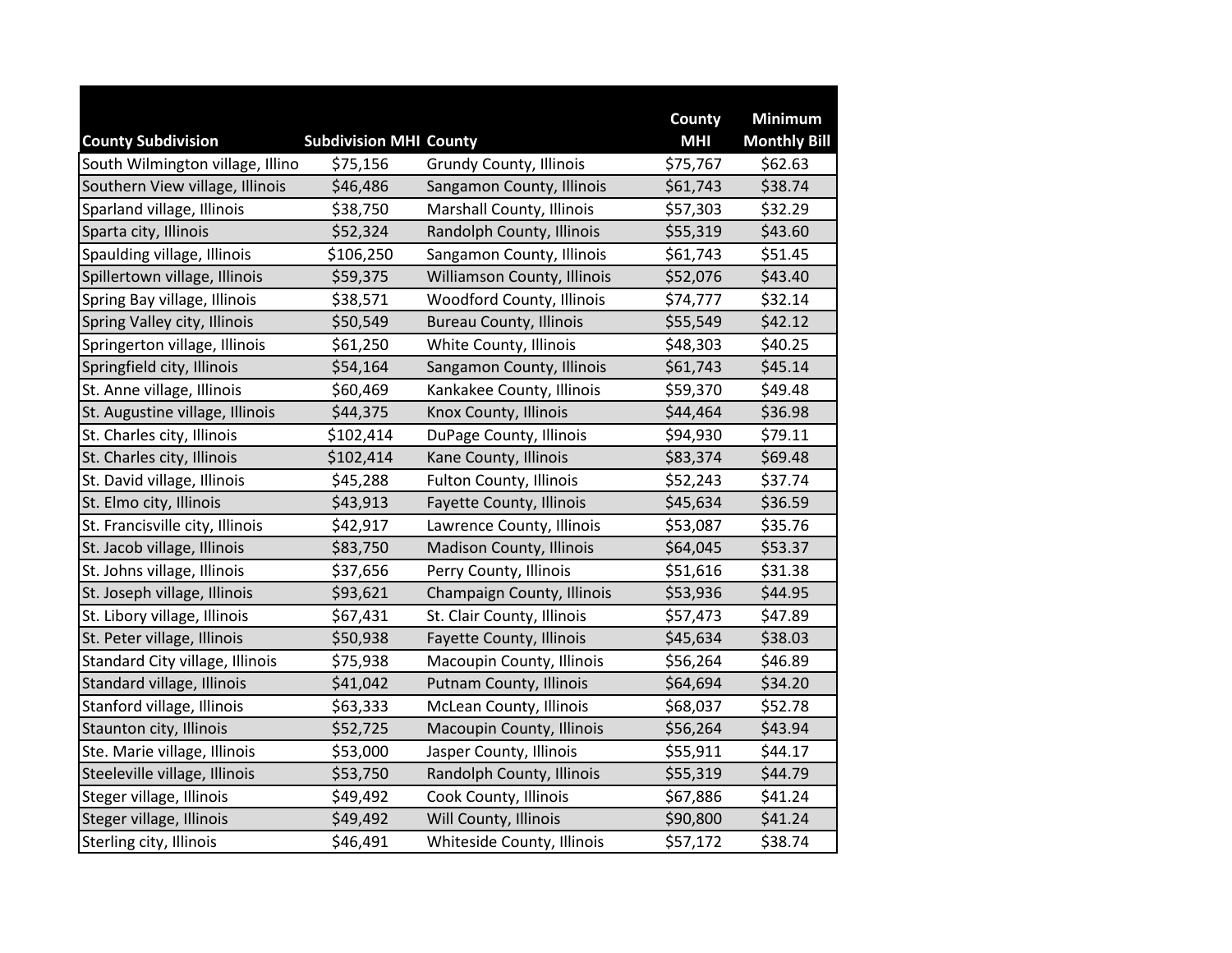|                                     |                               |                                | <b>County</b> | <b>Minimum</b>      |
|-------------------------------------|-------------------------------|--------------------------------|---------------|---------------------|
| <b>County Subdivision</b>           | <b>Subdivision MHI County</b> |                                | <b>MHI</b>    | <b>Monthly Bill</b> |
| Steward village, Illinois           | \$81,875                      | Lee County, Illinois           | \$59,986      | \$49.99             |
| Stewardson village, Illinois        | \$65,282                      | Shelby County, Illinois        | \$59,134      | \$49.28             |
| Stickney village, Illinois          | \$67,246                      | Cook County, Illinois          | \$67,886      | \$56.04             |
| Stillman Valley village, Illinois   | \$68,958                      | Ogle County, Illinois          | \$63,643      | \$53.04             |
| Stockton village, Illinois          | \$43,295                      | Jo Daviess County, Illinois    | \$59,223      | \$36.08             |
| Stone Park village, Illinois        | \$63,710                      | Cook County, Illinois          | \$67,886      | \$53.09             |
| Stonefort village, Illinois         | \$35,909                      | Saline County, Illinois        | \$43,928      | \$29.92             |
| Stonefort village, Illinois         | \$35,909                      | Williamson County, Illinois    | \$52,076      | \$29.92             |
| Stonington village, Illinois        | \$56,094                      | Christian County, Illinois     | \$52,120      | \$43.43             |
| Stoy village, Illinois              | \$75,208                      | Crawford County, Illinois      | \$50,968      | \$42.47             |
| Strasburg village, Illinois         | \$61,964                      | Shelby County, Illinois        | \$59,134      | \$49.28             |
| Strawn village, Illinois            | \$58,750                      | Livingston County, Illinois    | \$58,676      | \$48.90             |
| Streamwood village, Illinois        | \$88,917                      | Cook County, Illinois          | \$67,886      | \$56.57             |
| Streator city, Illinois             | \$40,778                      | LaSalle County, Illinois       | \$60,069      | \$33.98             |
| Streator city, Illinois             | \$40,778                      | Livingston County, Illinois    | \$58,676      | \$33.98             |
| Stronghurst village, Illinois       | \$51,979                      | Henderson County, Illinois     | \$55,759      | \$43.32             |
| Sublette village, Illinois          | \$55,313                      | Lee County, Illinois           | \$59,986      | \$46.09             |
| Sullivan city, Illinois             | \$56,351                      | Moultrie County, Illinois      | \$64,033      | \$46.96             |
| Summerfield village, Illinois       | \$39,375                      | St. Clair County, Illinois     | \$57,473      | \$32.81             |
| Summit village, Illinois            | \$46,972                      | Cook County, Illinois          | \$67,886      | \$39.14             |
| Sumner city, Illinois               | \$36,298                      | Lawrence County, Illinois      | \$53,087      | \$30.25             |
| Sun River Terrace village, Illinoi: | \$46,346                      | Kankakee County, Illinois      | \$59,370      | \$38.62             |
| Swansea village, Illinois           | \$81,625                      | St. Clair County, Illinois     | \$57,473      | \$47.89             |
| Sycamore city, Illinois             | \$65,924                      | DeKalb County, Illinois        | \$62,353      | \$51.96             |
| Symerton village, Illinois          | \$71,250                      | Will County, Illinois          | \$90,800      | \$59.38             |
| Table Grove village, Illinois       | \$49,583                      | Fulton County, Illinois        | \$52,243      | \$41.32             |
| Tallula village, Illinois           | \$51,806                      | <b>Menard County, Illinois</b> | \$77,550      | \$43.17             |
| Tamaroa village, Illinois           | \$43,125                      | Perry County, Illinois         | \$51,616      | \$35.94             |
| Tamms village, Illinois             | \$45,227                      | Alexander County, Illinois     | \$34,709      | \$28.92             |
| Tampico village, Illinois           | \$53,594                      | Whiteside County, Illinois     | \$57,172      | \$44.66             |
| Taylor Springs village, Illinois    | \$37,981                      | Montgomery County, Illinois    | \$54,886      | \$31.65             |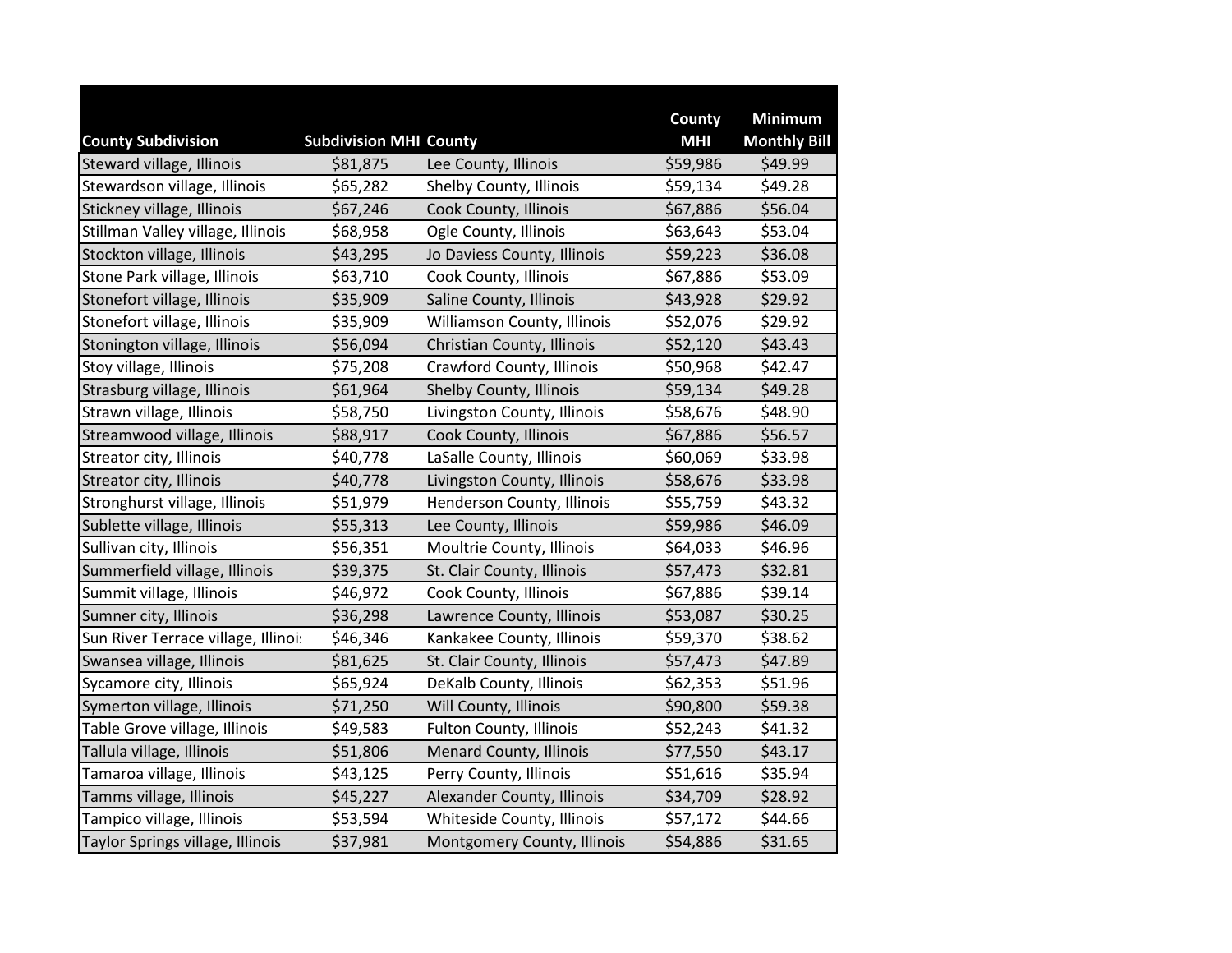|                                  |                               |                                    | County     | <b>Minimum</b>      |
|----------------------------------|-------------------------------|------------------------------------|------------|---------------------|
| <b>County Subdivision</b>        | <b>Subdivision MHI County</b> |                                    | <b>MHI</b> | <b>Monthly Bill</b> |
| Taylorville city, Illinois       | \$41,397                      | Christian County, Illinois         | \$52,120   | \$34.50             |
| Tennessee village, Illinois      | \$36,667                      | McDonough County, Illinois         | \$43,591   | \$30.56             |
| Teutopolis village, Illinois     | \$72,404                      | Effingham County, Illinois         | \$59,932   | \$49.94             |
| Thawville village, Illinois      | \$36,250                      | Iroquois County, Illinois          | \$54,445   | \$30.21             |
| Thayer village, Illinois         | \$51,806                      | Sangamon County, Illinois          | \$61,743   | \$43.17             |
| The Galena Territory CDP, Illino | \$103,065                     | Jo Daviess County, Illinois        | \$59,223   | \$49.35             |
| Thebes village, Illinois         | \$38,929                      | Alexander County, Illinois         | \$34,709   | \$28.92             |
| Thomasboro village, Illinois     | \$55,795                      | Champaign County, Illinois         | \$53,936   | \$44.95             |
| Thompsonville village, Illinois  | \$35,833                      | Franklin County, Illinois          | \$43,671   | \$29.86             |
| Thomson village, Illinois        | \$51,071                      | Carroll County, Illinois           | \$52,813   | \$42.56             |
| Thornton village, Illinois       | \$66,447                      | Cook County, Illinois              | \$67,886   | \$55.37             |
| Tilden village, Illinois         | \$38,365                      | Randolph County, Illinois          | \$55,319   | \$31.97             |
| Tilton village, Illinois         | \$44,804                      | Vermilion County, Illinois         | \$46,842   | \$37.34             |
| Time village, Illinois           | \$38,750                      | Pike County, Illinois              | \$46,605   | \$32.29             |
| Tinley Park village, Illinois    | \$82,163                      | Cook County, Illinois              | \$67,886   | \$56.57             |
| Tinley Park village, Illinois    | \$82,163                      | Will County, Illinois              | \$90,800   | \$68.47             |
| Tiskilwa village, Illinois       | \$41,071                      | <b>Bureau County, Illinois</b>     | \$55,549   | \$34.23             |
| Toledo village, Illinois         | \$51,364                      | <b>Cumberland County, Illinois</b> | \$59,271   | \$42.80             |
| Tolono village, Illinois         | \$62,788                      | Champaign County, Illinois         | \$53,936   | \$44.95             |
| Toluca city, Illinois            | \$57,188                      | Marshall County, Illinois          | \$57,303   | \$47.66             |
| Tonica village, Illinois         | \$52,206                      | LaSalle County, Illinois           | \$60,069   | \$43.51             |
| Topeka village, Illinois         | \$39,500                      | Mason County, Illinois             | \$50,883   | \$32.92             |
| Toulon city, Illinois            | \$39,509                      | Stark County, Illinois             | \$53,828   | \$32.92             |
| Tovey village, Illinois          | \$90,246                      | Christian County, Illinois         | \$52,120   | \$43.43             |
| Towanda village, Illinois        | \$59,250                      | McLean County, Illinois            | \$68,037   | \$49.38             |
| Tower Hill village, Illinois     | \$55,588                      | Shelby County, Illinois            | \$59,134   | \$46.32             |
| Tremont village, Illinois        | \$64,000                      | Tazewell County, Illinois          | \$66,220   | \$53.33             |
| Trenton city, Illinois           | \$54,138                      | Clinton County, Illinois           | \$67,179   | \$45.12             |
| Troy city, Illinois              | \$76,672                      | Madison County, Illinois           | \$64,045   | \$53.37             |
| Troy Grove village, Illinois     | \$73,333                      | LaSalle County, Illinois           | \$60,069   | \$50.06             |
| Tuscola city, Illinois           | \$65,827                      | Douglas County, Illinois           | \$59,620   | \$49.68             |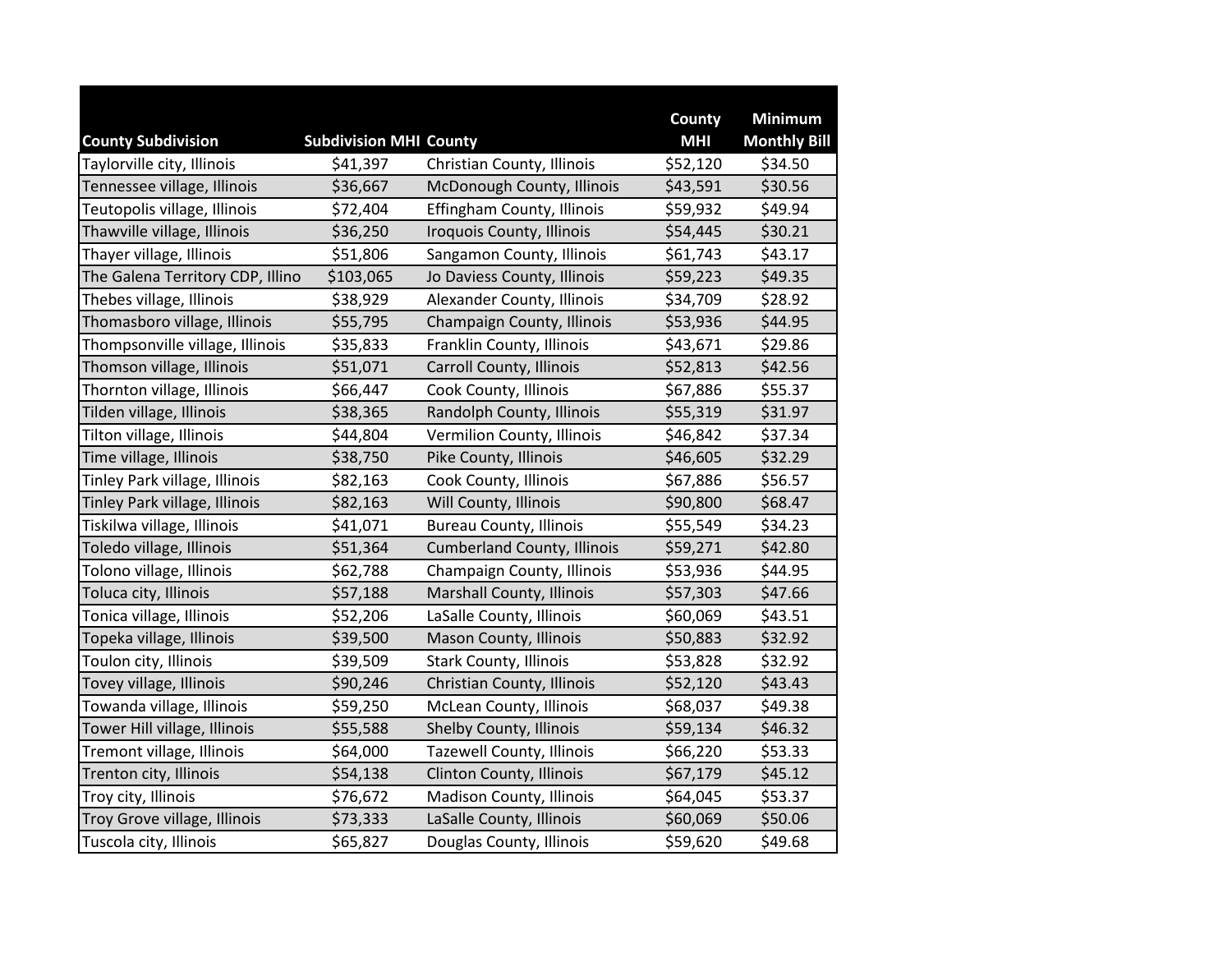|                                   |                               |                                | County     | <b>Minimum</b>      |
|-----------------------------------|-------------------------------|--------------------------------|------------|---------------------|
| <b>County Subdivision</b>         | <b>Subdivision MHI County</b> |                                | <b>MHI</b> | <b>Monthly Bill</b> |
| Ullin village, Illinois           | \$60,208                      | Pulaski County, Illinois       | \$37,308   | \$31.09             |
| Union village, Illinois           | \$95,655                      | McHenry County, Illinois       | \$90,014   | \$75.01             |
| University Park village, Illinois | \$62,258                      | Cook County, Illinois          | \$67,886   | \$51.88             |
| University Park village, Illinois | \$62,258                      | Will County, Illinois          | \$90,800   | \$51.88             |
| Urbana city, Illinois             | \$35,984                      | Champaign County, Illinois     | \$53,936   | \$29.99             |
| Ursa village, Illinois            | \$46,719                      | Adams County, Illinois         | \$55,052   | \$38.93             |
| Valier village, Illinois          | \$36,500                      | Franklin County, Illinois      | \$43,671   | \$30.42             |
| Valmeyer village, Illinois        | \$82,083                      | Monroe County, Illinois        | \$89,648   | \$68.40             |
| Vandalia city, Illinois           | \$35,862                      | Fayette County, Illinois       | \$45,634   | \$29.89             |
| Varna village, Illinois           | \$57,222                      | Marshall County, Illinois      | \$57,303   | \$47.69             |
| Venedy village, Illinois          | \$55,893                      | Washington County, Illinois    | \$64,390   | \$46.58             |
| Venetian Village CDP, Illinois    | \$82,631                      | Madison County, Illinois       | \$64,045   | \$53.37             |
| Venice city, Illinois             | \$28,681                      | Madison County, Illinois       | \$64,045   | \$23.90             |
| Vergennes village, Illinois       | \$41,875                      | Jackson County, Illinois       | \$39,689   | \$33.07             |
| Vermilion village, Illinois       | \$60,156                      | <b>Edgar County, Illinois</b>  | \$48,543   | \$40.45             |
| Vermont village, Illinois         | \$42,083                      | <b>Fulton County, Illinois</b> | \$52,243   | \$35.07             |
| Vernon Hills village, Illinois    | \$100,725                     | Lake County, Illinois          | \$92,654   | \$77.21             |
| Vernon village, Illinois          | \$41,563                      | Marion County, Illinois        | \$49,925   | \$34.64             |
| Verona village, Illinois          | \$42,188                      | <b>Grundy County, Illinois</b> | \$75,767   | \$35.16             |
| Versailles village, Illinois      | \$49,375                      | <b>Brown County, Illinois</b>  | \$60,694   | \$41.15             |
| Victoria village, Illinois        | \$40,250                      | Knox County, Illinois          | \$44,464   | \$33.54             |
| Vienna city, Illinois             | \$30,809                      | Johnson County, Illinois       | \$55,363   | \$25.67             |
| Villa Grove city, Illinois        | \$53,971                      | Douglas County, Illinois       | \$59,620   | \$44.98             |
| Villa Park village, Illinois      | \$79,314                      | DuPage County, Illinois        | \$94,930   | \$66.10             |
| Viola village, Illinois           | \$62,045                      | Mercer County, Illinois        | \$57,182   | \$47.65             |
| Virden city, Illinois             | \$61,726                      | Macoupin County, Illinois      | \$56,264   | \$46.89             |
| Virden city, Illinois             | \$61,726                      | Sangamon County, Illinois      | \$61,743   | \$51.44             |
| Virgil village, Illinois          | \$83,333                      | Kane County, Illinois          | \$83,374   | \$69.44             |
| Virginia city, Illinois           | \$48,625                      | Cass County, Illinois          | \$53,899   | \$40.52             |
| Volo village, Illinois            | \$103,264                     | Lake County, Illinois          | \$92,654   | \$77.21             |
| Wadsworth village, Illinois       | \$101,307                     | Lake County, Illinois          | \$92,654   | \$77.21             |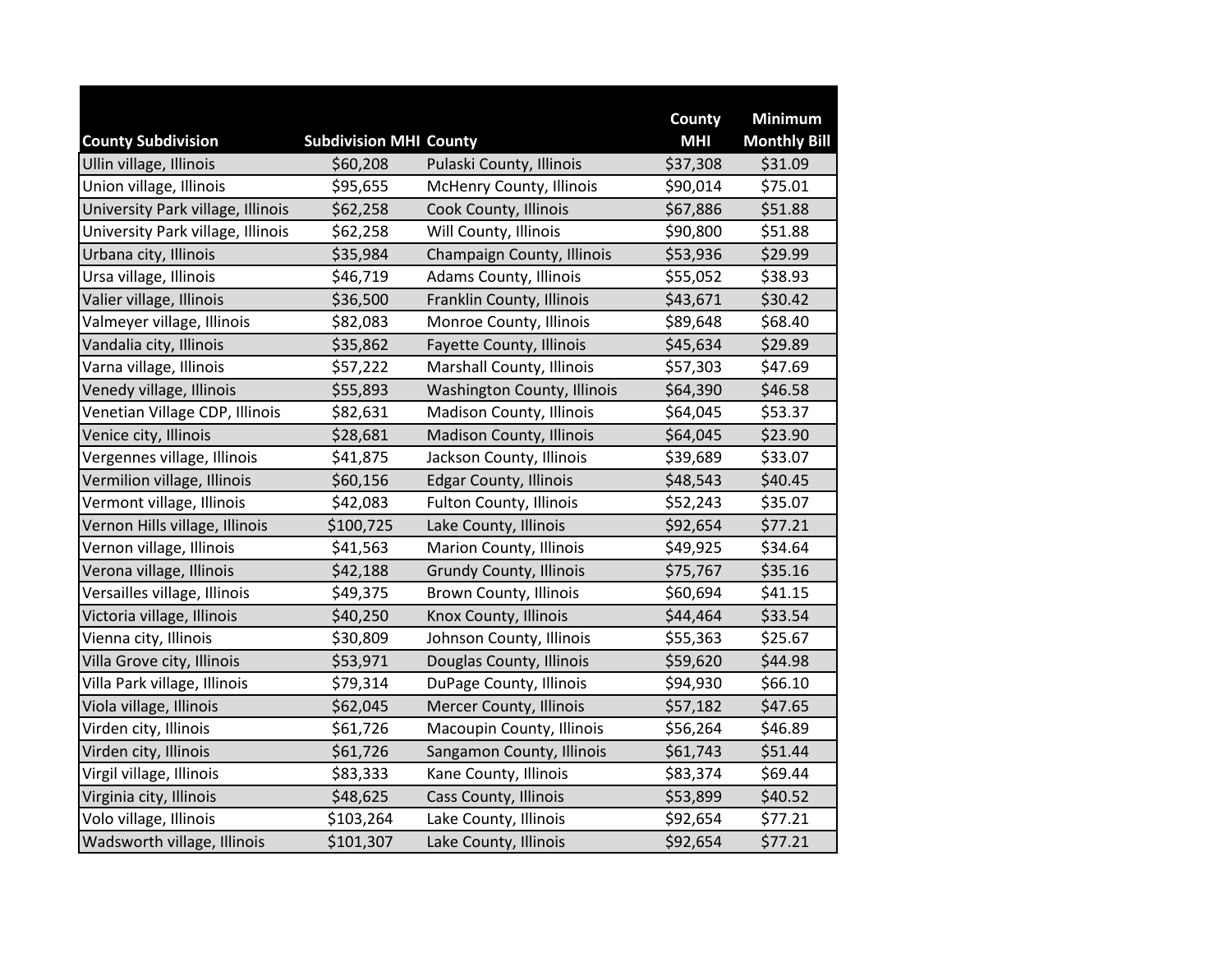|                                   |                               |                                | County     | <b>Minimum</b>      |
|-----------------------------------|-------------------------------|--------------------------------|------------|---------------------|
| <b>County Subdivision</b>         | <b>Subdivision MHI County</b> |                                | <b>MHI</b> | <b>Monthly Bill</b> |
| Waggoner village, Illinois        | \$60,625                      | Montgomery County, Illinois    | \$54,886   | \$45.74             |
| Walnut Hill village, Illinois     | \$32,917                      | <b>Marion County, Illinois</b> | \$49,925   | \$27.43             |
| Walnut village, Illinois          | \$48,382                      | <b>Bureau County, Illinois</b> | \$55,549   | \$40.32             |
| Walshville village, Illinois      | \$52,009                      | Montgomery County, Illinois    | \$54,886   | \$43.34             |
| Waltonville village, Illinois     | \$46,563                      | Jefferson County, Illinois     | \$51,662   | \$38.80             |
| Wamac city, Illinois              | \$32,625                      | Clinton County, Illinois       | \$67,179   | \$27.19             |
| Wamac city, Illinois              | \$32,625                      | Marion County, Illinois        | \$49,925   | \$27.19             |
| Wamac city, Illinois              | \$32,625                      | Washington County, Illinois    | \$64,390   | \$27.19             |
| Wapella village, Illinois         | \$60,625                      | De Witt County, Illinois       | \$57,727   | \$48.11             |
| Warren village, Illinois          | \$51,618                      | Jo Daviess County, Illinois    | \$59,223   | \$43.02             |
| Warrensburg village, Illinois     | \$62,917                      | Macon County, Illinois         | \$53,725   | \$44.77             |
| Warrenville city, Illinois        | \$86,462                      | DuPage County, Illinois        | \$94,930   | \$72.05             |
| Warsaw city, Illinois             | \$53,920                      | Hancock County, Illinois       | \$55,818   | \$44.93             |
| Washburn village, Illinois        | \$55,167                      | Woodford County, Illinois      | \$74,777   | \$45.97             |
| Washington city, Illinois         | \$78,608                      | Tazewell County, Illinois      | \$66,220   | \$55.18             |
| Washington Park village, Illinois | \$21,065                      | St. Clair County, Illinois     | \$57,473   | \$17.55             |
| Wataga village, Illinois          | \$46,250                      | Knox County, Illinois          | \$44,464   | \$37.05             |
| Waterloo city, Illinois           | \$71,207                      | Monroe County, Illinois        | \$89,648   | \$59.34             |
| Waterman village, Illinois        | \$82,500                      | DeKalb County, Illinois        | \$62,353   | \$51.96             |
| Watseka city, Illinois            | \$38,162                      | Iroquois County, Illinois      | \$54,445   | \$31.80             |
| Watson village, Illinois          | \$57,500                      | Effingham County, Illinois     | \$59,932   | \$47.92             |
| Wauconda village, Illinois        | \$90,019                      | Lake County, Illinois          | \$92,654   | \$75.02             |
| Waukegan city, Illinois           | \$53,778                      | Lake County, Illinois          | \$92,654   | \$44.82             |
| Waverly city, Illinois            | \$44,405                      | Morgan County, Illinois        | \$53,002   | \$37.00             |
| Wayne City village, Illinois      | \$50,607                      | Wayne County, Illinois         | \$50,205   | \$41.84             |
| Waynesville village, Illinois     | \$66,000                      | De Witt County, Illinois       | \$57,727   | \$48.11             |
| Weldon village, Illinois          | \$44,688                      | De Witt County, Illinois       | \$57,727   | \$37.24             |
| Wellington village, Illinois      | \$37,500                      | Iroquois County, Illinois      | \$54,445   | \$31.25             |
| Wenona city, Illinois             | \$35,179                      | LaSalle County, Illinois       | \$60,069   | \$29.32             |
| Wenona city, Illinois             | \$35,179                      | Marshall County, Illinois      | \$57,303   | \$29.32             |
| Wenonah village, Illinois         | \$102,500                     | Montgomery County, Illinois    | \$54,886   | \$45.74             |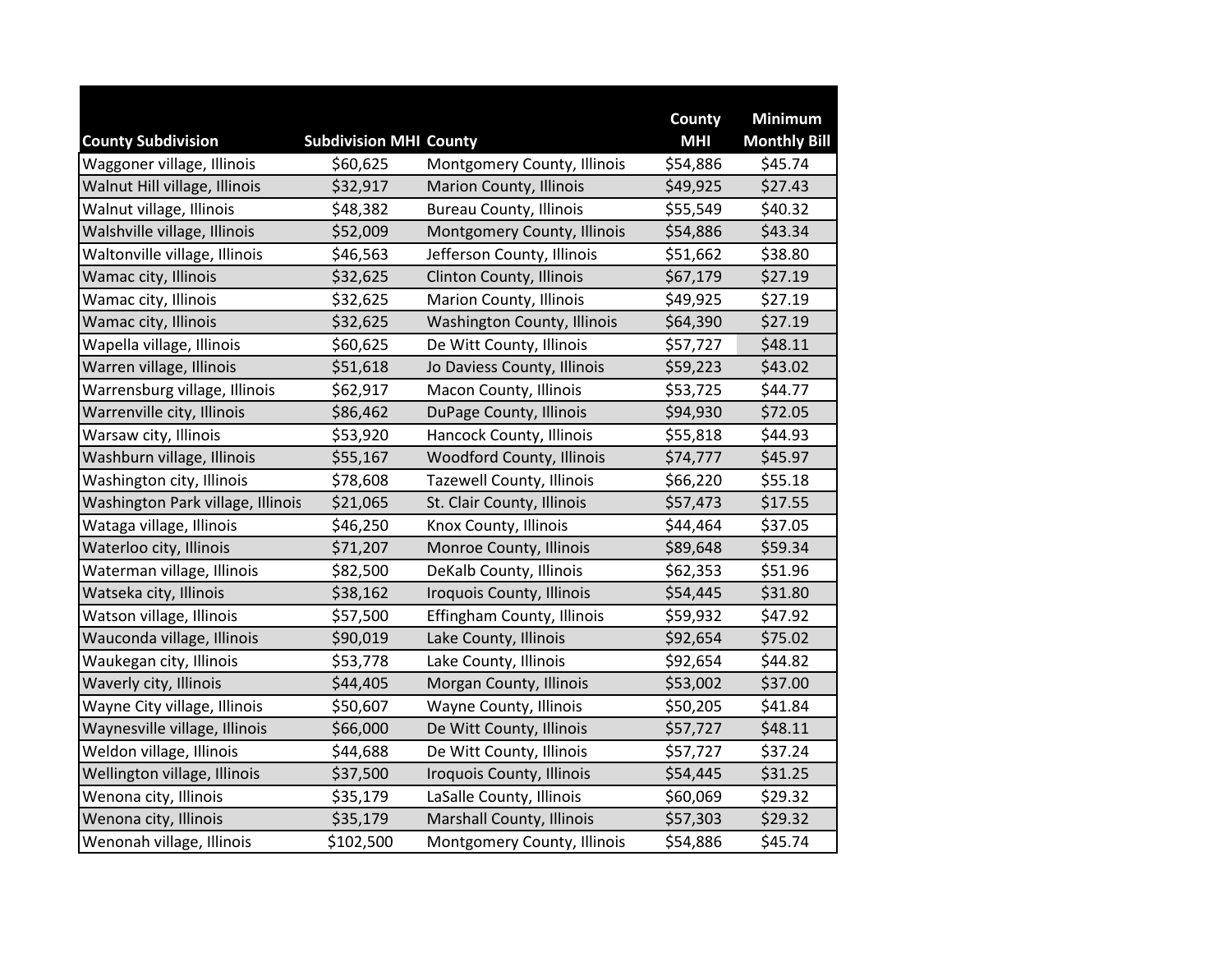|                                  |                               |                                 | County     | <b>Minimum</b>      |
|----------------------------------|-------------------------------|---------------------------------|------------|---------------------|
| <b>County Subdivision</b>        | <b>Subdivision MHI County</b> |                                 | <b>MHI</b> | <b>Monthly Bill</b> |
| West Brooklyn village, Illinois  | \$65,417                      | Lee County, Illinois            | \$59,986   | \$49.99             |
| West Chicago city, Illinois      | \$77,098                      | DuPage County, Illinois         | \$94,930   | \$64.25             |
| West City village, Illinois      | \$37,813                      | Franklin County, Illinois       | \$43,671   | \$31.51             |
| West Dundee village, Illinois    | \$95,707                      | Kane County, Illinois           | \$83,374   | \$69.48             |
| West Frankfort city, Illinois    | \$30,938                      | Franklin County, Illinois       | \$43,671   | \$25.78             |
| West Peoria city, Illinois       | \$47,984                      | Peoria County, Illinois         | \$55,729   | \$39.99             |
| West Point village, Illinois     | \$49,167                      | Hancock County, Illinois        | \$55,818   | \$40.97             |
| West Salem village, Illinois     | \$47,024                      | <b>Edwards County, Illinois</b> | \$53,801   | \$39.19             |
| West Union CDP, Illinois         | \$48,929                      | Clark County, Illinois          | \$59,481   | \$40.77             |
| West York CDP, Illinois          | \$11,016                      | Crawford County, Illinois       | \$50,968   | \$9.18              |
| Westchester village, Illinois    | \$88,861                      | Cook County, Illinois           | \$67,886   | \$56.57             |
| Westervelt CDP, Illinois         |                               | Shelby County, Illinois         | \$59,134   | \$49.28             |
| Westfield village, Illinois      | \$53,421                      | Clark County, Illinois          | \$59,481   | \$44.52             |
| Westmont village, Illinois       | \$69,902                      | DuPage County, Illinois         | \$94,930   | \$58.25             |
| Westville village, Illinois      | \$47,614                      | Vermilion County, Illinois      | \$46,842   | \$39.04             |
| Wheaton city, Illinois           | \$105,764                     | DuPage County, Illinois         | \$94,930   | \$79.11             |
| Wheeler village, Illinois        | \$35,625                      | Jasper County, Illinois         | \$55,911   | \$29.69             |
| Wheeling village, Illinois       | \$71,966                      | Cook County, Illinois           | \$67,886   | \$56.57             |
| White City village, Illinois     | \$54,063                      | Macoupin County, Illinois       | \$56,264   | \$45.05             |
| White Hall city, Illinois        | \$42,596                      | Greene County, Illinois         | \$51,746   | \$35.50             |
| White Heath CDP, Illinois        | \$89,297                      | Piatt County, Illinois          | \$73,668   | \$61.39             |
| Whiteash CDP, Illinois           | \$48,672                      | Williamson County, Illinois     | \$52,076   | \$40.56             |
| Williamsfield village, Illinois  | \$59,167                      | Knox County, Illinois           | \$44,464   | \$37.05             |
| Williamson village, Illinois     | \$46,875                      | Madison County, Illinois        | \$64,045   | \$39.06             |
| Williamsville village, Illinois  | \$86,326                      | Sangamon County, Illinois       | \$61,743   | \$51.45             |
| Willisville village, Illinois    | \$54,125                      | Perry County, Illinois          | \$51,616   | \$43.01             |
| Willow Hill village, Illinois    | \$29,306                      | Jasper County, Illinois         | \$55,911   | \$24.42             |
| Willow Springs village, Illinois | \$98,664                      | Will County, Illinois           | \$90,800   | \$75.67             |
| Willowbrook CDP, Illinois        | \$73,990                      | Will County, Illinois           | \$90,800   | \$61.66             |
| Willowbrook village, Illinois    | \$86,364                      | DuPage County, Illinois         | \$94,930   | \$71.97             |
| Wilmington city, Illinois        | \$57,500                      | Will County, Illinois           | \$90,800   | \$47.92             |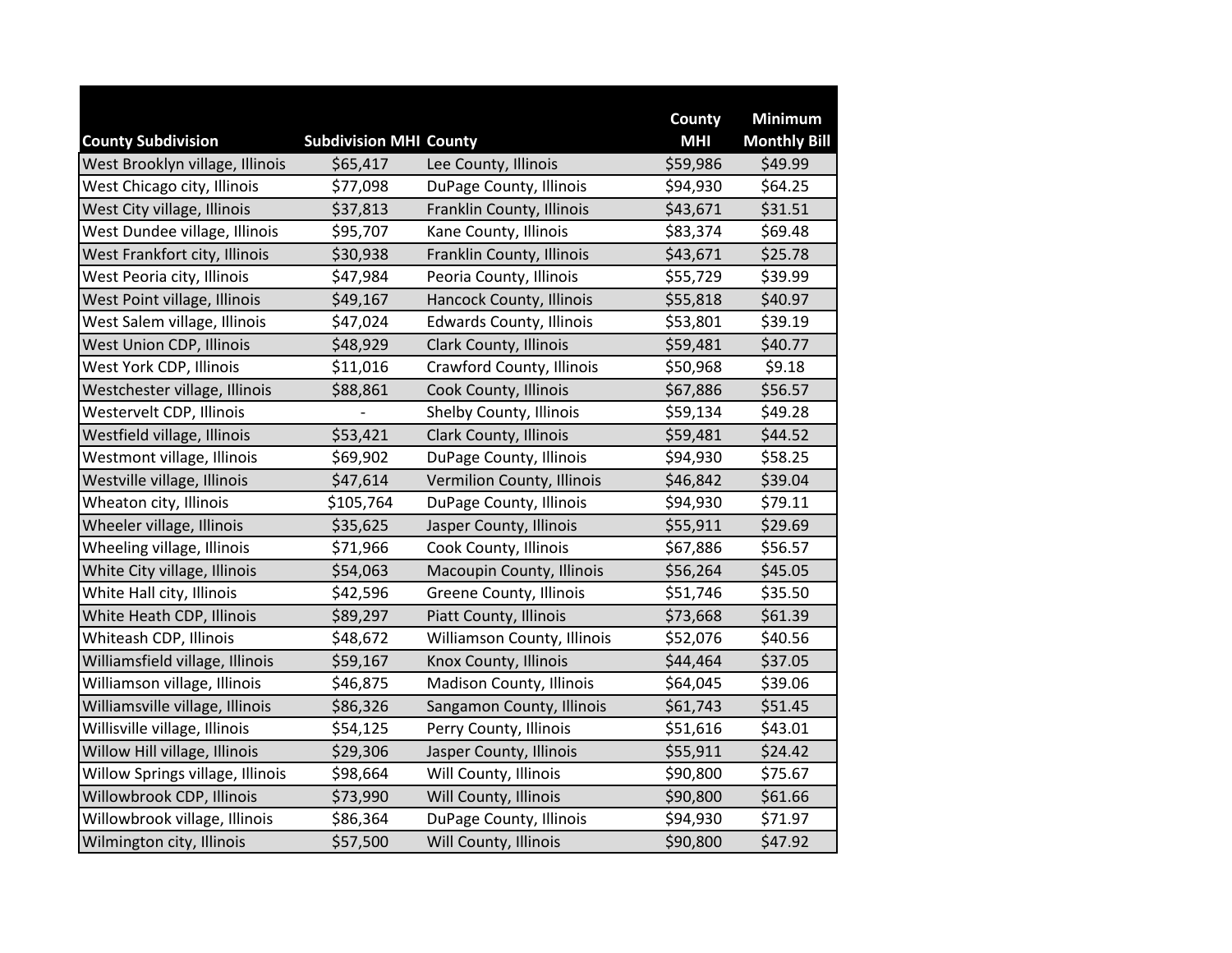|                                   |                               |                                | County     | <b>Minimum</b>      |
|-----------------------------------|-------------------------------|--------------------------------|------------|---------------------|
| <b>County Subdivision</b>         | <b>Subdivision MHI County</b> |                                | <b>MHI</b> | <b>Monthly Bill</b> |
| Wilmington village, Illinois      | \$39,531                      | Will County, Illinois          | \$90,800   | \$32.94             |
| Wilsonville village, Illinois     | \$48,500                      | Macoupin County, Illinois      | \$56,264   | \$40.42             |
| Winchester city, Illinois         | \$52,500                      | Scott County, Illinois         | \$59,352   | \$43.75             |
| Windsor city, Illinois            | \$48,750                      | Shelby County, Illinois        | \$59,134   | \$40.63             |
| Windsor village, Illinois         | \$46,382                      | Shelby County, Illinois        | \$59,134   | \$38.65             |
| Winfield village, Illinois        | \$125,481                     | DuPage County, Illinois        | \$94,930   | \$79.11             |
| Winnebago village, Illinois       | \$83,611                      | Winnebago County, Illinois     | \$55,310   | \$46.09             |
| Winslow village, Illinois         | \$53,125                      | Stephenson County, Illinois    | \$50,466   | \$42.06             |
| Winthrop Harbor village, Illinois | \$82,500                      | Lake County, Illinois          | \$92,654   | \$68.75             |
| Witt city, Illinois               | \$36,250                      | Montgomery County, Illinois    | \$54,886   | \$30.21             |
| Wonder Lake village, Illinois     | \$83,958                      | McHenry County, Illinois       | \$90,014   | \$69.97             |
| Wood Dale city, Illinois          | \$75,521                      | DuPage County, Illinois        | \$94,930   | \$62.93             |
| Wood River city, Illinois         | \$50,047                      | Madison County, Illinois       | \$64,045   | \$41.71             |
| Woodhull village, Illinois        | \$57,656                      | Henry County, Illinois         | \$60,000   | \$48.05             |
| Woodland village, Illinois        | \$48,958                      | Iroquois County, Illinois      | \$54,445   | \$40.80             |
| Woodlawn village, Illinois        | \$63,750                      | Jefferson County, Illinois     | \$51,662   | \$43.05             |
| Woodridge village, Illinois       | \$88,803                      | DuPage County, Illinois        | \$94,930   | \$74.00             |
| Woodridge village, Illinois       | \$88,803                      | Will County, Illinois          | \$90,800   | \$74.00             |
| Woodson village, Illinois         | \$61,250                      | Morgan County, Illinois        | \$53,002   | \$44.17             |
| Woodstock city, Illinois          | \$69,470                      | McHenry County, Illinois       | \$90,014   | \$57.89             |
| Worden village, Illinois          | \$64,091                      | Madison County, Illinois       | \$64,045   | \$53.37             |
| Worth village, Illinois           | \$59,464                      | Cook County, Illinois          | \$67,886   | \$49.55             |
| Wyanet village, Illinois          | \$47,454                      | <b>Bureau County, Illinois</b> | \$55,549   | \$39.55             |
| Wyoming city, Illinois            | \$48,472                      | <b>Stark County, Illinois</b>  | \$53,828   | \$40.39             |
| Xenia village, Illinois           | \$44,167                      | Clay County, Illinois          | \$52,167   | \$36.81             |
| Yale village, Illinois            | \$40,208                      | Jasper County, Illinois        | \$55,911   | \$33.51             |
| Yates City village, Illinois      | \$50,313                      | Knox County, Illinois          | \$44,464   | \$37.05             |
| Yorkville city, Illinois          | \$101,245                     | Kendall County, Illinois       | \$96,854   | \$80.71             |
| Zeigler city, Illinois            | \$44,342                      | Franklin County, Illinois      | \$43,671   | \$36.39             |
| Zion city, Illinois               | \$56,819                      | Lake County, Illinois          | \$92,654   | \$47.35             |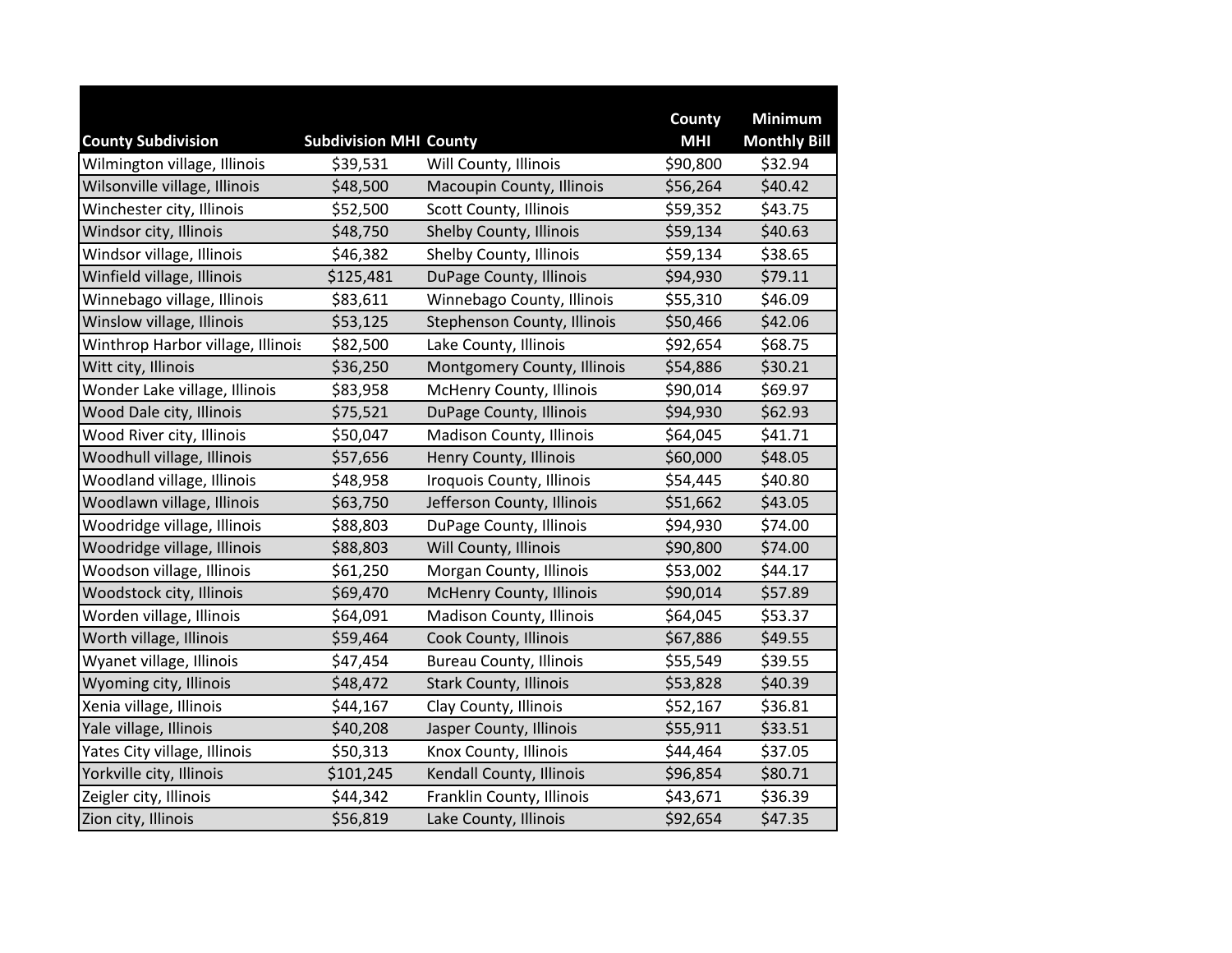|                                    |                   | Minimum             |
|------------------------------------|-------------------|---------------------|
| County                             | <b>County MHI</b> | <b>Monthly Bill</b> |
| <b>Adams County, Illinois</b>      | \$55,052          | \$45.88             |
| Alexander County, Illinois         | \$34,709          | \$28.92             |
| <b>Bond County, Illinois</b>       | \$53,568          | \$44.64             |
| Boone County, Illinois             | \$70,396          | \$58.66             |
| <b>Brown County, Illinois</b>      | \$60,694          | \$50.58             |
| <b>Bureau County, Illinois</b>     | \$55,549          | \$46.29             |
| Calhoun County, Illinois           | \$66,602          | \$55.50             |
| Carroll County, Illinois           | \$52,813          | \$44.01             |
| Cass County, Illinois              | \$53,899          | \$44.92             |
| Champaign County, Illinois         | \$53,936          | \$44.95             |
| Christian County, Illinois         | \$52,120          | \$43.43             |
| Clark County, Illinois             | \$59,481          | \$49.57             |
| Clay County, Illinois              | \$52,167          | \$43.47             |
| Clinton County, Illinois           | \$67,179          | \$55.98             |
| Coles County, Illinois             | \$46,411          | \$38.68             |
| Cook County, Illinois              | \$67,886          | \$56.57             |
| Crawford County, Illinois          | \$50,968          | \$42.47             |
| <b>Cumberland County, Illinois</b> | \$59,271          | \$49.39             |
| De Witt County, Illinois           | \$57,727          | \$48.11             |
| DeKalb County, Illinois            | \$62,353          | \$51.96             |
| Douglas County, Illinois           | \$59,620          | \$49.68             |
| DuPage County, Illinois            | \$94,930          | \$79.11             |
| <b>Edgar County, Illinois</b>      | \$48,543          | \$40.45             |
| <b>Edwards County, Illinois</b>    | \$53,801          | \$44.83             |
| Effingham County, Illinois         | \$59,932          | \$49.94             |
| Fayette County, Illinois           | \$45,634          | \$38.03             |
| Ford County, Illinois              | \$50,582          | \$42.15             |
| Franklin County, Illinois          | \$43,671          | \$36.39             |
| <b>Fulton County, Illinois</b>     | \$52,243          | \$43.54             |
| <b>Gallatin County, Illinois</b>   | \$43,092          | \$35.91             |
| Greene County, Illinois            | \$51,746          | \$43.12             |
| <b>Grundy County, Illinois</b>     | \$75,767          | \$63.14             |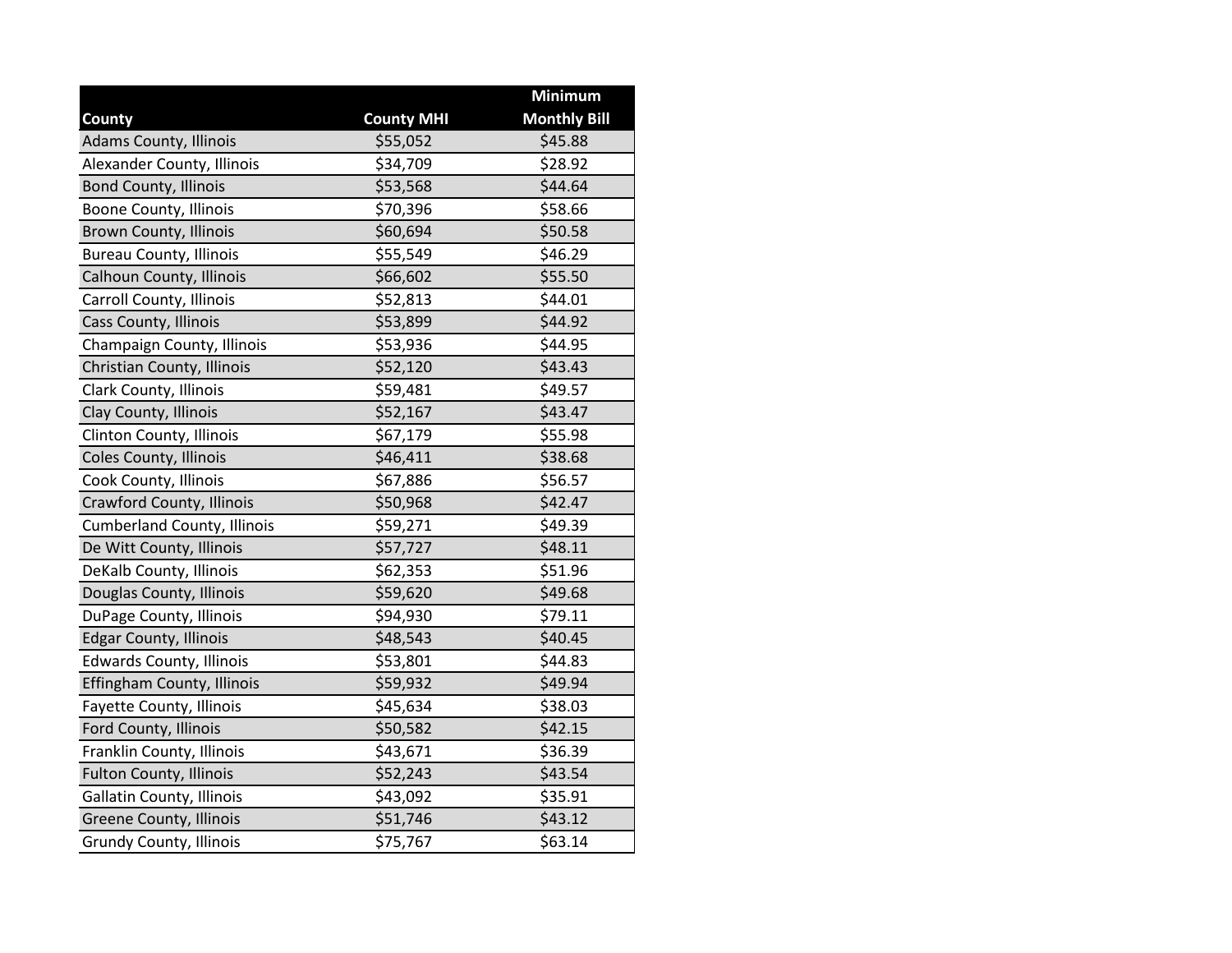|                             |                   | <b>Minimum</b>      |
|-----------------------------|-------------------|---------------------|
| County                      | <b>County MHI</b> | <b>Monthly Bill</b> |
| Hamilton County, Illinois   | \$55,977          | \$46.65             |
| Hancock County, Illinois    | \$55,818          | \$46.52             |
| Hardin County, Illinois     | \$50,847          | \$42.37             |
| Henderson County, Illinois  | \$55,759          | \$46.47             |
| Henry County, Illinois      | \$60,000          | \$50.00             |
| Iroquois County, Illinois   | \$54,445          | \$45.37             |
| Jackson County, Illinois    | \$39,689          | \$33.07             |
| Jasper County, Illinois     | \$55,911          | \$46.59             |
| Jefferson County, Illinois  | \$51,662          | \$43.05             |
| Jersey County, Illinois     | \$67,845          | \$56.54             |
| Jo Daviess County, Illinois | \$59,223          | \$49.35             |
| Johnson County, Illinois    | \$55,363          | \$46.14             |
| Kane County, Illinois       | \$83,374          | \$69.48             |
| Kankakee County, Illinois   | \$59,370          | \$49.48             |
| Kendall County, Illinois    | \$96,854          | \$80.71             |
| Knox County, Illinois       | \$44,464          | \$37.05             |
| Lake County, Illinois       | \$92,654          | \$77.21             |
| LaSalle County, Illinois    | \$60,069          | \$50.06             |
| Lawrence County, Illinois   | \$53,087          | \$44.24             |
| Lee County, Illinois        | \$59,986          | \$49.99             |
| Livingston County, Illinois | \$58,676          | \$48.90             |
| Logan County, Illinois      | \$58,122          | \$48.44             |
| Macon County, Illinois      | \$53,725          | \$44.77             |
| Macoupin County, Illinois   | \$56,264          | \$46.89             |
| Madison County, Illinois    | \$64,045          | \$53.37             |
| Marion County, Illinois     | \$49,925          | \$41.60             |
| Marshall County, Illinois   | \$57,303          | \$47.75             |
| Mason County, Illinois      | \$50,883          | \$42.40             |
| Massac County, Illinois     | \$51,195          | \$42.66             |
| McDonough County, Illinois  | \$43,591          | \$36.33             |
| McHenry County, Illinois    | \$90,014          | \$75.01             |
| McLean County, Illinois     | \$68,037          | \$56.70             |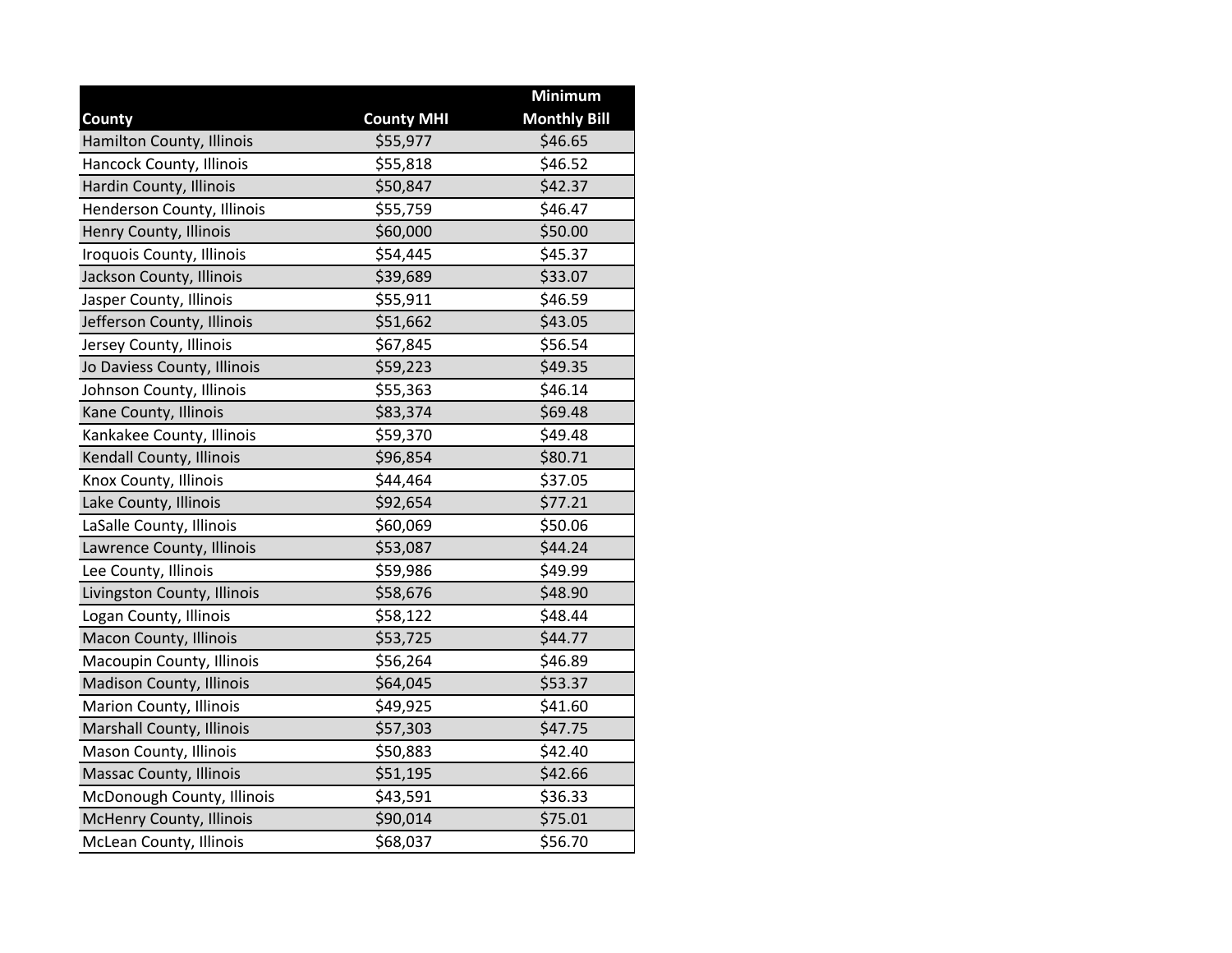|                                  |                   | Minimum             |
|----------------------------------|-------------------|---------------------|
| County                           | <b>County MHI</b> | <b>Monthly Bill</b> |
| <b>Menard County, Illinois</b>   | \$77,550          | \$64.63             |
| Mercer County, Illinois          | \$57,182          | \$47.65             |
| Monroe County, Illinois          | \$89,648          | \$74.71             |
| Montgomery County, Illinois      | \$54,886          | \$45.74             |
| Morgan County, Illinois          | \$53,002          | \$44.17             |
| Moultrie County, Illinois        | \$64,033          | \$53.36             |
| Ogle County, Illinois            | \$63,643          | \$53.04             |
| Peoria County, Illinois          | \$55,729          | \$46.44             |
| Perry County, Illinois           | \$51,616          | \$43.01             |
| Piatt County, Illinois           | \$73,668          | \$61.39             |
| Pike County, Illinois            | \$46,605          | \$38.84             |
| Pope County, Illinois            | \$43,140          | \$35.95             |
| Pulaski County, Illinois         | \$37,308          | \$31.09             |
| Putnam County, Illinois          | \$64,694          | \$53.91             |
| Randolph County, Illinois        | \$55,319          | \$46.10             |
| Richland County, Illinois        | \$55,032          | \$45.86             |
| Rock Island County, Illinois     | \$55,980          | \$46.65             |
| Saline County, Illinois          | \$43,928          | \$36.61             |
| Sangamon County, Illinois        | \$61,743          | \$51.45             |
| Schuyler County, Illinois        | \$51,376          | \$42.81             |
| Scott County, Illinois           | \$59,352          | \$49.46             |
| Shelby County, Illinois          | \$59,134          | \$49.28             |
| St. Clair County, Illinois       | \$57,473          | \$47.89             |
| Stark County, Illinois           | \$53,828          | \$44.86             |
| Stephenson County, Illinois      | \$50,466          | \$42.06             |
| <b>Tazewell County, Illinois</b> | \$66,220          | \$55.18             |
| Union County, Illinois           | \$51,655          | \$43.05             |
| Vermilion County, Illinois       | \$46,842          | \$39.04             |
| Wabash County, Illinois          | \$48,878          | \$40.73             |
| Warren County, Illinois          | \$54,291          | \$45.24             |
| Washington County, Illinois      | \$64,390          | \$53.66             |
| Wayne County, Illinois           | \$50,205          | \$41.84             |